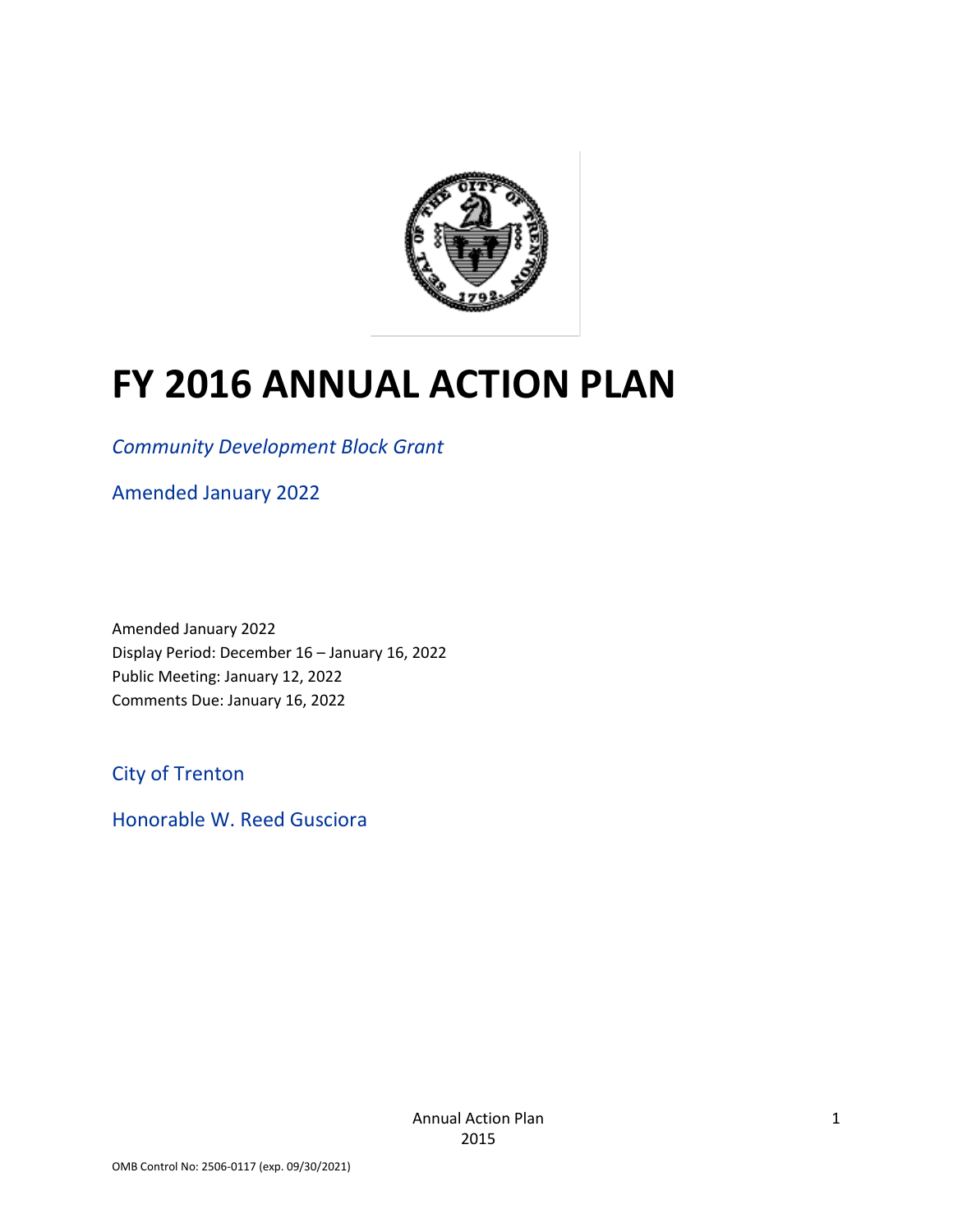# **Substantial Amendment**

The purpose of this substantial amendment is to allocate \$275,724.72 of CDBG funds remaining from completed activities to the MLK Park Improvement Project.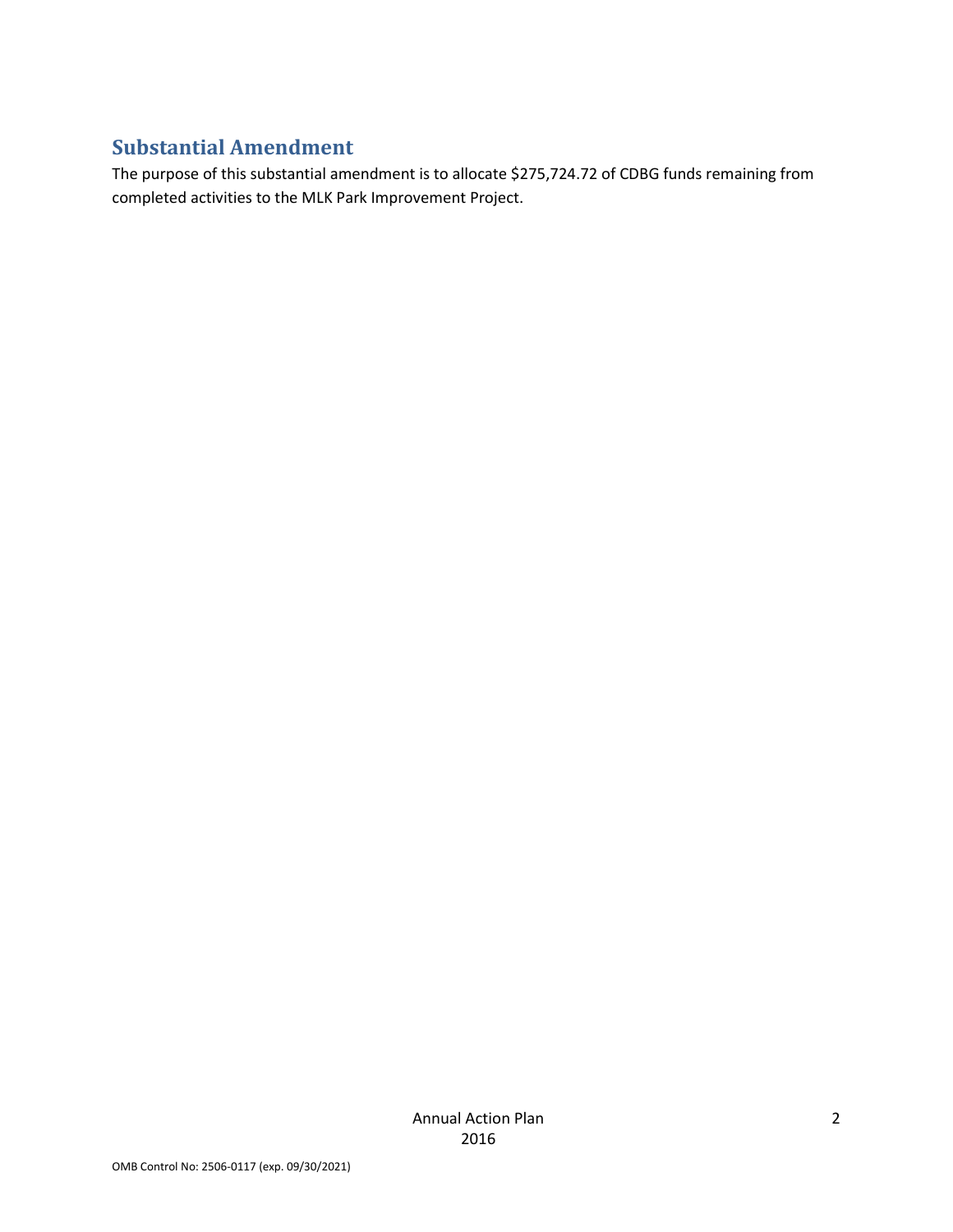# **Executive Summary**

## **AP-05 Executive Summary - 24 CFR 91.200(c), 91.220(b)**

#### **1. Introduction**

The City of Trenton receives funding annually from the U.S. Department of Housing and Urban Development under the Community Development Block Grant (CDBG), HOME Investment Partnerships (HOME), and the Emergency Solutions Grant (ESG) programs. The Five Year Consolidated Plan provides a detailed analysis of the housing and homeless needs in the City and a housing market analysis. Specific attention is paid to the needs of moderate-, low- and very low-income households experiencing housing problems, the needs of special needs populations, and the needs of the homeless in the City. HUD requires the City to prepare a Consolidated Plan (CP) to guide the investment of CDBG, HOME and ESG grant funds to address the City's housing, community development and economic development needs over the next five years.

The primary federal funding resources in the 2015-2019 Consolidated Plan were as follows:

- 1. Community Development Block Grant (CDBG): The primary objective of this program is to develop viable urban communities by providing decent housing, a suitable living environment, and economic opportunities, principally for persons of low- and moderate-income levels. Funds can be used for a wide array of activities, including housing rehabilitation, homeownership assistance, lead-based paint detection and removal, construction or rehabilitation of public facilities and infrastructure, removal of architectural barriers, public services, rehabilitation of commercial or industrial buildings, and loans or grants to businesses.
- 2. HOME Investment Partnerships Program (HOME): The HOME program provides federal funds for the development and rehabilitation of affordable rental and ownership housing for low- and moderate-income households. HOME funds can be used for activities that promote affordable rental housing and homeownership by low- and moderate-income households, including reconstruction, moderate or substantial rehabilitation, homebuyer assistance, and tenant-based rental assistance.
- 3. Emergency Solutions Grant (ESG): The Emergency Solutions Grant program was established under the Hearth Act of 2009. Recognizing the need to end homelessness, the Hearth Act places more emphasis on rapid re-housing and less on transitional housing. ESG funding can be used to support traditional shelters, transitional housing that is grandfathered from 2010 funding, supportive services, rent and utility payments and expenses to prevent homelessness or to rapidly re-house homeless individuals and families, street outreach, and management of a homeless management information system (HMIS).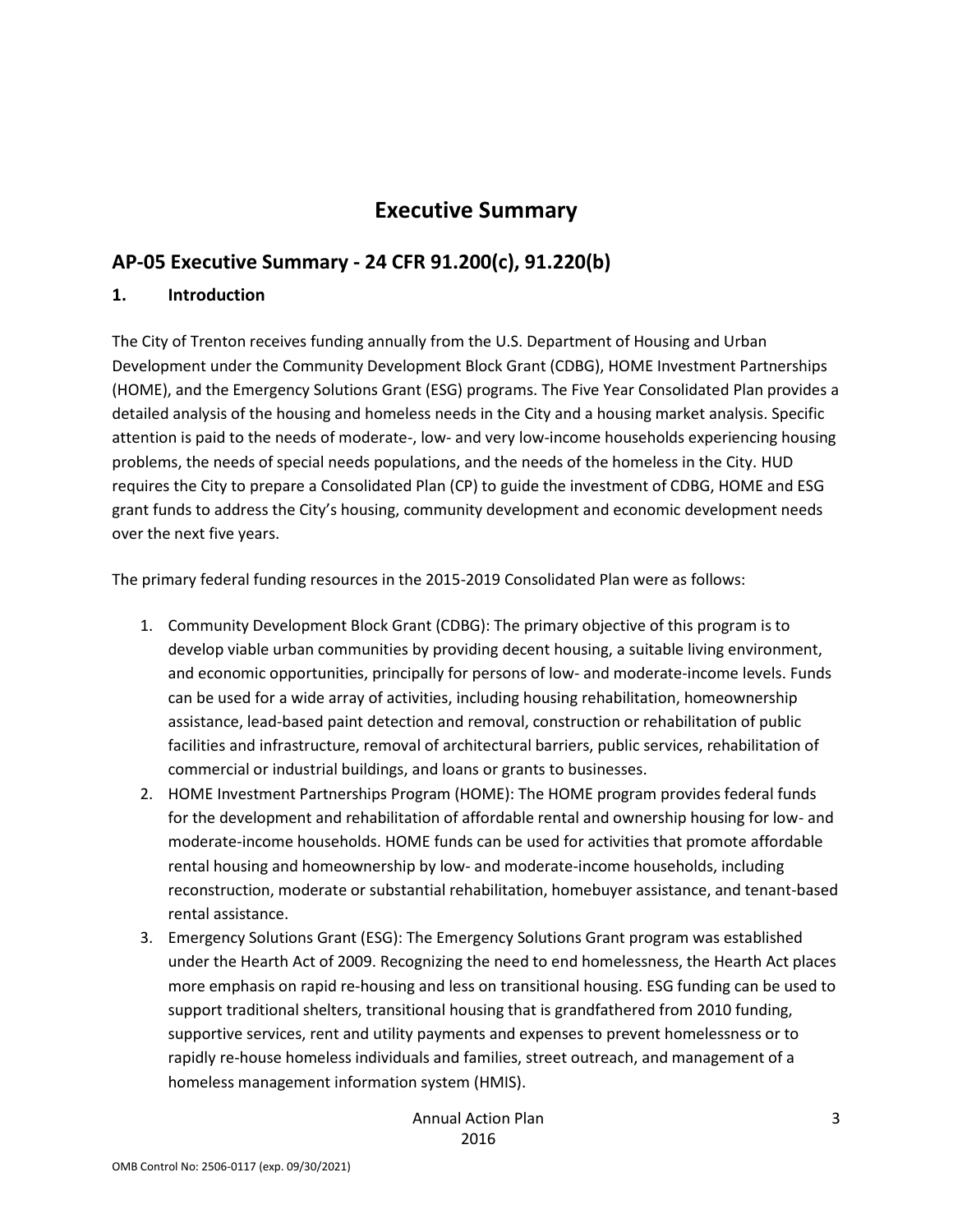The Consolidated Plan is carried out through Annual Action Plans, which provide a concise summary of the actions, activities, and the specific federal and non-federal resources that will be used each year to address the priority needs and specific goals identified by the Consolidated Plan. Grantees report on accomplishments and progress toward Consolidated Plan goals in the Consolidated Annual Performance and Evaluation Report (CAPER). This document is the 2nd Annual Action Plan of the Consolidated Plan for 2015-2019.

For the Program Year 2016 (July 1, 2016 thru June 30, 2017), the City anticipates the the following resources:

- CDBG: \$2,260,396
- HOME: \$551,008
- ESG: \$213,526

Due to the Voluntary Grant Reduction (VGR), the CDBG amount is now \$1,152,958. The projects in AP-35 reflect the new funding amount.

#### **2. Summarize the objectives and outcomes identified in the Plan**

This could be a restatement of items or a table listed elsewhere in the plan or a reference to another location. It may also contain any essential items from the housing and homeless needs assessment, the housing market analysis or the strategic plan.

The overarching objectives of the Consolidated Plan and the Annual Action Plans are to:

- To provide decent housing by preserving the affordable housing stock, increasing the availability of affordable housing, reducing discriminatory barriers, increasing the supply of supportive housing for those with special needs, and transitioning homeless persons and families into housing.
- To provide a suitable living environment through safer, more livable neighborhoods, greater integration of low- and moderate- income residents throughout the City, increased housing opportunities, and reinvestment in deteriorating neighborhoods.
- To expand economic opportunities through more jobs paying self-sufficient wages, homeownership opportunities, development activities that promote long-term community viability, and the empowerment of low- and moderate- income persons to achieve selfsufficiency.

Outcomes show how programs and activities benefit a community or the people served. The three outcomes that will illustrate the benefits of each activity funded by the CDBG program are:

- Improve Availability/Accessibility
- Improve Affordability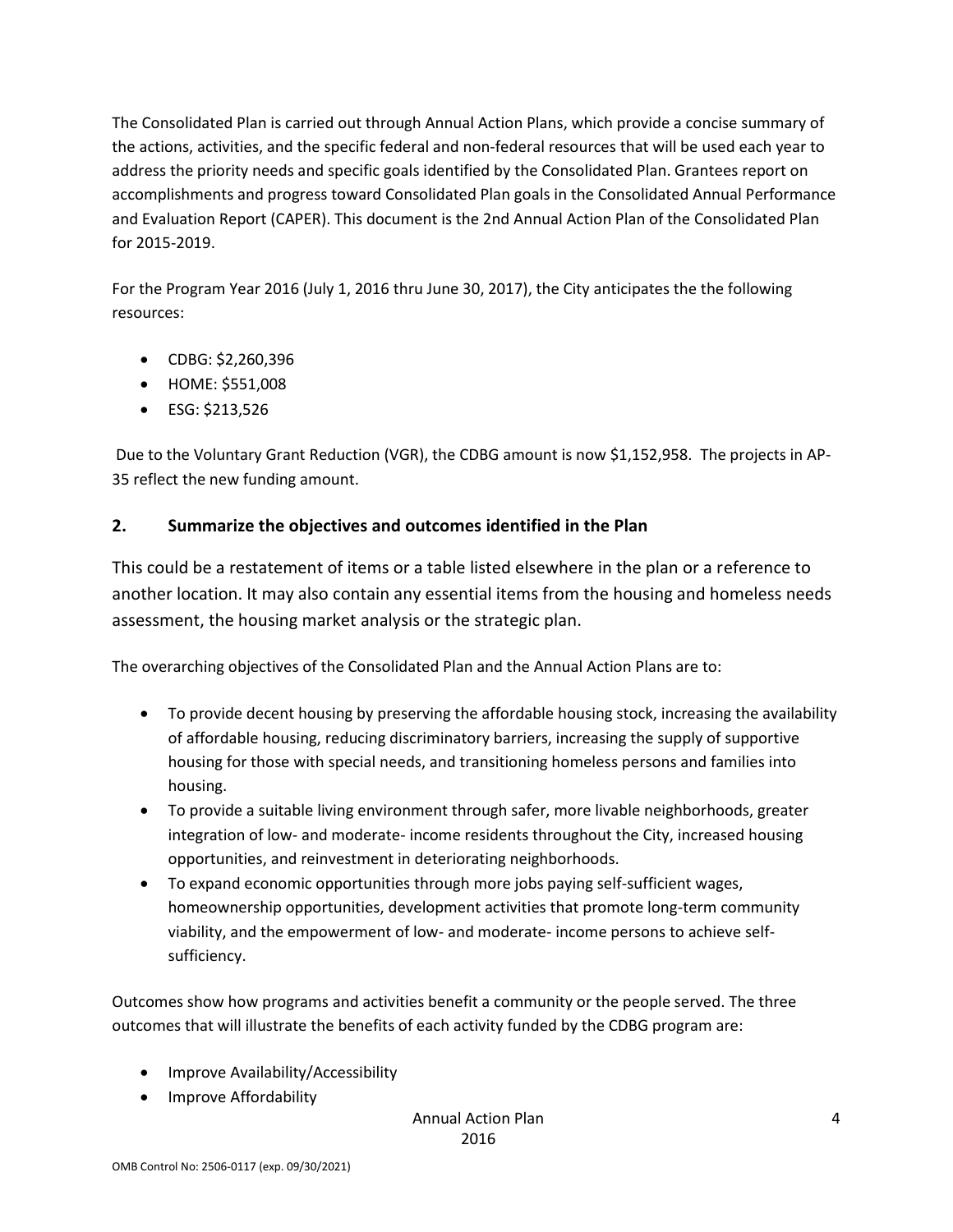#### • Improve Sustainability

All activities funded in this Action Plan will support at least one objective and one outcome. The overall goals of the housing, and community development and planning programs covered by this Five Year CP are to strengthen partnerships with other jurisdictions and to extend and strengthen partnerships among all levels of government and the private sector. This includes for-profit and nonprofit organizations to enable them to provide decent housing, establish and maintain a suitable living environment, and expand economic opportunities for every American.

For FY 2016, Trenton has identified the following goals and outcomes:

- Create and preserve affordable homeownership housing;
- Reduce hazards created by lead-based paint in the City's housing stock;
- Support activities that prevent homelessness;
- Support the ongoing operation and preservation of shelter facilities for homeless;
- Support activities that move persons experiencing homelessness to permanent housing;
- Improve and expand public facilities to serve low income populations;
- Improve and expand infrastructure to serve low income populations; and
- Support public services for children, homeless and special needs populations.

#### **3. Evaluation of past performance**

This is an evaluation of past performance that helped lead the grantee to choose its goals or projects.

The City's past performance in the administration and implementation of the CDBG, HOME and ESG programs has fulfilled the spirit and intent of the federal legislation creating these programs.

Trenton's FY 2010-FY 2014 Consolidated Plan identified a number of priority housing and non-housing needs. The housing priorities included housing rehabilitation for owner-occupants, homeownership assistance, improvements to public housing facilities, and financial support for homeless prevention and transitional housing facilities. The non-housing priorities included public facilities improvements, business district revitalization, infrastructure improvements, and demolition.

The City continually plans both housing and non-housing activities to address priority needs. The City sets goals for these activities and uses a performance measurement system to evaluate its progress in meeting these goals. The City has used its performance measurement system and estimates of available resources to help identify the priority needs and appropriate activity goals included in this Consolidated Plan.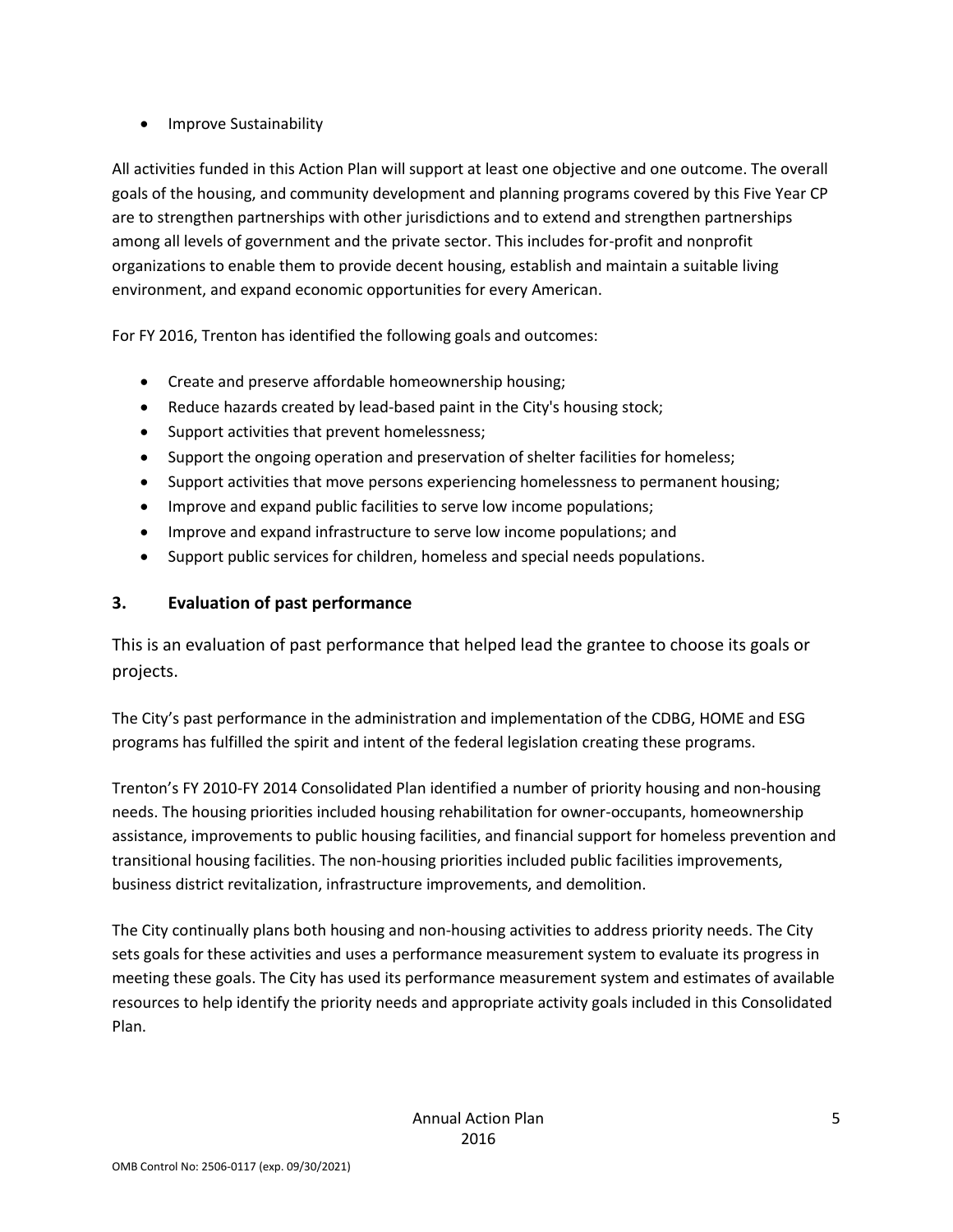#### **4. Summary of Citizen Participation Process and consultation process**

Summary from citizen participation section of plan.

Through a collaborative planning process, involving a broad range of public and private agencies, the City has developed a single, consolidated planning and application document for the use of federal entitlement funds available through the CDBG, HOME, and ESG Programs. In agreement with 24 CFR 91.115(e) Trenton has adopted a Citizen Participation Plan describing the citizen participation requirements of its CDBG program. The Citizen Participation Plan is on file at the City Department of Housing & Economic Development and on the Department's web site.

The City supplements the process described in the Citizen Participation Plan with the use of an email list. Subscriptions to the list are available to anyone via the City's website (http://www.trentonnj.org/Cit-e-Access/MailingList/index.cfm?ID=79&TID=55&TPID=9810). There are currently more than 250 organizations and individuals signed up to the mailing list. The email list is used to announce upcoming hearings, distribute slides and handouts from those hearings, and advertise the availability of critical documents, such as this Action Plan.

The City conducted two public hearings during the FY15 program year in preparation of this Annual Action Plan. The first hearing was held on January 20, 2016. Sixty-five residents and other stakeholders attended the first hearing (see sign-in sheet in Unique Appendices). The second hearing was held on April 18, 2016. Thirty-five residents and other stakeholders attending the hearing. Both meetings were held in Council Chambers at 319 East State Street, Trenton, NJ. The public review period for this Action Plan began on April 18, 2016 and concluded on May 17, 2016. A copy of the Consolidated Plan and this Annual Action Plan can also be found on the City of Trenton's website at http://www.trentonnj.org/cdbg.

Several Unique Appendices have been uploaded in support of this section: sample emails to the CDBG Mailing List; advertisements, sign-in sheets and slides from the two public hearings.

#### **5. Summary of public comments**

This could be a brief narrative summary or reference an attached document from the Citizen Participation section of the Con Plan.

One comment was received during the public review period. Specifically, it was a formal appeal of the scoring of a public service application. The appeal did not meet minimum criteria described in the City's written appeal policy and therefore was denied. A copy of the appeal and the response from the City is attached to this document.

#### **6. Summary of comments or views not accepted and the reasons for not accepting them**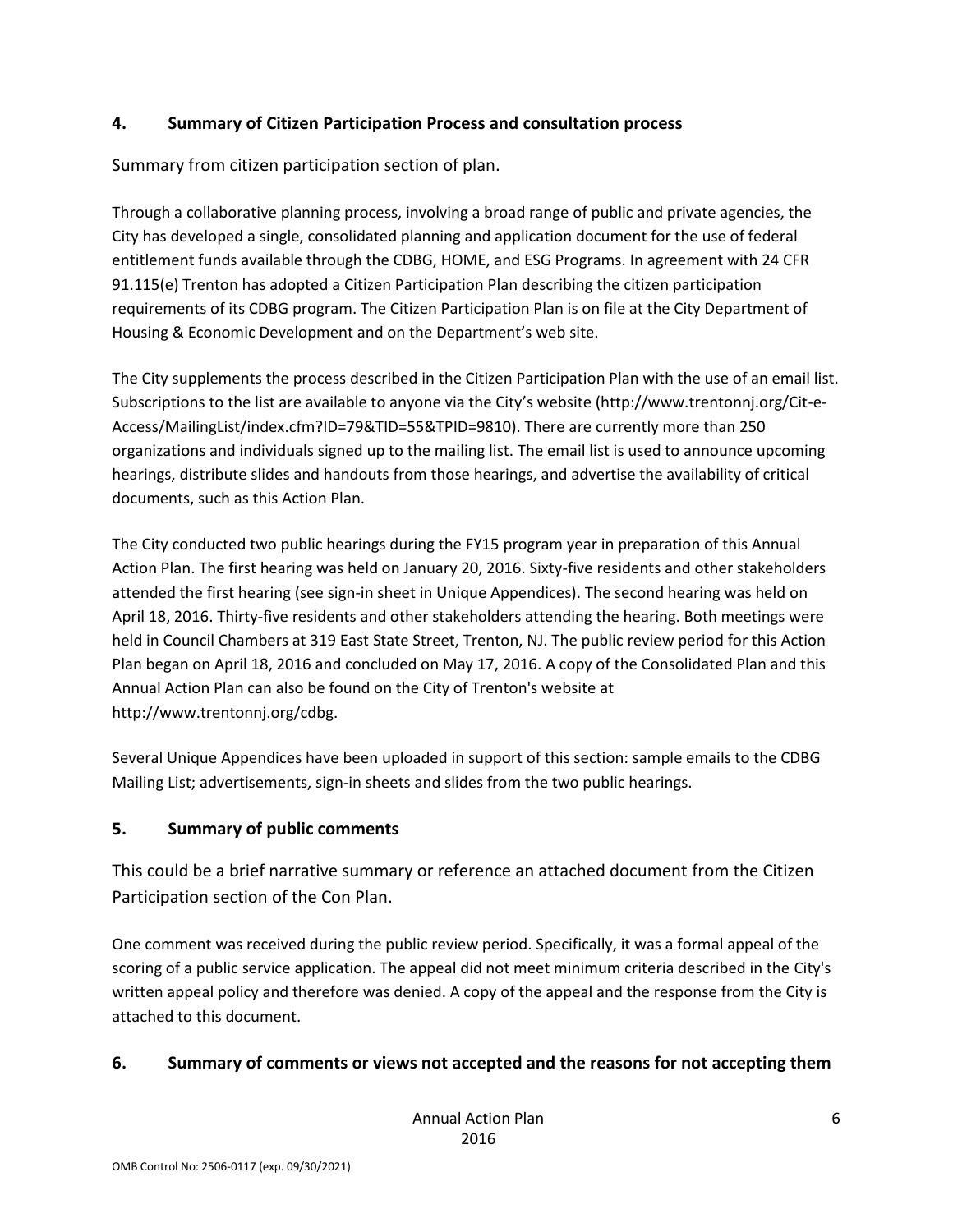One comment was received after the public comment period. While it will be reviewed and a response provided, it is not considered part of the Annual Action Plan.

#### **7. Summary**

In summary, the Annual Action Plan has been developed with strong community input and is a reflection of the needs of the City.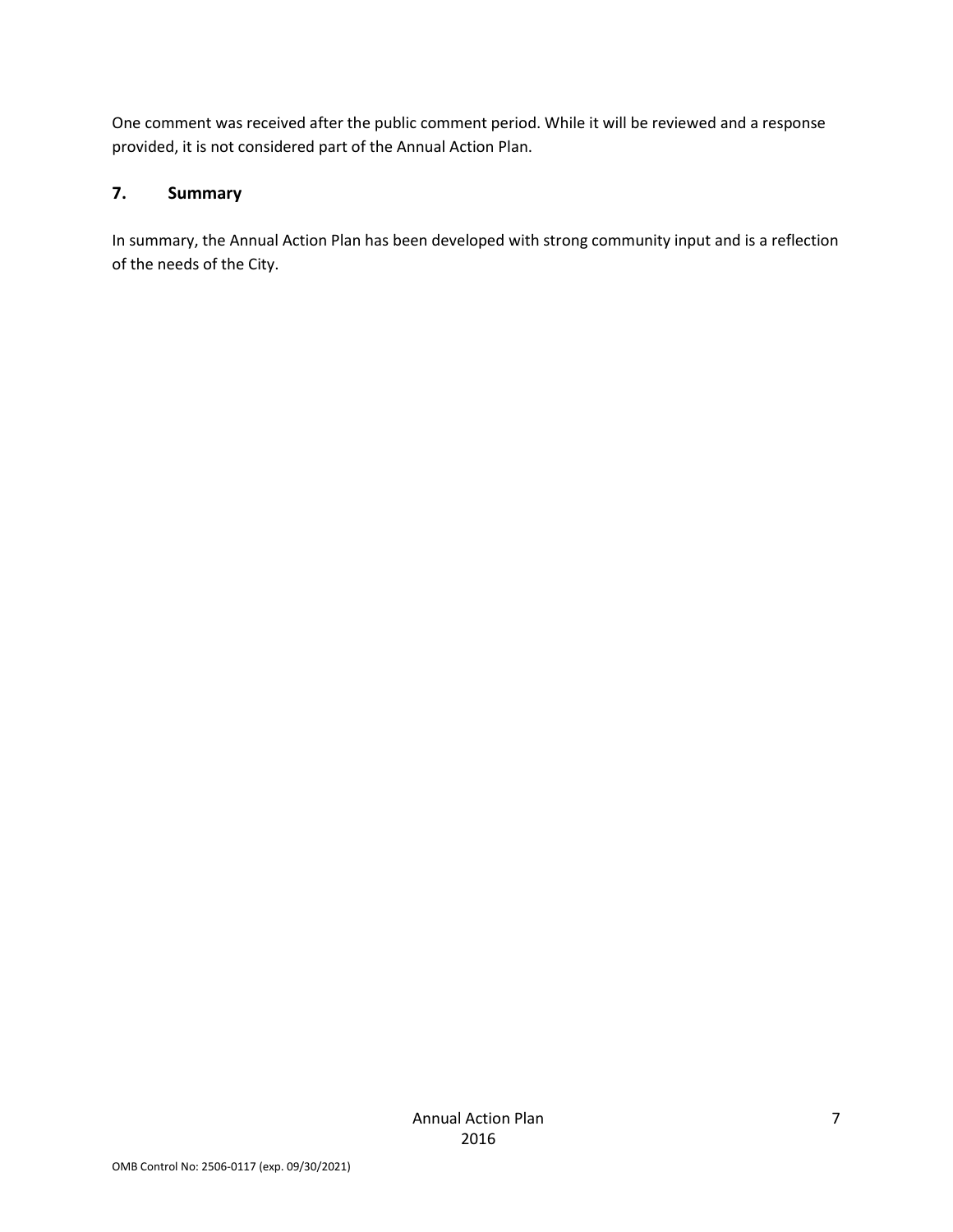# **PR-05 Lead & Responsible Agencies – 91.200(b)**

#### **1. Agency/entity responsible for preparing/administering the Consolidated Plan**

Describe the agency/entity responsible for preparing the Consolidated Plan and those responsible for administration of each grant program and funding source.

| <b>Agency Role</b>        | <b>Name</b>    |  | <b>Department/Agency</b>                       |                                                |  |
|---------------------------|----------------|--|------------------------------------------------|------------------------------------------------|--|
|                           |                |  |                                                |                                                |  |
| <b>CDBG Administrator</b> | <b>TRENTON</b> |  | Department of Housing and Economic Development |                                                |  |
| <b>HOME Administrator</b> | <b>TRENTON</b> |  | Department of Housing and Economic Development |                                                |  |
| <b>ESG Administrator</b>  | <b>TRENTON</b> |  |                                                | Department of Housing and Economic Development |  |

**Table 1 – Responsible Agencies**

#### **Narrative (optional)**

The Department of Housing and Economic Development (HED) is the lead agency responsible for administering the City's CDBG and HOME programs. HED works with the Department of Health and Human Services, the Department of Public Works, and the Department of Inspections to coordinate activities undertaken in the Annual Action Plan. The Department of Health and Human Services administers majority of the City's ESG program. Specifically, the Rapid Rehousing and Street Outreach activities (which tend to utilize the bulk of our ESG allocation) are administered by the Department of Health and Human Services.

#### **Consolidated Plan Public Contact Information**

City of Trenton 319 E. State Street Trenton, NJ 08608 Contact: Marc Leckington, Chief of Housing Production Phone: 609.989.3536 Email: mleckington@trentonnj.org Website: www.trentonnj.org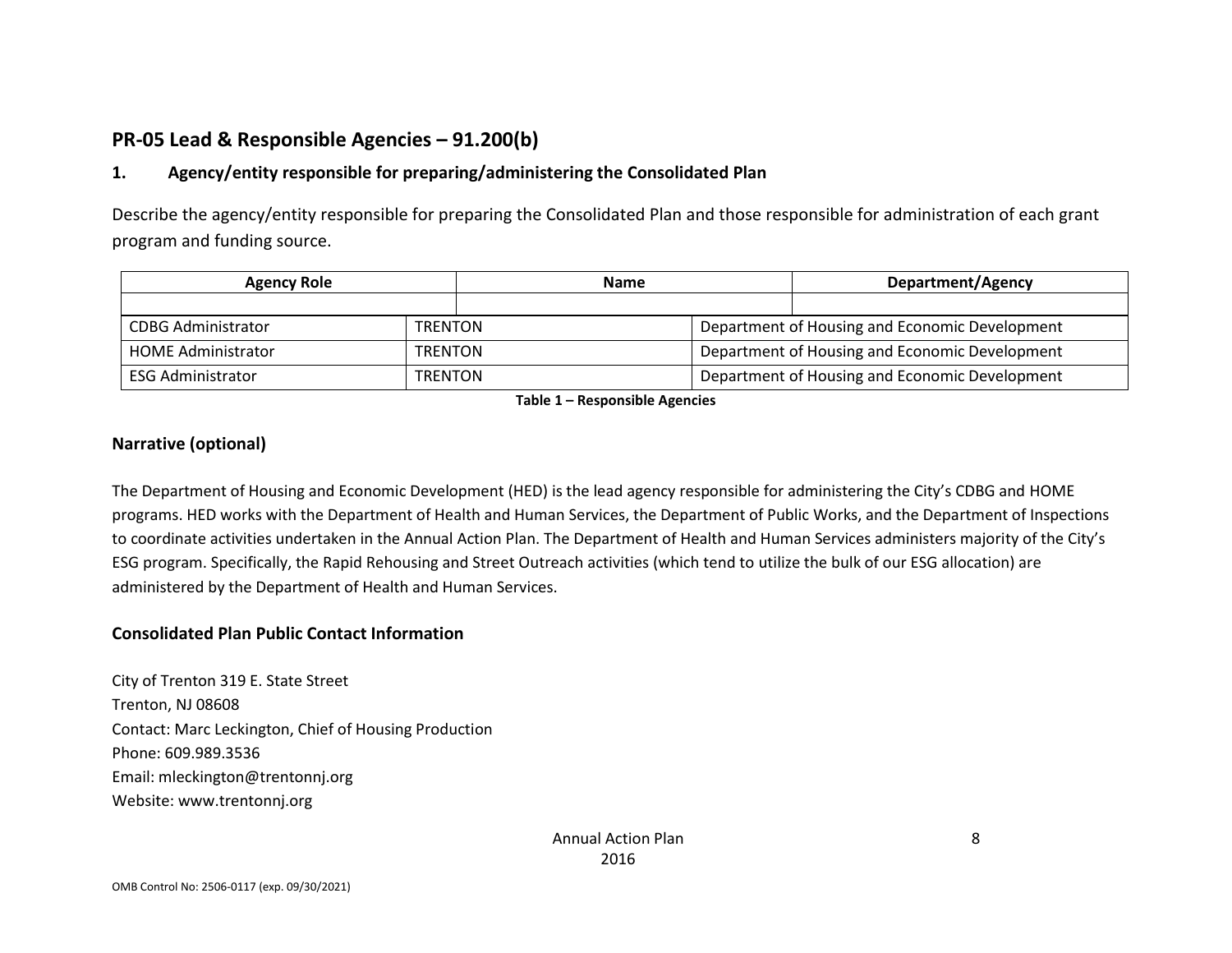# **AP-10 Consultation – 91.100, 91.200(b), 91.215(l)**

#### **1. Introduction**

The City of Trenton developed an outreach effort to maximize input from a large cross-section of stakeholders. This outreach effort included public meetings, published meeting notices, stakeholder meetings, in-person interviews, and telephone interviews.

# **Provide a concise summary of the jurisdiction's activities to enhance coordination between public and assisted housing providers and private and governmental health, mental health and service agencies (91.215(l))**

The City is continually improving is coordination between housing providers and service agencies. In 2016, the City initiated a monthly meeting called the Housing HUB. City representation at these meetings include key staff from the Departments of Housing & Economic Development and Health & Human Services. The meetings have been very well attended by nonprofit and forprofit housing providers (e.g., Pennrose, Emet Realty) and a wide variety of social service agencies (e.g., Catholic Charities, the Rescue Mission). In only its second month, the Housing Hub meetings have been very productive in identifying barriers to both finding and filling vacant housing.

# **Describe coordination with the Continuum of Care and efforts to address the needs of homeless persons (particularly chronically homeless individuals and families, families with children, veterans, and unaccompanied youth) and persons at risk of homelessness.**

The CoC Executive Board is directly involved with the planning of CDBG and ESG resources to help serve the homeless and those at risk of homelessness. Members of the CoC Executive Board review and score applications to the ESG program for such things as shelter support, rapid re-housing and street outreach. Likewise, those same individuals review and score public service applications submitted to serve the homeless or those at risk of homelessness.

The administrative point of contact for the ESG and CDBG programs, Marc Leckington, also works directly with the CoC to review and rank their applications for new and renewing homeless housing projects. Mr. Leckington also sits on the CoC's HMIS Committee and System Oversight Committee.

# **Describe consultation with the Continuum(s) of Care that serves the jurisdiction's area in determining how to allocate ESG funds, develop performance standards for and evaluate outcomes of projects and activities assisted by ESG funds, and develop funding, policies and procedures for the operation and administration of HMIS**

The City continues to have good relationships with many of its state and local partners, including entities such as the Mercer County Alliance to End Homelessness, the Trenton Housing Authority, NJHMFA,

Annual Action Plan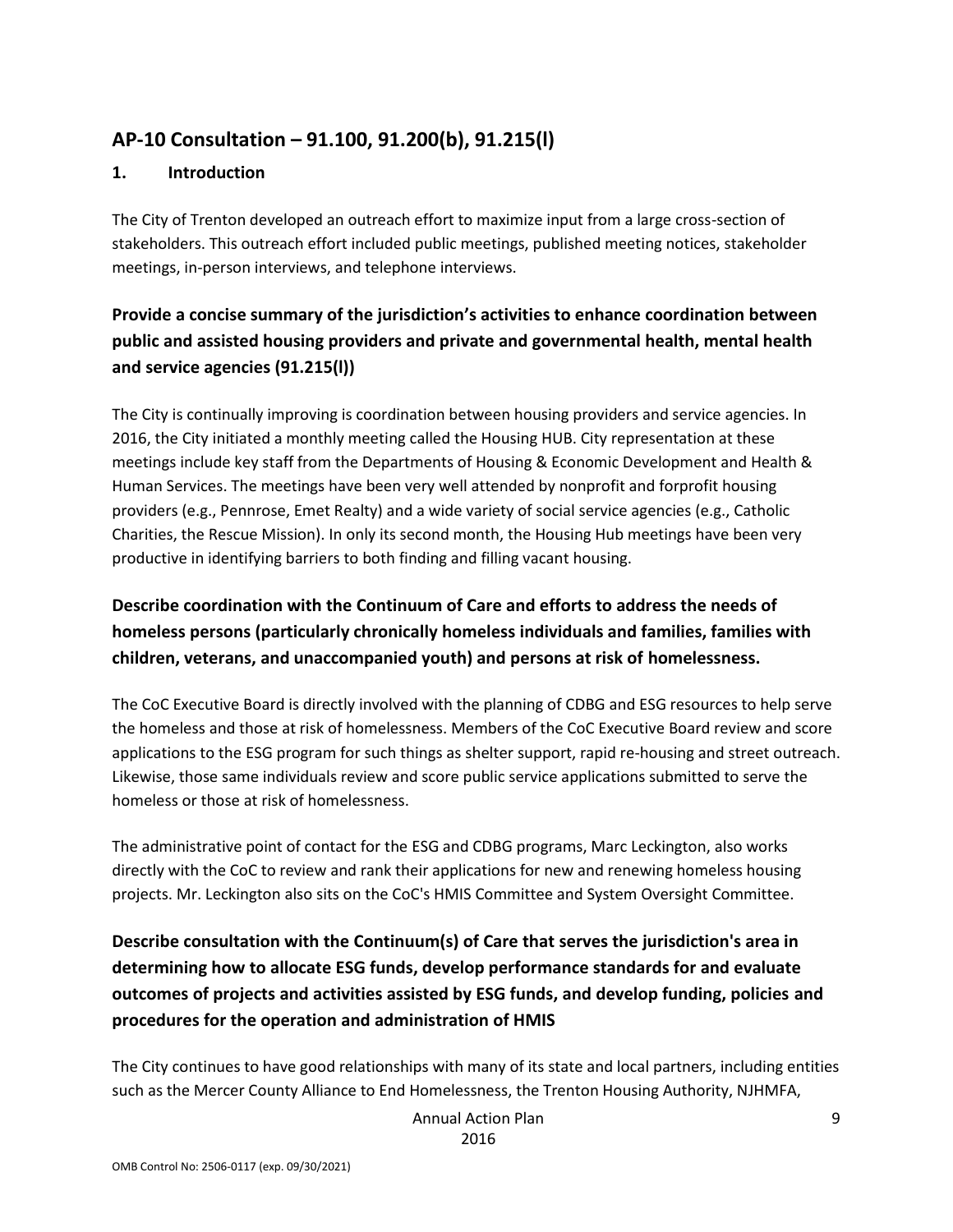State and County entities, supportive service providers, non-and for-profit developers, and various financial institutions. NJHMFA's Additionally, Mercer County Human Services Advisory Council sponsors Homeless Emergency Assistance and Affordable Housing Committee (HEAAH) meetings every month. The objective of the HEAAH committee meetings is to encourage dialogue and learning among the various agencies. In 2011, the Trenton/Mercer CoC drafted by-laws and created an Executive Committee. The purpose of the Executive Committee is annually to set priorities for homelessness services and housing based on analysis of community data and need, in accordance with HUD and the State of New Jersey; to make funding recommendations to the Collaborative Applicant for the annual allocation from the U.S. Department of HUD; to assure that programs receiving HUD funding are appropriately monitored and meet program performance standards; to identify additional funding sources that contribute to the community's ability to respond to homeless populations; and to monitor the effective functioning of the COC, including review of attendance. The Trenton/Mercer CoC Executive Committee is responsible for setting budgets within the ESG program for various types of activities as we as scoring and ranking projects from service providers for these funds. ESG and CoC-funded projects are reviewed monthly by the CoC's System Oversight Committee. These projects are also reviewed at bimonthly HMIS Data Quality meetings.

# **2. Describe Agencies, groups, organizations and others who participated in the process and describe the jurisdiction's consultations with housing, social service agencies and other entities**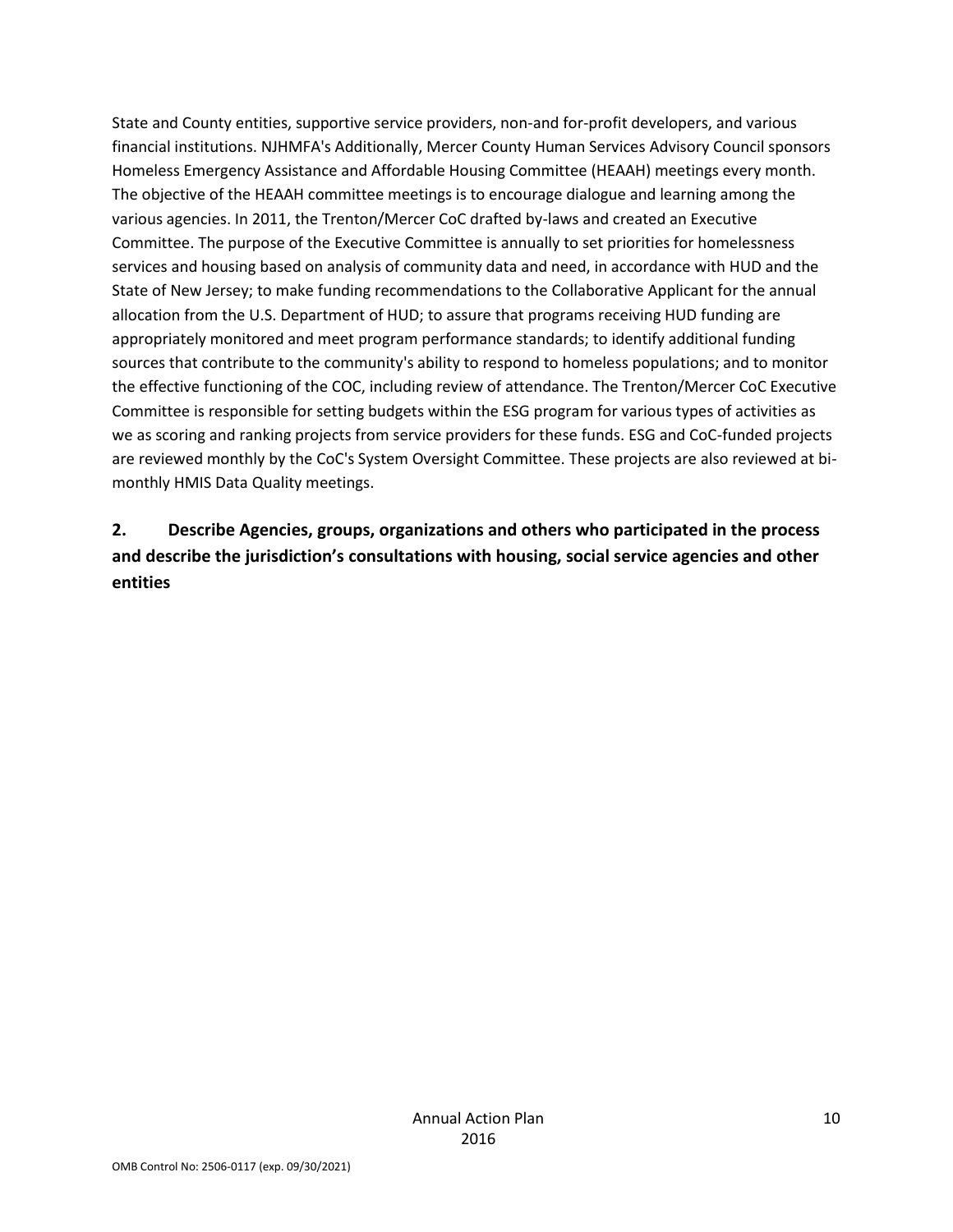| Table 2 - Agencies, groups, organizations who participated |  |  |
|------------------------------------------------------------|--|--|
|------------------------------------------------------------|--|--|

| $\mathbf{1}$   | Agency/Group/Organization                                                                                                                                         | <b>TRENTON</b>                                                                                                                                                                                                                                                 |
|----------------|-------------------------------------------------------------------------------------------------------------------------------------------------------------------|----------------------------------------------------------------------------------------------------------------------------------------------------------------------------------------------------------------------------------------------------------------|
|                | <b>Agency/Group/Organization Type</b>                                                                                                                             | Housing<br>Services-Elderly Persons<br>Services-homeless<br>Services-Health<br>Other government - Local                                                                                                                                                        |
|                | What section of the Plan was addressed by<br><b>Consultation?</b>                                                                                                 | <b>Housing Need Assessment</b><br>Homeless Needs - Chronically homeless<br>Homeless Needs - Families with children<br>Homelessness Needs - Veterans<br>Homelessness Needs - Unaccompanied youth<br><b>Homelessness Strategy</b><br><b>Economic Development</b> |
|                | Briefly describe how the Agency/Group/Organization<br>was consulted. What are the anticipated outcomes of<br>the consultation or areas for improved coordination? | Various interviews and meetings with members of the Department of Housing &<br>Economic Development, Department of Health and Human Services, and the<br>Department of Public Works.                                                                           |
| $\overline{2}$ | Agency/Group/Organization                                                                                                                                         | MERCER ALLIANCE TO END HOMELESSNESS                                                                                                                                                                                                                            |
|                | <b>Agency/Group/Organization Type</b>                                                                                                                             | Planning organization                                                                                                                                                                                                                                          |
|                | What section of the Plan was addressed by<br>Consultation?                                                                                                        | Homeless Needs - Chronically homeless<br>Homeless Needs - Families with children<br>Homelessness Needs - Veterans<br>Homelessness Needs - Unaccompanied youth<br><b>Homelessness Strategy</b>                                                                  |
|                | Briefly describe how the Agency/Group/Organization<br>was consulted. What are the anticipated outcomes of<br>the consultation or areas for improved coordination? | Various meetings and telephone discussions. See CoC in following section for<br>additional details.<br><b>Annual Action Plan</b><br>11                                                                                                                         |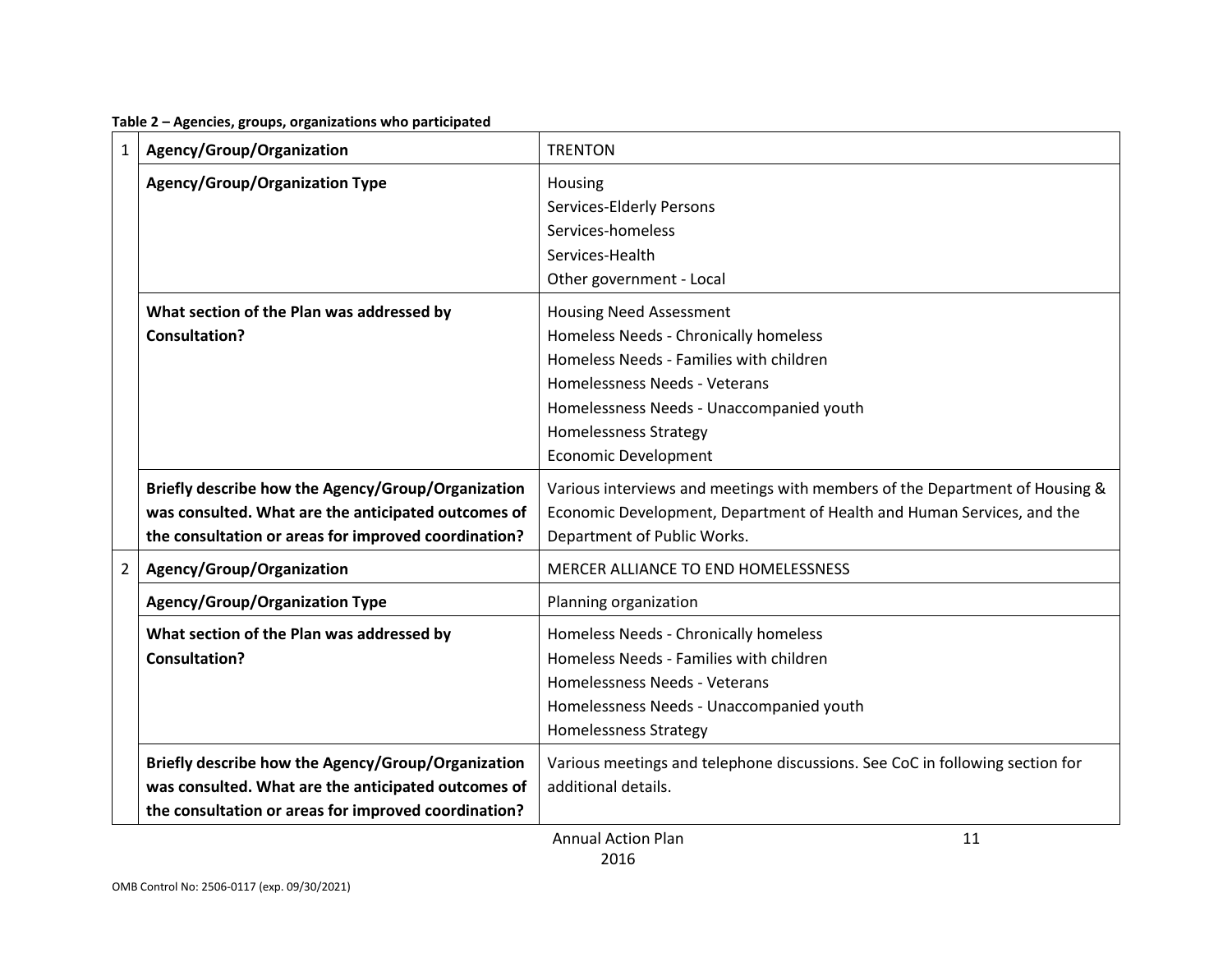| 3 | Agency/Group/Organization                                                                                                                                         | ISLES, INC                                                                                                                                                                                                                                  |
|---|-------------------------------------------------------------------------------------------------------------------------------------------------------------------|---------------------------------------------------------------------------------------------------------------------------------------------------------------------------------------------------------------------------------------------|
|   | <b>Agency/Group/Organization Type</b>                                                                                                                             | Services - Housing<br>Services-Education<br>Services-Employment<br>Service-Fair Housing<br>Services-Lead Education & Testing                                                                                                                |
|   | What section of the Plan was addressed by<br>Consultation?                                                                                                        | <b>Housing Need Assessment</b><br><b>Market Analysis</b><br>Lead-based Paint Strategy                                                                                                                                                       |
|   | Briefly describe how the Agency/Group/Organization<br>was consulted. What are the anticipated outcomes of<br>the consultation or areas for improved coordination? | An in-person interview was conducted during the preparation of the<br>Consolidated Plan. The input provided by Isles has help inform goals surrounding<br>education, housing market conditions, lead-based paint policies and fair housing. |
| 4 | Agency/Group/Organization                                                                                                                                         | <b>HABITAT FOR HUMANITY</b>                                                                                                                                                                                                                 |
|   | <b>Agency/Group/Organization Type</b>                                                                                                                             | Housing                                                                                                                                                                                                                                     |
|   | What section of the Plan was addressed by<br><b>Consultation?</b>                                                                                                 | <b>Housing Need Assessment</b>                                                                                                                                                                                                              |
|   | Briefly describe how the Agency/Group/Organization<br>was consulted. What are the anticipated outcomes of<br>the consultation or areas for improved coordination? | An in-person interview as conducted in the preparation of the Consolidated Plan.<br>Habitat's input helped shape the plan's housing objectives.                                                                                             |
| 5 | Agency/Group/Organization                                                                                                                                         | <b>Trenton Housing Authority</b>                                                                                                                                                                                                            |
|   | <b>Agency/Group/Organization Type</b>                                                                                                                             | PHA                                                                                                                                                                                                                                         |
|   | What section of the Plan was addressed by<br><b>Consultation?</b>                                                                                                 | <b>Housing Need Assessment</b><br><b>Public Housing Needs</b>                                                                                                                                                                               |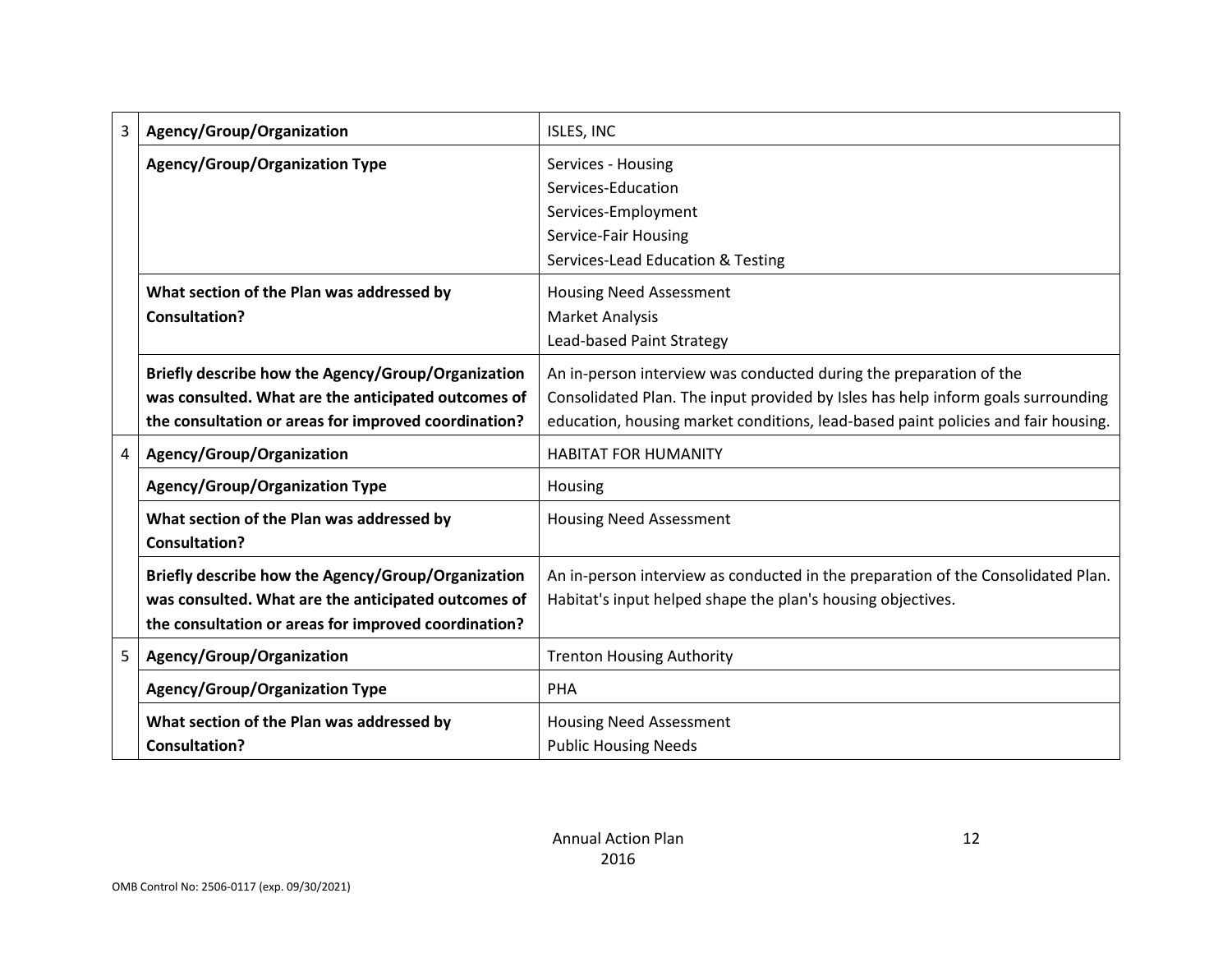| Briefly describe how the Agency/Group/Organization<br>was consulted. What are the anticipated outcomes of | A lengthy interview with the Executive Director of the Housing Authority was<br>conducted in preparation of the Consolidated Plan. The input provided helped |  |  |  |
|-----------------------------------------------------------------------------------------------------------|--------------------------------------------------------------------------------------------------------------------------------------------------------------|--|--|--|
| the consultation or areas for improved coordination?                                                      | shape the housing needs assessment and public housing needs sections of the                                                                                  |  |  |  |
|                                                                                                           | Plan. An outcome of the consultation is the City's intention to fund a TBRA                                                                                  |  |  |  |
|                                                                                                           | program in FY16 with the THA to immediately address individuals on the THA's                                                                                 |  |  |  |
|                                                                                                           | waiting list.                                                                                                                                                |  |  |  |

#### **Identify any Agency Types not consulted and provide rationale for not consulting**

No agency types were excluded from consultation in the preparation of this Annual Action Plan or the current Consolidated Plan.

#### **Other local/regional/state/federal planning efforts considered when preparing the Plan**

| Name of Plan | <b>Lead Organization</b> | How do the goals of your Strategic Plan overlap with the goals of each plan?                        |  |  |  |
|--------------|--------------------------|-----------------------------------------------------------------------------------------------------|--|--|--|
|              |                          | The goals of the CoC are directly aligned with those of the Consolidated Plan and subsequent Action |  |  |  |
| Continuum of | City of Trenton          | Plans. The City is no longer funding transitional housing projects with CDBG funds and all          |  |  |  |
| Care         |                          | entitlement programs have been brought into alignment with the Housing First model.                 |  |  |  |
|              |                          | Major elements of the City's comprehensive master plan are currently in development. The            |  |  |  |
|              | City of Trenton,         | Consolidated Plan was included in the background documents in preparation for those elements.       |  |  |  |
| Trenton250   | Division of Planning     | Likewise, the outcomes of the master plan will be reviewed for their inclusion in an update to the  |  |  |  |
|              |                          | Consolidated Plan.                                                                                  |  |  |  |

**Table 3 – Other local / regional / federal planning efforts**

#### **Narrative (optional)**

The City will continue to interact with private and public entities at all levels to ensure coordination and cooperation in the implementation of the Action Plan and thereby maximize the benefits of the City's housing and community development activities for the residents being served.

> Annual Action Plan 2016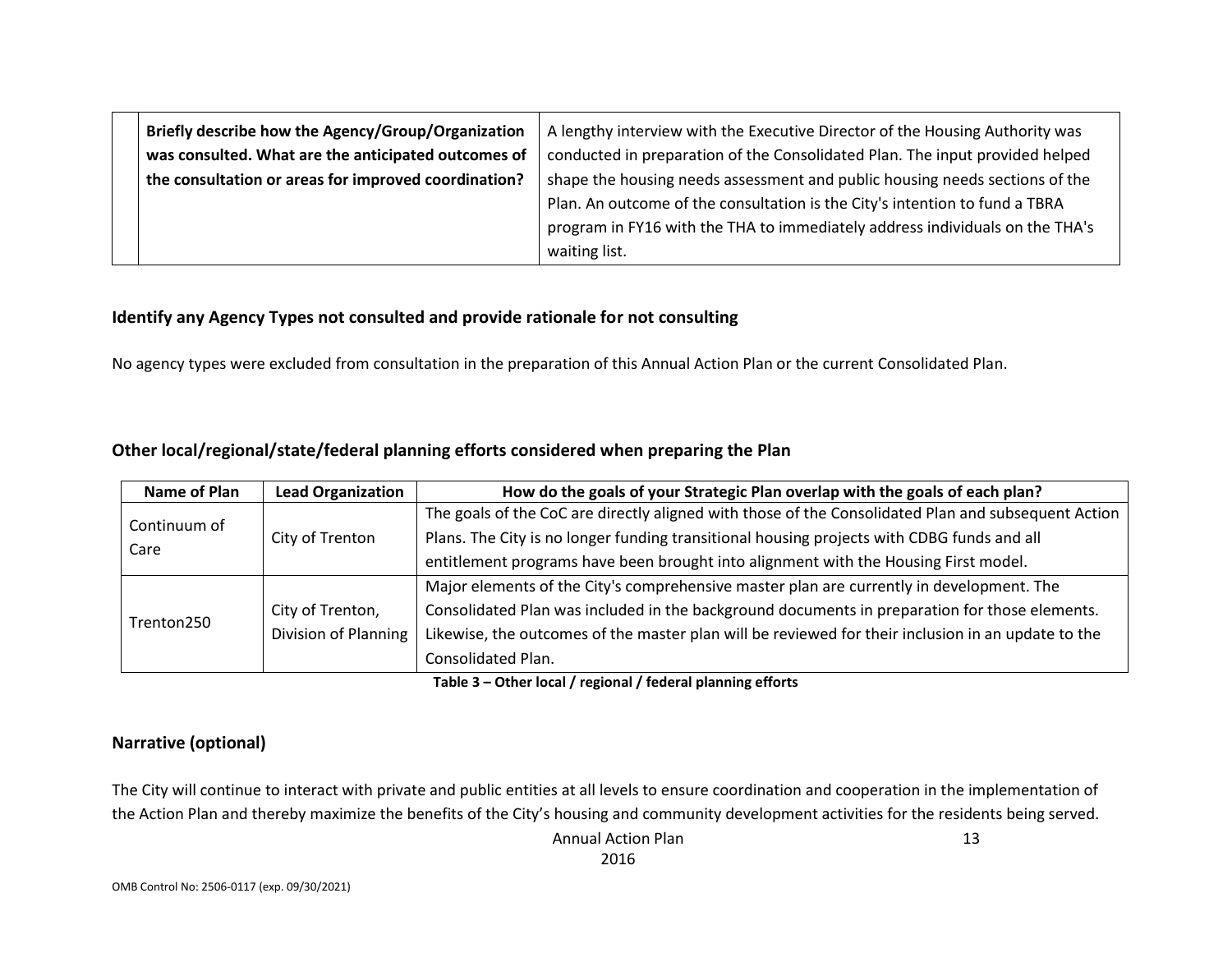### **AP-12 Participation – 91.105, 91.200(c)**

#### **1. Summary of citizen participation process/Efforts made to broaden citizen participation Summarize citizen participation process and how it impacted goal-setting**

The City of Trenton has a rich citizen participation process. Both public hearings were very well attended and continue to provide staff with valuable feedback to help shape the programs. Specifically, the City received comments that helped refine the distribution of public service funding. A series of documents to support the Citizen Participation efforts have been uploaded to the AP-26 under Citizen Participation Comments.

#### **Citizen Participation Outreach**

| Sort Ord<br>er | <b>Mode of Outre</b><br>ach | <b>Target of Outre</b><br>ach                                                                                                             | Summary of<br>response/attenda                                                     | Summary of<br>comments recei                                                                                                                                                        | <b>Summary of comm</b><br>ents not accepted | <b>URL</b> (If applicable) |
|----------------|-----------------------------|-------------------------------------------------------------------------------------------------------------------------------------------|------------------------------------------------------------------------------------|-------------------------------------------------------------------------------------------------------------------------------------------------------------------------------------|---------------------------------------------|----------------------------|
|                |                             |                                                                                                                                           | nce                                                                                | ved                                                                                                                                                                                 | and reasons                                 |                            |
| 1              | <b>Public Hearing</b>       | Non-English<br>Speaking -<br>Specify other<br>language:<br>Spanish<br>Persons with<br>disabilities<br>Non-<br>targeted/broad<br>community | Sixty-five<br>individuals<br>attended the first<br>hearing on January<br>20, 2016. | Verbal<br>comments<br>supported the<br>City's shift in<br>scoring approach<br>away from a<br>standardized<br>approach to a<br>category-based<br>score with<br>budgetary<br>targets. | All comments<br>received were<br>accepted.  |                            |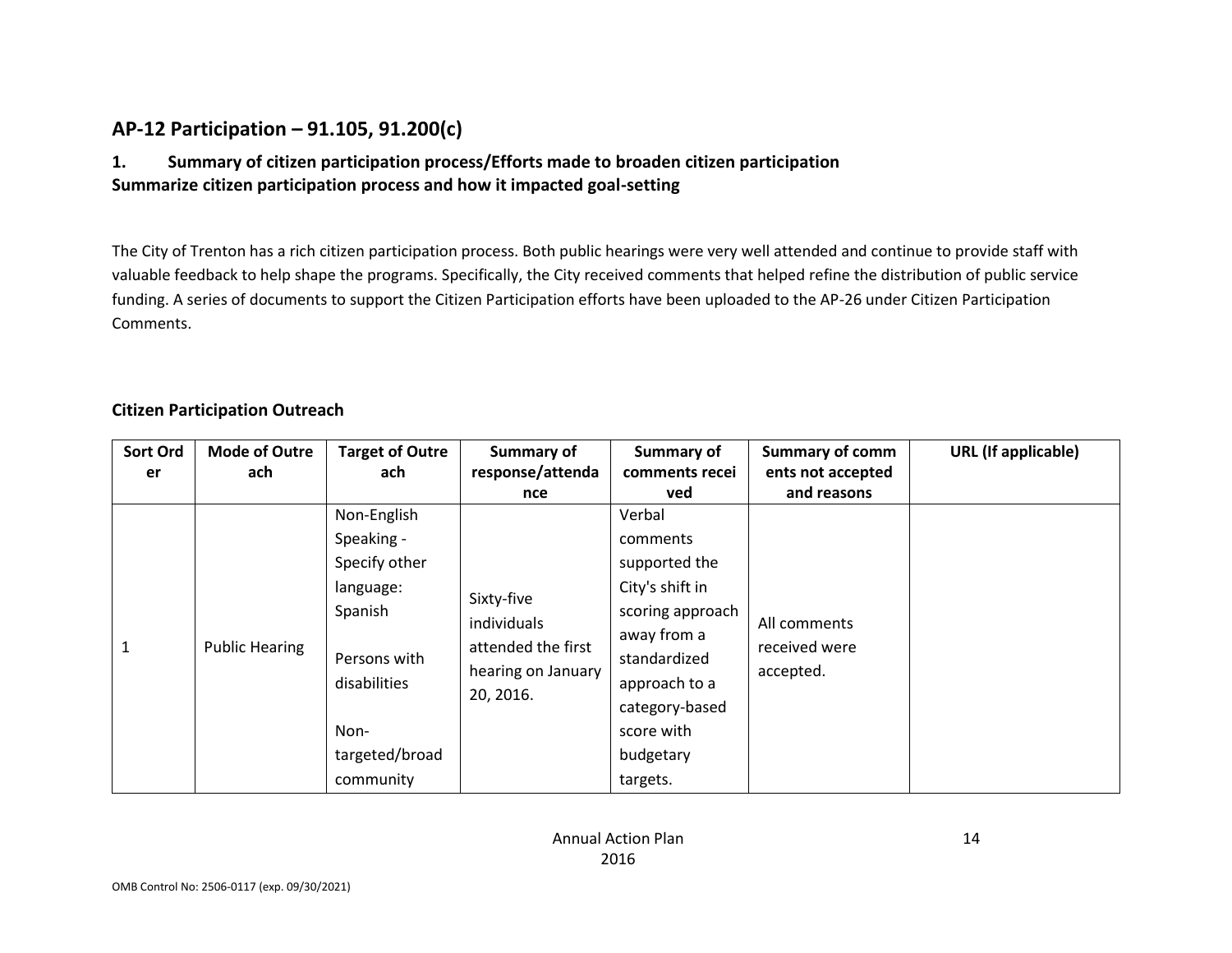| <b>Mode of Outre</b>  | <b>Target of Outre</b>                                                                                                                    | Summary of                                                                         | Summary of                                                                                                                                                                                                                                                                                          | <b>Summary of comm</b>                     | <b>URL</b> (If applicable) |
|-----------------------|-------------------------------------------------------------------------------------------------------------------------------------------|------------------------------------------------------------------------------------|-----------------------------------------------------------------------------------------------------------------------------------------------------------------------------------------------------------------------------------------------------------------------------------------------------|--------------------------------------------|----------------------------|
| ach                   | ach                                                                                                                                       | response/attenda                                                                   | comments recei                                                                                                                                                                                                                                                                                      | ents not accepted                          |                            |
|                       |                                                                                                                                           | nce                                                                                | ved                                                                                                                                                                                                                                                                                                 | and reasons                                |                            |
| <b>Public Hearing</b> | Non-English<br>Speaking -<br>Specify other<br>language:<br>Spanish<br>Persons with<br>disabilities<br>Non-<br>targeted/broad<br>community | Thirty-five<br>individuals<br>attended the<br>second hearing on<br>April 29, 2016. | Verbal<br>comments were<br>supportive of the<br>difficult<br>decisions the<br>City is required<br>to make with its<br>public service<br>funding. A<br>written appeal<br>was submitted<br>from Meals on<br>Wheels. Both the<br>appeal and the<br>written response<br>were uploaded<br>as attachments | All comments<br>received were<br>accepted. |                            |
|                       |                                                                                                                                           |                                                                                    |                                                                                                                                                                                                                                                                                                     | to this Plan.                              |                            |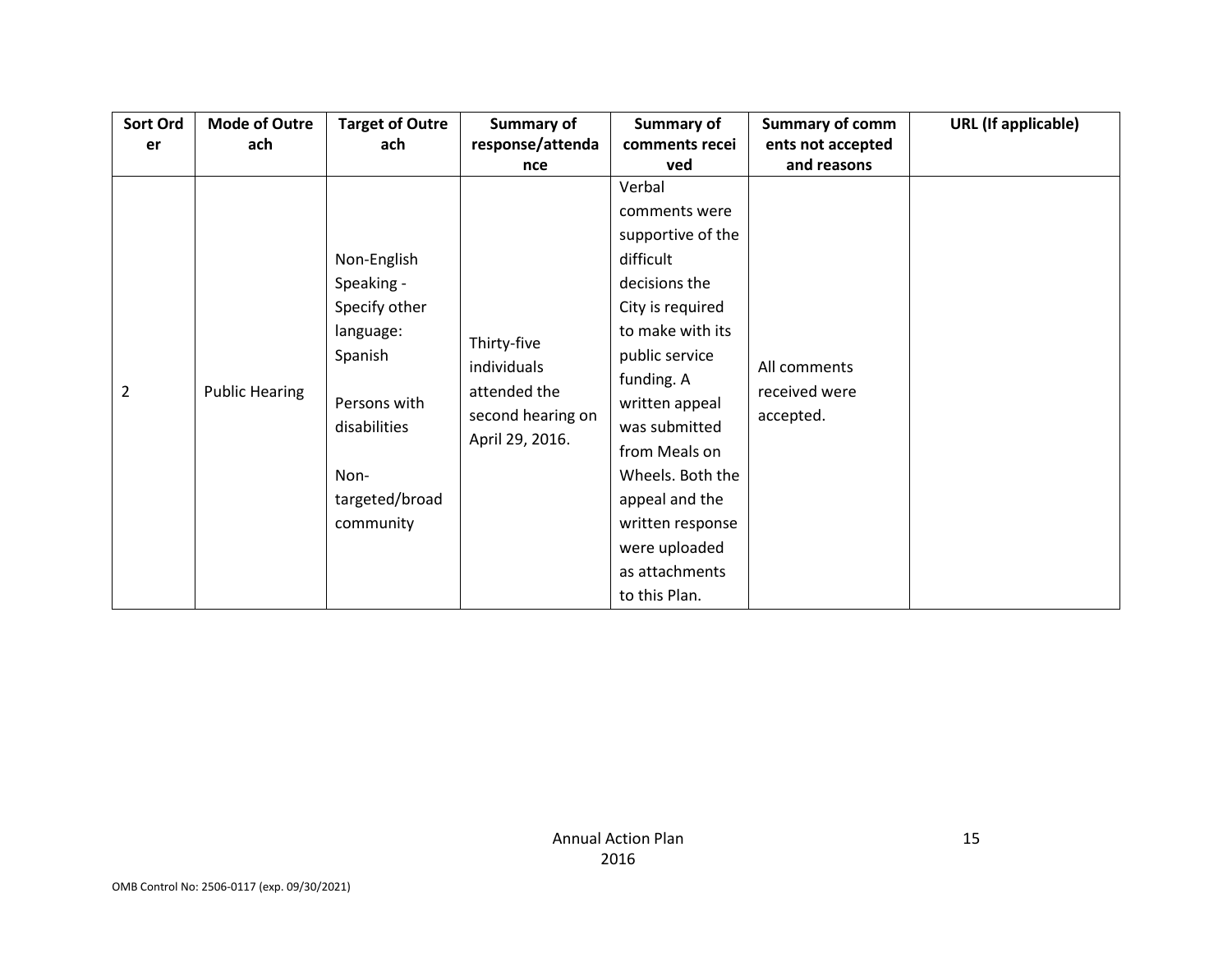| Sort Ord | <b>Mode of Outre</b> | <b>Target of Outre</b> | Summary of         | Summary of      | <b>Summary of comm</b> | <b>URL</b> (If applicable) |
|----------|----------------------|------------------------|--------------------|-----------------|------------------------|----------------------------|
| er       | ach                  | ach                    | response/attenda   | comments recei  | ents not accepted      |                            |
|          |                      |                        | nce                | ved             | and reasons            |                            |
|          |                      |                        | The City utilizes  |                 |                        |                            |
|          |                      |                        | it's website and a |                 |                        |                            |
|          |                      |                        | listserv to        |                 |                        |                            |
|          |                      |                        | promote public     | No comments     |                        |                            |
|          |                      | Non-                   | participation      | have been       | No comments have       |                            |
| 3        | Internet             | targeted/broad         | opportunities and  | received in     | been received in       | http://www.trentonnj.org/  |
|          | Outreach             | community              | distribute         | response to the | response to the        | cdbg                       |
|          |                      |                        | documents for      | website or      | website or listserv.   |                            |
|          |                      |                        | review. More than  | listserv.       |                        |                            |
|          |                      |                        | 250 individuals    |                 |                        |                            |
|          |                      |                        | receive emails on  |                 |                        |                            |
|          |                      |                        | the listserv.      |                 |                        |                            |

**Table 4 – Citizen Participation Outreach**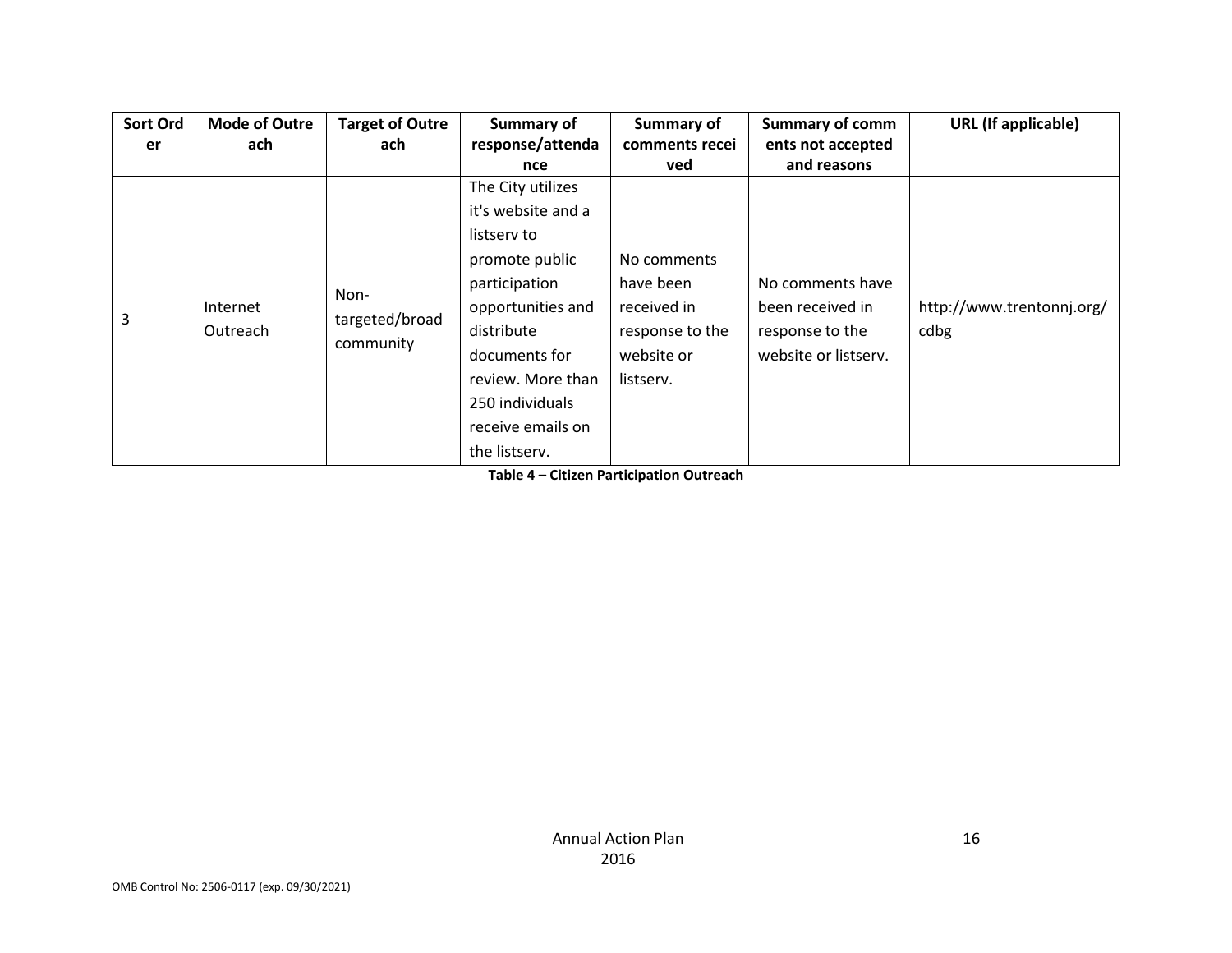# **Expected Resources**

# **AP-15 Expected Resources – 91.220(c)(1,2)**

#### **Introduction**

The following federal resources will be utilized for housing and non-housing community development in the City of Trenton.

Due to the Voluntary Grant Reduction (VGR), the CDBG amount is now \$1,152,958.

#### **Anticipated Resources**

| Program     | Source of    | <b>Uses of Funds</b>        |                    |         | <b>Expected Amount Available Year 1</b> | Expected  | <b>Narrative</b>                     |                    |
|-------------|--------------|-----------------------------|--------------------|---------|-----------------------------------------|-----------|--------------------------------------|--------------------|
|             | <b>Funds</b> |                             | Annual             | Program | <b>Prior Year</b>                       | Total:    | <b>Amount</b>                        | <b>Description</b> |
|             |              |                             | <b>Allocation:</b> | Income: | <b>Resources:</b>                       | \$        | <b>Available</b><br><b>Remainder</b> |                    |
|             |              |                             |                    |         |                                         |           | of ConPlan                           |                    |
|             |              |                             |                    |         |                                         |           |                                      |                    |
| <b>CDBG</b> | public -     | Acquisition                 |                    |         |                                         |           |                                      |                    |
|             | federal      | <b>Admin and Planning</b>   |                    |         |                                         |           |                                      |                    |
|             |              | <b>Economic Development</b> |                    |         |                                         |           |                                      |                    |
|             |              | Housing                     |                    |         |                                         |           |                                      |                    |
|             |              | Public Improvements         |                    |         |                                         |           |                                      |                    |
|             |              | <b>Public Services</b>      | 1,152,958          | 25,000  | 0                                       | 1,177,958 | 3,533,874                            |                    |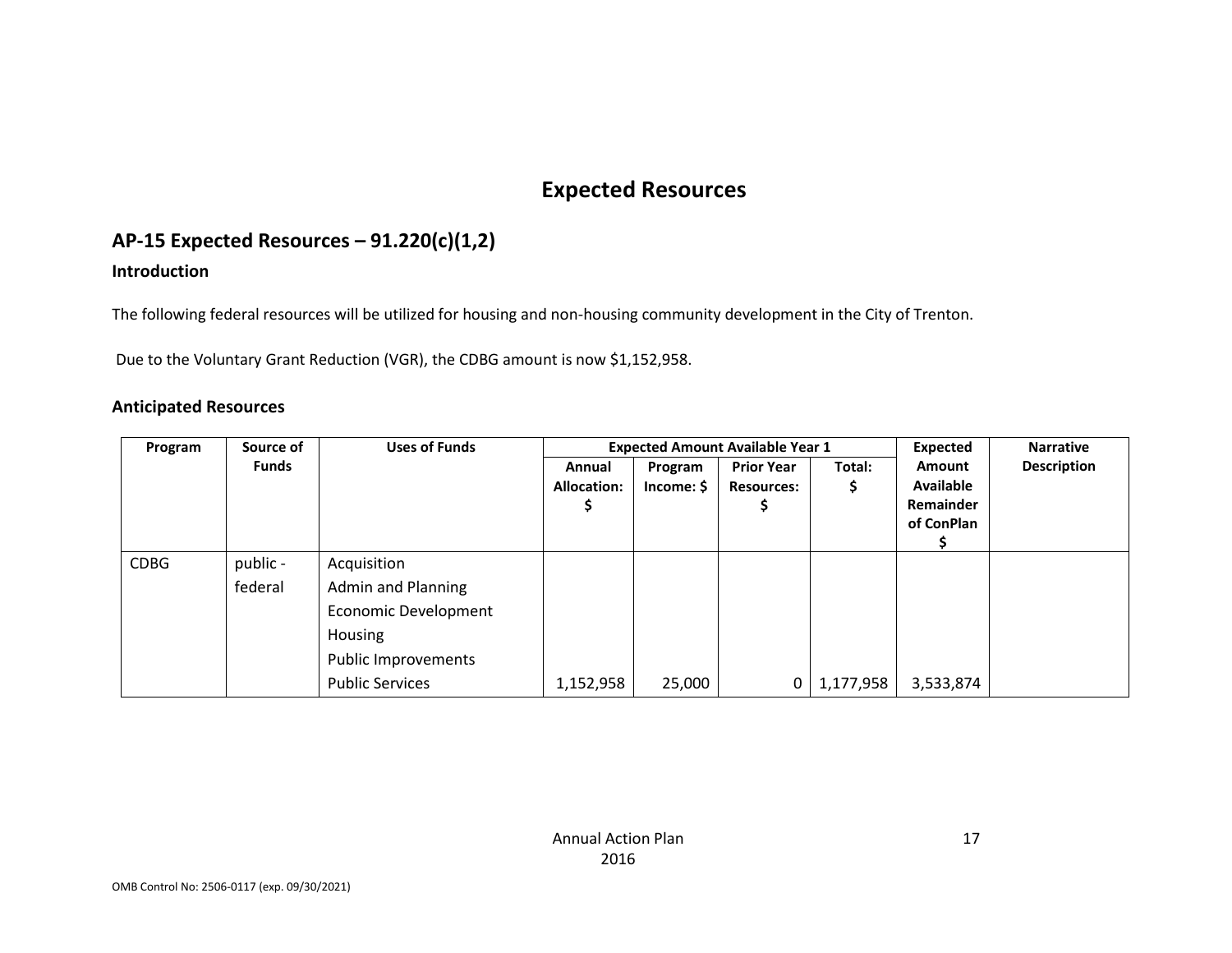| Program | Source of    | <b>Uses of Funds</b>        |                                    | <b>Expected Amount Available Year 1</b> | <b>Expected</b><br><b>Narrative</b>          |              |                                                             |                    |
|---------|--------------|-----------------------------|------------------------------------|-----------------------------------------|----------------------------------------------|--------------|-------------------------------------------------------------|--------------------|
|         | <b>Funds</b> |                             | Annual<br><b>Allocation:</b><br>\$ | Program<br>Income: \$                   | <b>Prior Year</b><br><b>Resources:</b><br>\$ | Total:<br>\$ | Amount<br><b>Available</b><br>Remainder<br>of ConPlan<br>\$ | <b>Description</b> |
| HOME    | public -     | Acquisition                 |                                    |                                         |                                              |              |                                                             |                    |
|         | federal      | Homebuyer assistance        |                                    |                                         |                                              |              |                                                             |                    |
|         |              | Homeowner rehab             |                                    |                                         |                                              |              |                                                             |                    |
|         |              | Multifamily rental new      |                                    |                                         |                                              |              |                                                             |                    |
|         |              | construction                |                                    |                                         |                                              |              |                                                             |                    |
|         |              | Multifamily rental rehab    |                                    |                                         |                                              |              |                                                             |                    |
|         |              | New construction for        |                                    |                                         |                                              |              |                                                             |                    |
|         |              | ownership                   |                                    |                                         |                                              |              |                                                             |                    |
|         |              | <b>TBRA</b>                 | 554,004                            | 0                                       | 0                                            | 554,004      | 1,650,000                                                   |                    |
| ESG     | public -     | Conversion and rehab for    |                                    |                                         |                                              |              |                                                             |                    |
|         | federal      | transitional housing        |                                    |                                         |                                              |              |                                                             |                    |
|         |              | <b>Financial Assistance</b> |                                    |                                         |                                              |              |                                                             |                    |
|         |              | Overnight shelter           |                                    |                                         |                                              |              |                                                             |                    |
|         |              | Rapid re-housing (rental    |                                    |                                         |                                              |              |                                                             |                    |
|         |              | assistance)                 |                                    |                                         |                                              |              |                                                             |                    |
|         |              | <b>Rental Assistance</b>    |                                    |                                         |                                              |              |                                                             |                    |
|         |              | Services                    |                                    |                                         |                                              |              |                                                             |                    |
|         |              | <b>Transitional housing</b> | 213,526                            | 0                                       | 0                                            | 213,526      | 639,000                                                     |                    |

**Table 5 - Expected Resources – Priority Table**

### **Explain how federal funds will leverage those additional resources (private, state and local funds), including a description of how matching requirements will be satisfied**

The City of Trenton is adept at leveraging resources from all levels of government, as well as from for-profit and non-profit organizations to address the many needs in the community. The following is a description of non-CDBG resources to be leveraged in 2016.

> Annual Action Plan 2016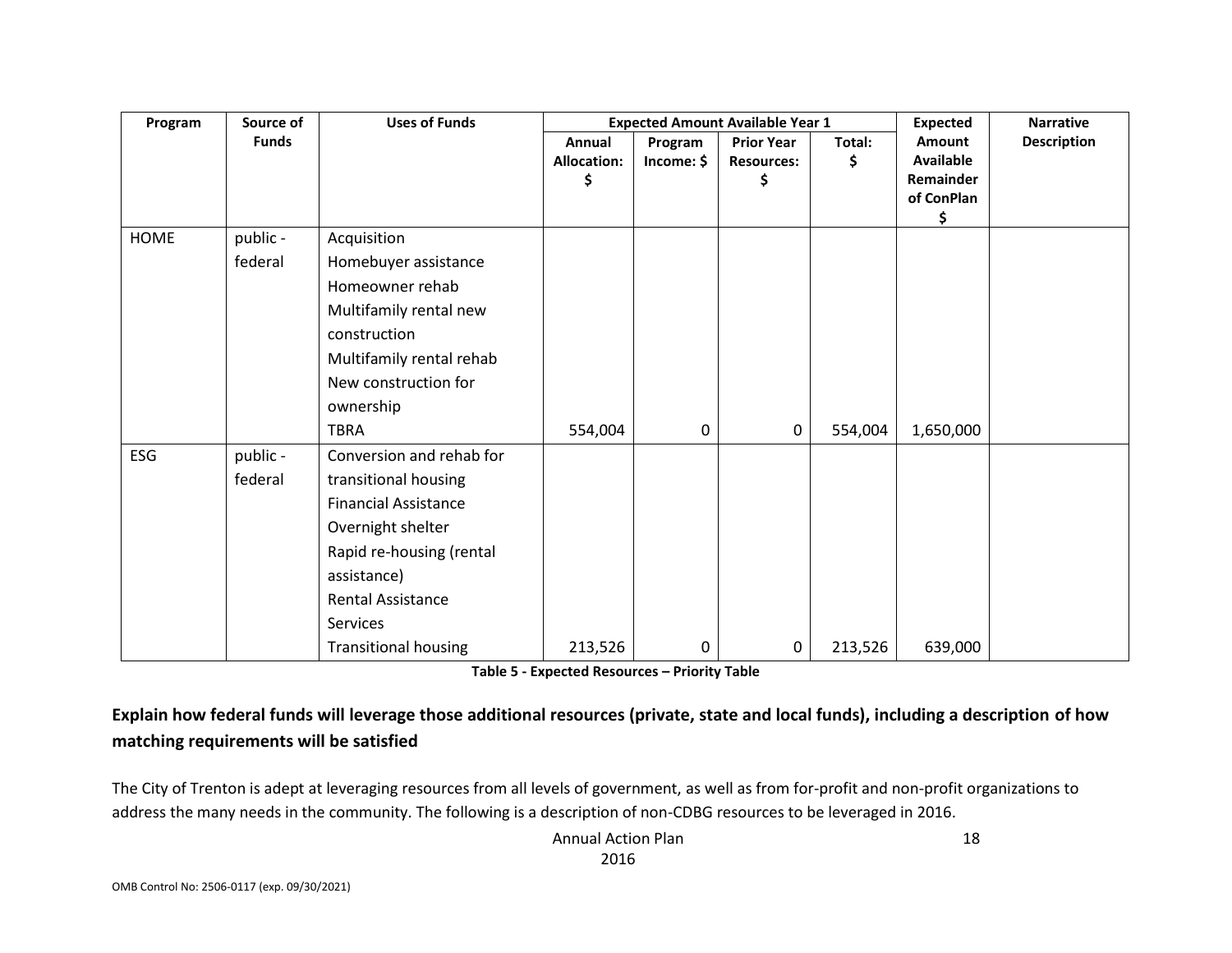In April 2016, the City applied for a Lead Hazard Reduction Demonstration Grant. The City intends to meet the 25% match requirement in part with a match of hard cost funding from the CDBG program.

The City will utilize CDBG funds to administer housing rehabilitation hard costs allocated from the City's Regional Contribution Agreements. In order to maintain regulatory compliance, the City has revised the program guidelines of these local funds to meet State (RCA) and Federal (CDBG) regulations. The Housing Rehabilitation activity of this Action Plan will be leveraged at a rate of 1:1 with RCA funding.

The Emergency Solutions Grant Program and the HOME Program require matching funds. All applicants to these programs must identify the match in the applications for funding from the Department of Housing and Economic Development. All matching sources are verified prior to commitment of any federal funds. The City has not committed any funds specifically to provide a monetary match to any activity, but may provide the match for Emergency Solutions activities through local grant-in-aid to homeless service providers. Sponsors of HOME activities are responsible to provide their match.

Specific matching requirements will be met as follows:

HOME: Anticipated sources of match will be provided by activities requiring match - the total value of which will meet or exceed 25% of the total HOME award, with the exception of program administration activities which do not require match. Sources will include waiver of fees, in-kind donations, donations of land, private, state and local government funds. The City of Trenton has a 100% match reduction.

ESG: Each agency must provide a 1:1 match for funding provided from the Emergency Solutions Grant Program. Most of the grant recipients are private non-profits with fund raising activities and other grants.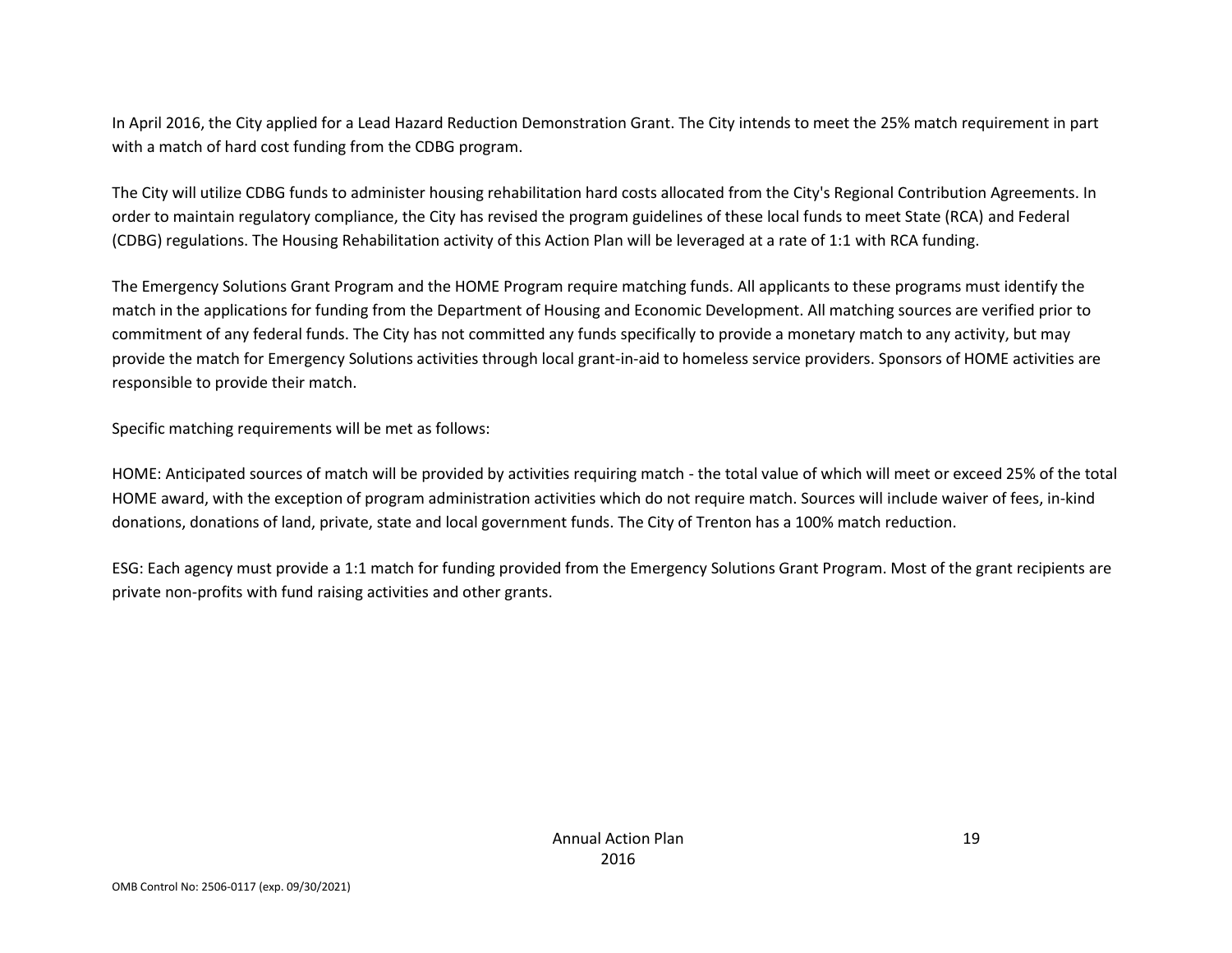### **If appropriate, describe publically owned land or property located within the jurisdiction that may be used to address the needs identified in the plan**

The City of Trenton owns land within the City that may be used for future housing and non-housing development.

#### **Discussion**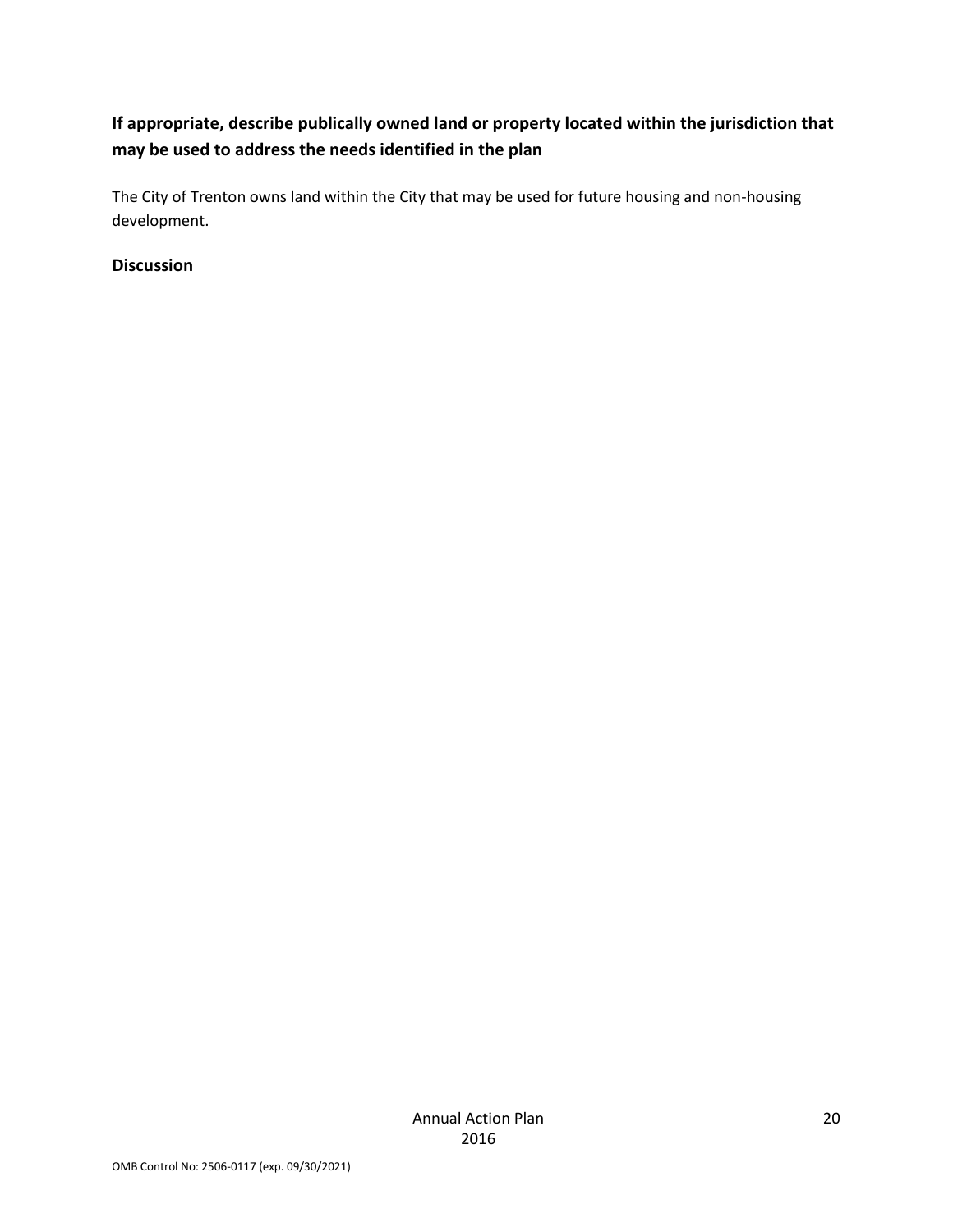# **Annual Goals and Objectives**

# **AP-20 Annual Goals and Objectives**

#### **Goals Summary Information**

| Sort  | <b>Goal Name</b> | <b>Start</b> | End  | Category    | Geographic       | <b>Needs Addressed</b> | <b>Funding</b> | <b>Goal Outcome Indicator</b>     |
|-------|------------------|--------------|------|-------------|------------------|------------------------|----------------|-----------------------------------|
| Order |                  | Year         | Year |             | Area             |                        |                |                                   |
|       | Increase the     | 2015         | 2019 | Affordable  | <b>CITY OF</b>   | Create and             | CDBG:          | Rental units constructed: 11      |
|       | number of        |              |      | Housing     | <b>TRENTON</b>   | <b>Maintain</b>        | \$85,584       | Household Housing Unit            |
|       | affordable units |              |      |             | <b>RESIDENTS</b> | Affordable             | HOME:          | <b>Homeowner Housing</b>          |
|       |                  |              |      |             |                  | Housing                | \$498,604      | Rehabilitated: 45 Household       |
|       |                  |              |      |             |                  |                        |                | <b>Housing Unit</b>               |
| 4     | Improve public   | 2015         | 2019 | Non-Housing | <b>CITY OF</b>   | Improve Public         | CDBG:          | Public Facility or Infrastructure |
|       | facilities       |              |      | Community   | <b>TRENTON</b>   | <b>Facilities</b>      | \$152,000      | Activities other than             |
|       |                  |              |      | Development | <b>RESIDENTS</b> |                        |                | Low/Moderate Income Housing       |
|       |                  |              |      |             |                  |                        |                | Benefit: 2500 Persons Assisted    |
| 6     | Provide public   | 2015         | 2019 | Non-Housing | <b>CITY OF</b>   | Provide Public         | CDBG:          | Public service activities other   |
|       | services         |              |      | Community   | <b>TRENTON</b>   | <b>Services</b>        | \$506,797      | than Low/Moderate Income          |
|       |                  |              |      | Development | <b>RESIDENTS</b> |                        |                | Housing Benefit: 10000 Persons    |
|       |                  |              |      |             |                  |                        |                | Assisted                          |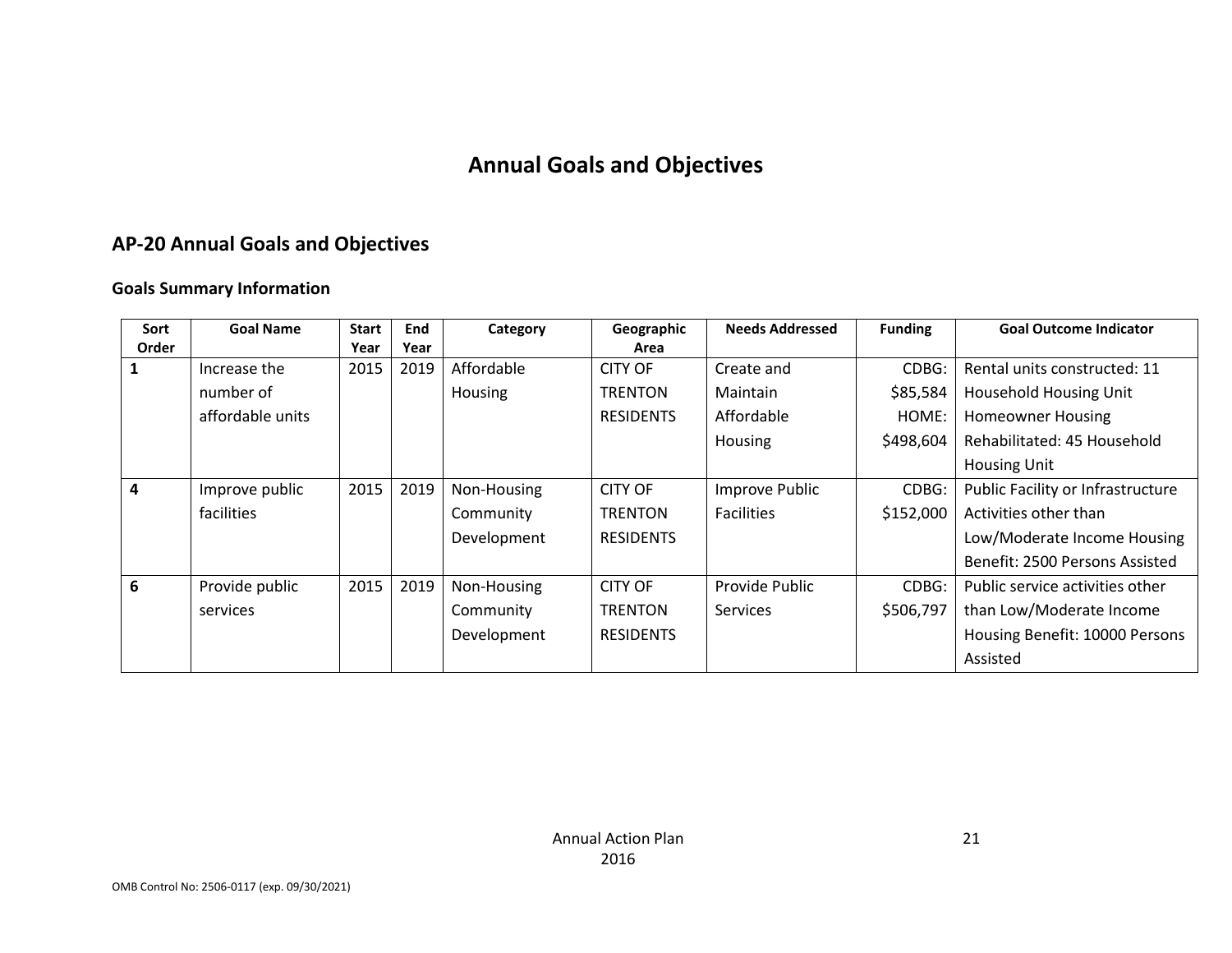| Sort  | <b>Goal Name</b> | <b>Start</b> | <b>End</b> | Category       | Geographic       | <b>Needs Addressed</b> | <b>Funding</b> | <b>Goal Outcome Indicator</b>  |
|-------|------------------|--------------|------------|----------------|------------------|------------------------|----------------|--------------------------------|
| Order |                  | Year         | Year       |                | Area             |                        |                |                                |
|       | Provide homeless | 2015         | 2019       | Homeless       | <b>CITY OF</b>   | Provide Homeless       | CDBG:          | Tenant-based rental assistance |
|       | housing and      |              |            |                | <b>TRENTON</b>   | Housing and            | \$45,000       | / Rapid Rehousing: 10          |
|       | services         |              |            |                | <b>RESIDENTS</b> | <b>Services</b>        | ESG:           | <b>Households Assisted</b>     |
|       |                  |              |            |                |                  |                        | \$197,512      | Homeless Person Overnight      |
|       |                  |              |            |                |                  |                        |                | Shelter: 1500 Persons Assisted |
|       |                  |              |            |                |                  |                        |                | Homelessness Prevention: 30    |
|       |                  |              |            |                |                  |                        |                | Persons Assisted               |
| 9     | Planning and     | 2015         | 2019       | Planning and   | <b>CITY OF</b>   | Planning and           | CDBG:          | Other: 3 Other                 |
|       | administration   |              |            | administration | <b>TRENTON</b>   | administration         | \$230,591      |                                |
|       |                  |              |            |                | <b>RESIDENTS</b> |                        | HOME:          |                                |
|       |                  |              |            |                |                  |                        | \$55,400       |                                |
|       |                  |              |            |                |                  |                        | ESG:           |                                |
|       |                  |              |            |                |                  |                        | \$16,014       |                                |

**Table 6 – Goals Summary**

#### **Goal Descriptions**

|   | <b>Goal Name</b>           | Increase the number of affordable units                                                                                                                                                |  |  |
|---|----------------------------|----------------------------------------------------------------------------------------------------------------------------------------------------------------------------------------|--|--|
|   | Goal<br><b>Description</b> | Continue the housing rehabilitation, first-time homebuyer, and new housing construction activities to support an<br>increase in the number of affordable units in the City of Trenton. |  |  |
| 4 | <b>Goal Name</b>           | Improve public facilities                                                                                                                                                              |  |  |
|   | Goal<br><b>Description</b> | Public facilities serving low income residents including senior centers that require capital improvements.                                                                             |  |  |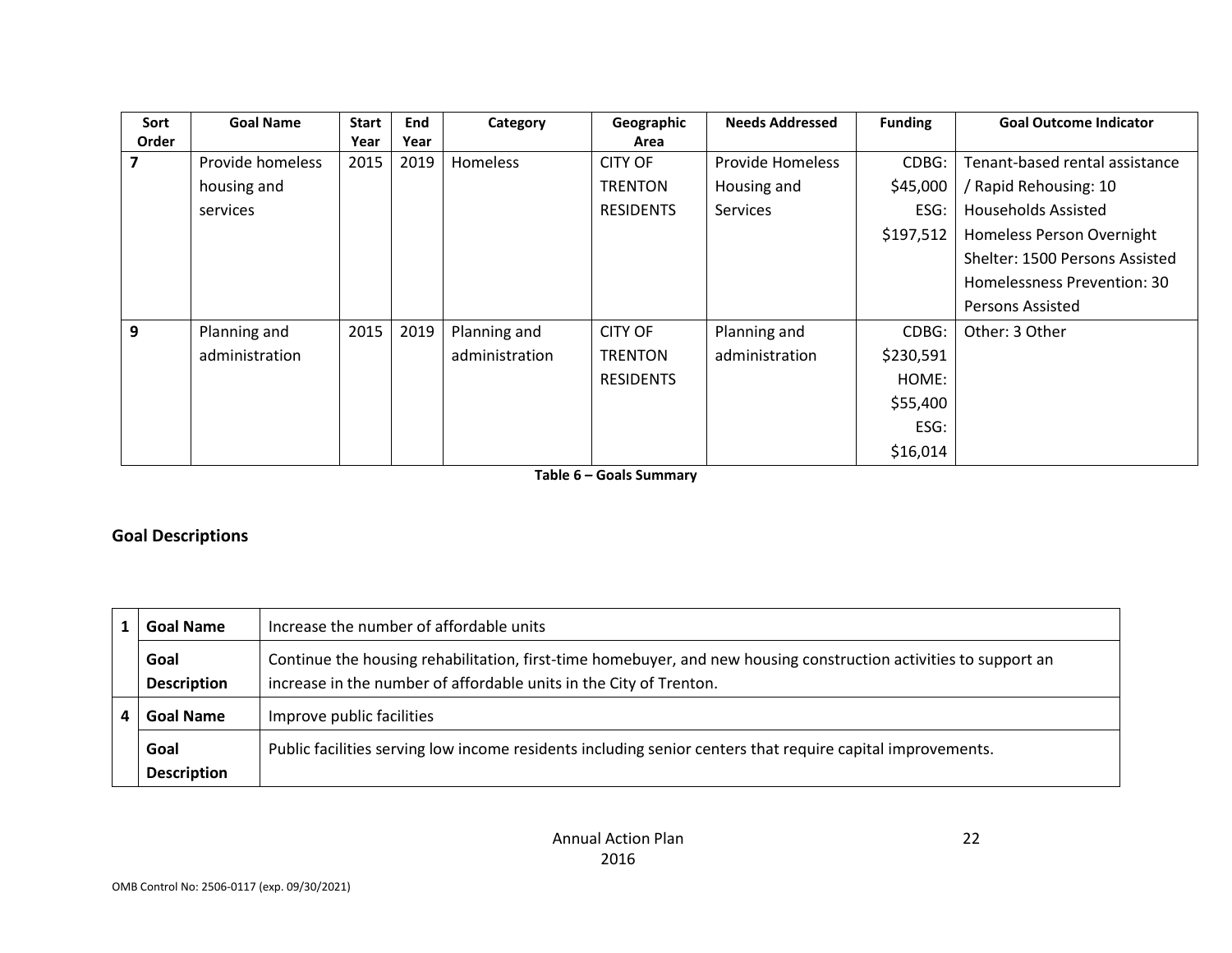| 6 | <b>Goal Name</b>   | Provide public services                                                           |  |
|---|--------------------|-----------------------------------------------------------------------------------|--|
|   | Goal               | Expand and continue non-housing community development supportive services.        |  |
|   | <b>Description</b> |                                                                                   |  |
|   | <b>Goal Name</b>   | Provide homeless housing and services                                             |  |
|   | Goal               | Preservation of short- and long-term homeless facilities and associated services. |  |
|   | <b>Description</b> |                                                                                   |  |
| 9 | <b>Goal Name</b>   | Planning and administration                                                       |  |
|   | Goal               | Provide administrative support for the CDBG, HOME, and ESG programs.              |  |
|   | <b>Description</b> |                                                                                   |  |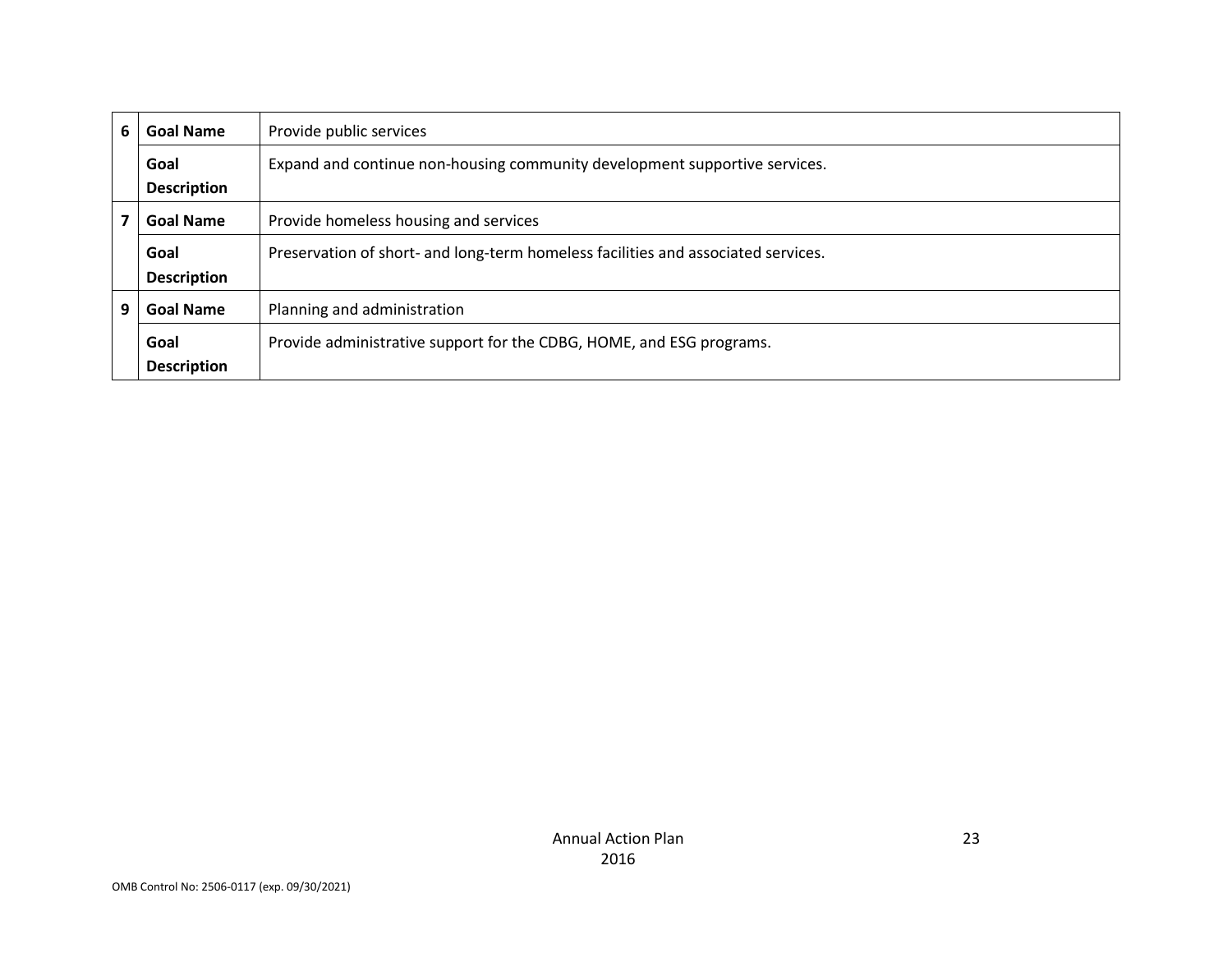# **Projects**

# **AP-35 Projects – 91.220(d)**

#### **Introduction**

The purpose of the Substantial Amendment is to add several new public services utilizing funds from reduced or canceled public services.

#### **Projects**

| #              | <b>Project Name</b>                                                                                 |  |  |
|----------------|-----------------------------------------------------------------------------------------------------|--|--|
| $\overline{2}$ | Housing Rehabilitation Administration                                                               |  |  |
| 3              | <b>HOME Housing Development</b>                                                                     |  |  |
| 4              | <b>HOME CHDO Setaside</b>                                                                           |  |  |
| 5              | City Run Public Service Projects: Operation of Senior Centers                                       |  |  |
| 6              | After School, Summer Camp, Day Care: Trenton Childrens Chorus                                       |  |  |
| 42             | <b>ESG15 Trenton</b>                                                                                |  |  |
| 45             | <b>CDBG Administration</b>                                                                          |  |  |
| 47             | <b>HOME Administration</b>                                                                          |  |  |
| 48             | Lead Hazard Reduction Demonstration Grant Matching Funds                                            |  |  |
| 50             | Public Service Projects -- After School, Summer Camp, Day Care: NJTL of Trenton                     |  |  |
| 51             | Public Service Projects -- After School, Summer Camp, Day Care: Boys & Girls Club of Mercer Co      |  |  |
| 52             | Public Service Projects -- Homeless Services or Prevention: The Crisis Ministry of Mercer County    |  |  |
|                | Public Service Projects -- Adult Ed/Life Skills/Financial Literacy & Counseling: Family Guidance    |  |  |
| 53             | Ctr                                                                                                 |  |  |
|                | Public Service Projects -- Job Training or Career Development: Shiloh Community Development         |  |  |
| 54             | Corp                                                                                                |  |  |
| 55             | Public Service Projects -- Services for Seniors or Indv w/Disabilities: Interfaith Caregivers of MC |  |  |
| 56             | Public Service Projects -- Services for Seniors or Indv w/Disabilities: YMCA of Trenton             |  |  |
|                | Public Service Projects -- Crime Prevention, Gang Awareness: Millhill Child & Family                |  |  |
| 58             | Development                                                                                         |  |  |
| 59             | Public Service Projects -- Crime Prevention, Gang Awareness or Prisoner Re-Entry: CJOOS             |  |  |
| 60             | Public Service Projects -- Nutrition: TASK                                                          |  |  |
| 61             | Public Facilities Improvements -- Senior Citizen Center Improvements                                |  |  |
| 62             | Various Public Service Projects                                                                     |  |  |
| 63             | <b>MLK Park Improvements</b>                                                                        |  |  |

**Table 7 - Project Information**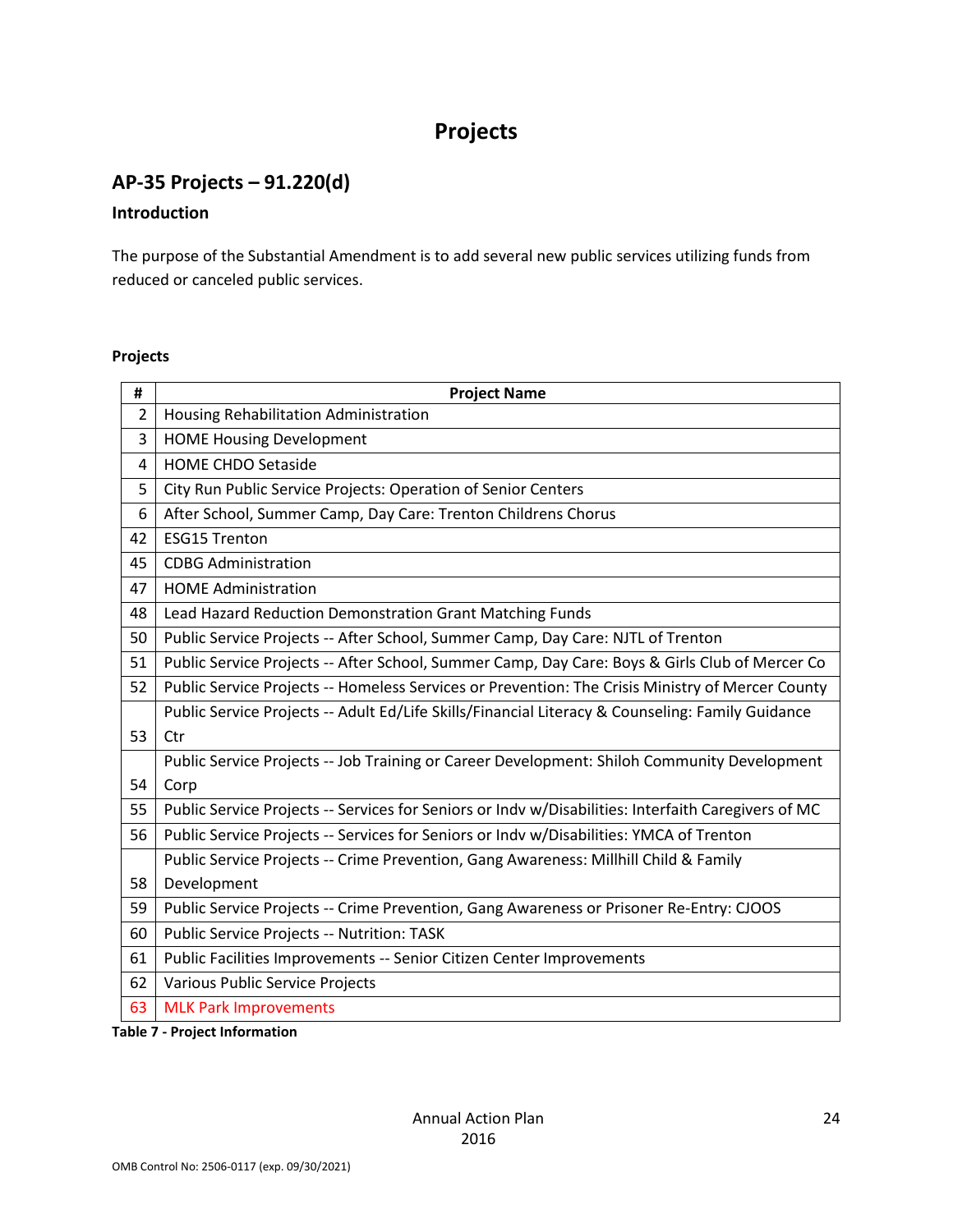**Describe the reasons for allocation priorities and any obstacles to addressing underserved needs**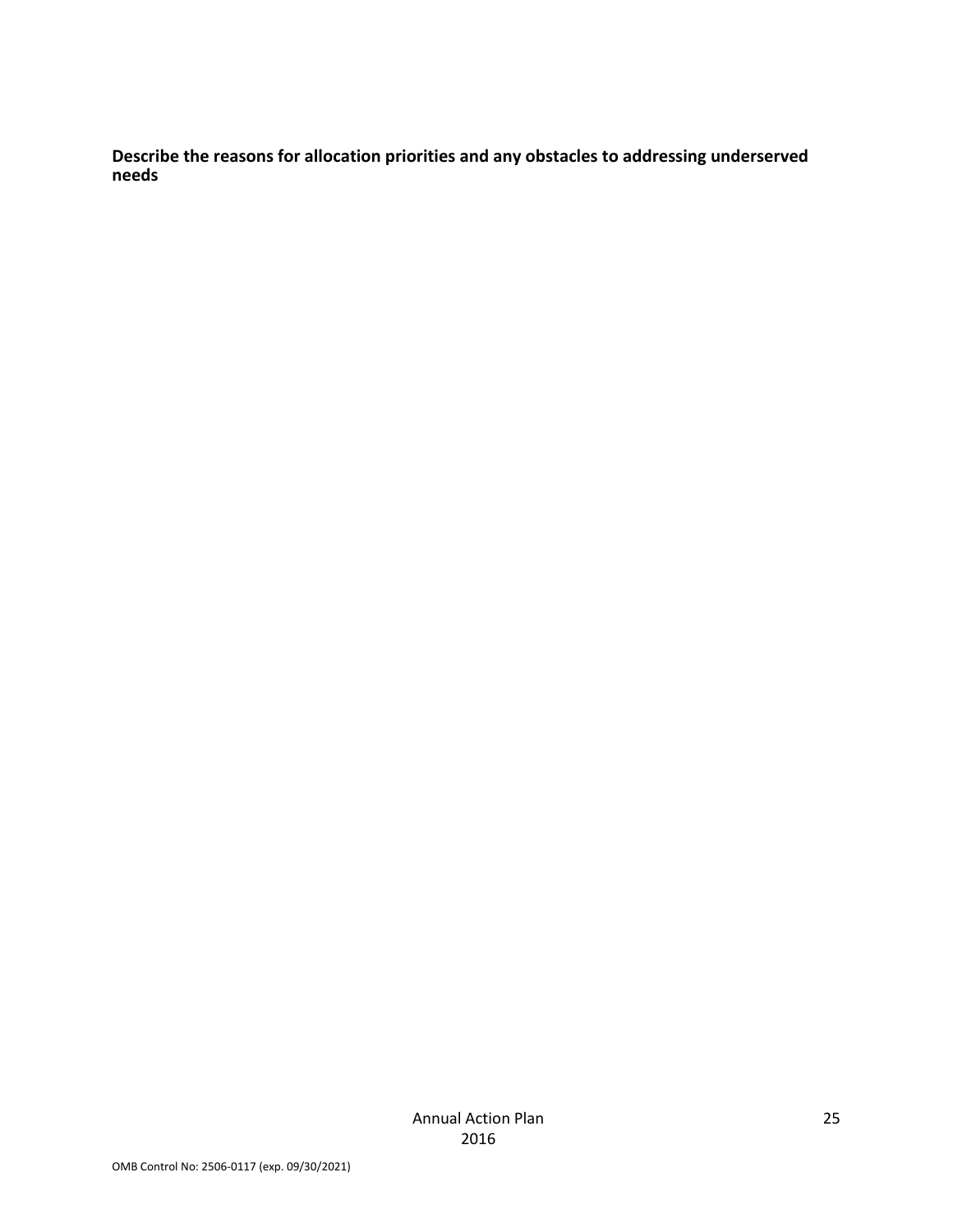# **AP-38 Project Summary**

**Project Summary Information**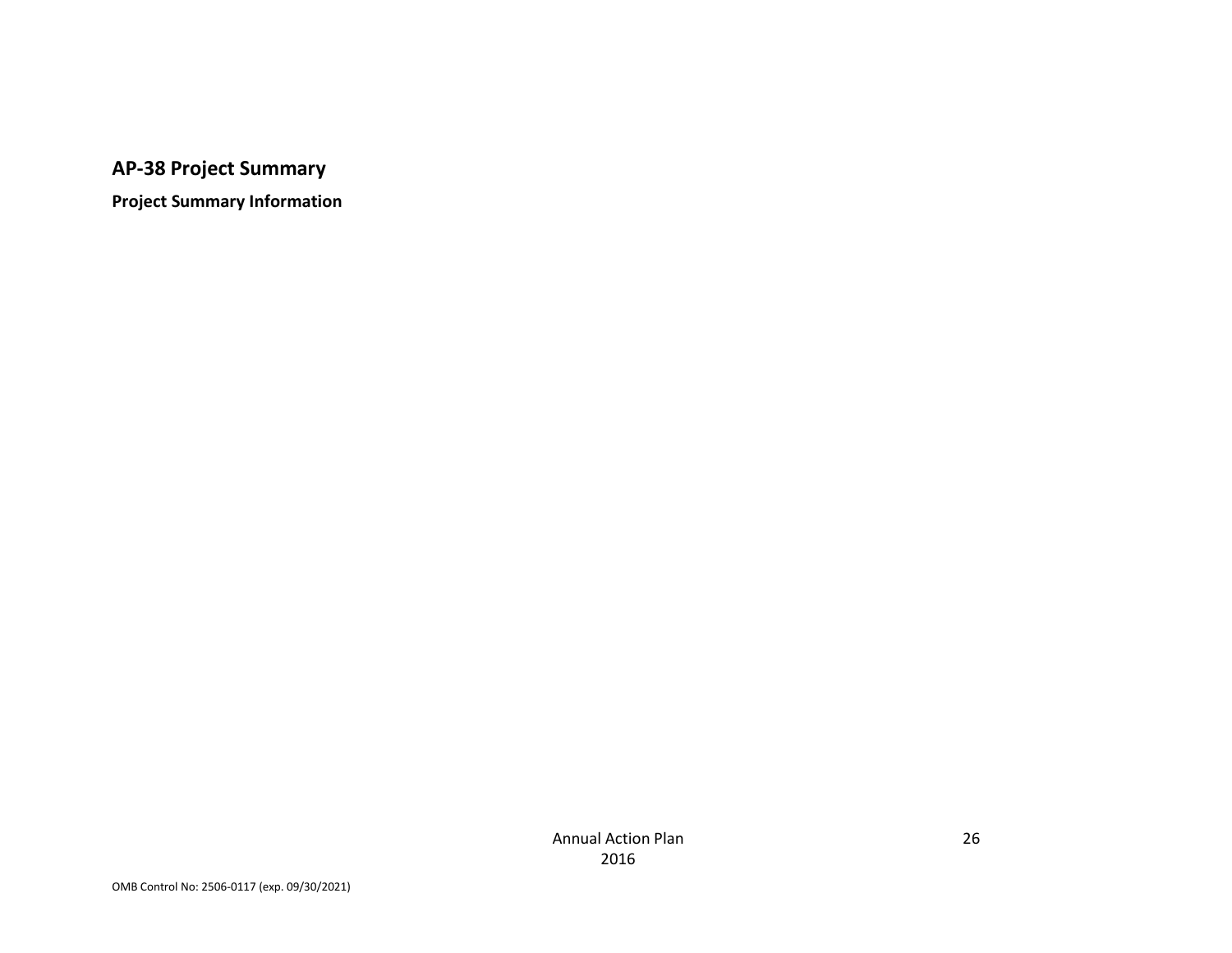| $\mathbf{1}$ | <b>Project Name</b>                                                                                  | Housing Rehabilitation Administration                                                                                                              |
|--------------|------------------------------------------------------------------------------------------------------|----------------------------------------------------------------------------------------------------------------------------------------------------|
|              | <b>Target Area</b>                                                                                   | <b>CITY OF TRENTON RESIDENTS</b>                                                                                                                   |
|              | <b>Goals Supported</b>                                                                               | Increase the number of affordable units                                                                                                            |
|              | <b>Needs Addressed</b>                                                                               | Create and Maintain Affordable Housing                                                                                                             |
|              | <b>Funding</b>                                                                                       | CDBG: \$86,584                                                                                                                                     |
|              | <b>Description</b>                                                                                   | Funds will be used to pay personnel and consultant costs<br>directly related to implementing the City's Housing<br>Rehabilitation Program.         |
|              | <b>Target Date</b>                                                                                   |                                                                                                                                                    |
|              | <b>Estimate the number and type</b><br>of families that will benefit<br>from the proposed activities |                                                                                                                                                    |
|              | <b>Location Description</b>                                                                          |                                                                                                                                                    |
|              | <b>Planned Activities</b>                                                                            | Housing rehabilitation program administration. HUD Matrix<br>Code: 14H                                                                             |
| $\mathbf{2}$ | <b>Project Name</b>                                                                                  | <b>HOME Housing Development</b>                                                                                                                    |
|              | <b>Target Area</b>                                                                                   | <b>CITY OF TRENTON RESIDENTS</b>                                                                                                                   |
|              | <b>Goals Supported</b>                                                                               | Increase the number of affordable units                                                                                                            |
|              | <b>Needs Addressed</b>                                                                               | Create and Maintain Affordable Housing                                                                                                             |
|              | <b>Funding</b>                                                                                       | HOME: \$402,643                                                                                                                                    |
|              | <b>Description</b>                                                                                   | The Housing Development funds will be allocated to a rental<br>housing development to create affordable housing options<br>in the City of Trenton. |
|              | <b>Target Date</b>                                                                                   | 12/31/2021                                                                                                                                         |
|              | <b>Estimate the number and type</b><br>of families that will benefit<br>from the proposed activities | 10                                                                                                                                                 |
|              | <b>Location Description</b>                                                                          |                                                                                                                                                    |
|              | <b>Planned Activities</b>                                                                            | <b>Construction of new Rental Housing</b>                                                                                                          |
| 3            | <b>Project Name</b>                                                                                  | <b>HOME CHDO Setaside</b>                                                                                                                          |
|              | <b>Target Area</b>                                                                                   | <b>CITY OF TRENTON RESIDENTS</b>                                                                                                                   |
|              | <b>Goals Supported</b>                                                                               | Increase the number of affordable units                                                                                                            |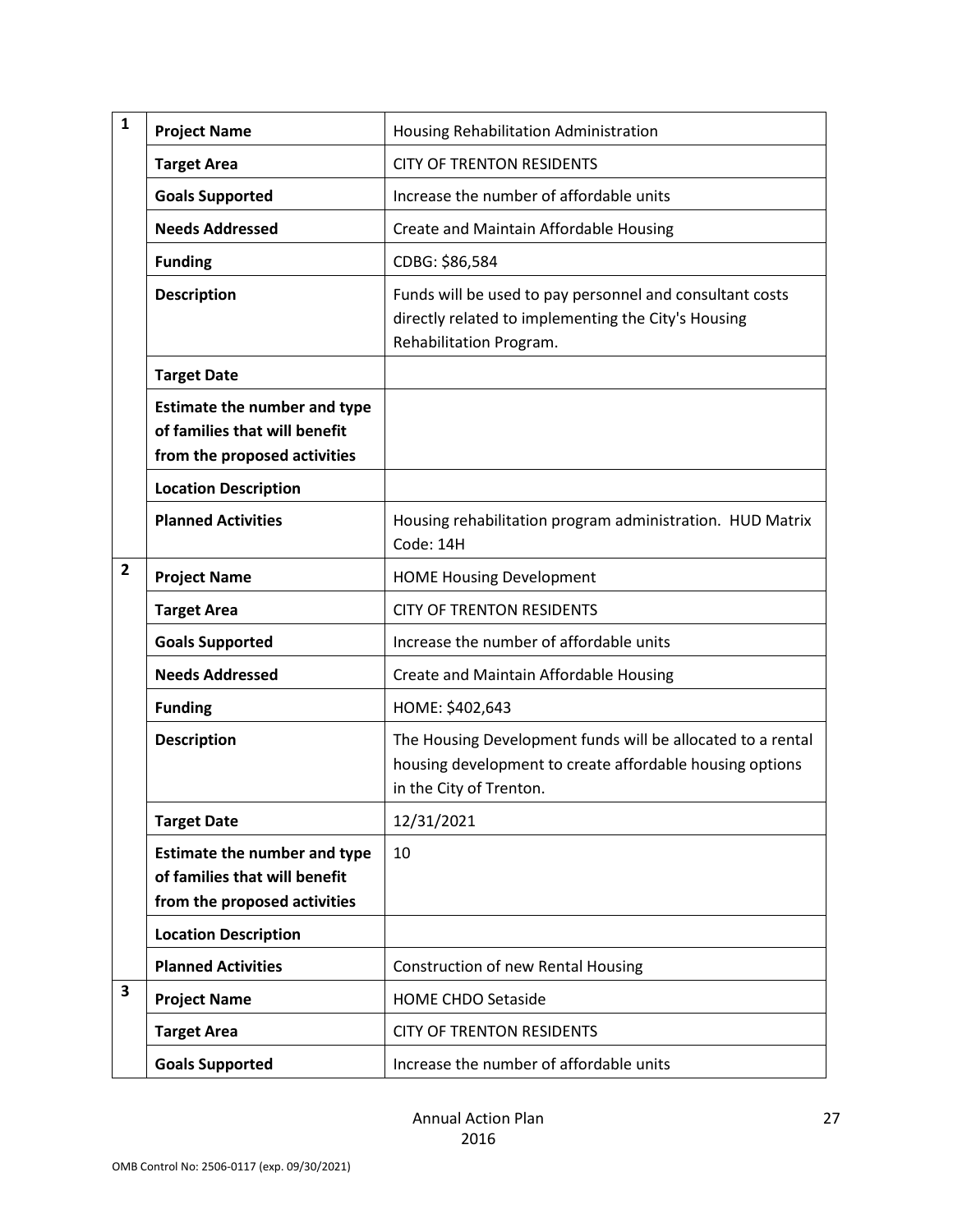|   | <b>Needs Addressed</b>                                                                               | Create and Maintain Affordable Housing                                                                                                                                                                                                                                                                                                                                                                             |
|---|------------------------------------------------------------------------------------------------------|--------------------------------------------------------------------------------------------------------------------------------------------------------------------------------------------------------------------------------------------------------------------------------------------------------------------------------------------------------------------------------------------------------------------|
|   | <b>Funding</b>                                                                                       | HOME: \$80,529                                                                                                                                                                                                                                                                                                                                                                                                     |
|   | <b>Description</b>                                                                                   | The City has not determined a final CHDO activity for FY<br>2016 funding.                                                                                                                                                                                                                                                                                                                                          |
|   | <b>Target Date</b>                                                                                   |                                                                                                                                                                                                                                                                                                                                                                                                                    |
|   | <b>Estimate the number and type</b><br>of families that will benefit<br>from the proposed activities |                                                                                                                                                                                                                                                                                                                                                                                                                    |
|   | <b>Location Description</b>                                                                          |                                                                                                                                                                                                                                                                                                                                                                                                                    |
|   | <b>Planned Activities</b>                                                                            | To be determined.                                                                                                                                                                                                                                                                                                                                                                                                  |
| 4 | <b>Project Name</b>                                                                                  | City Run Public Service Projects: Operation of Senior Centers                                                                                                                                                                                                                                                                                                                                                      |
|   | <b>Target Area</b>                                                                                   | <b>CITY OF TRENTON RESIDENTS</b>                                                                                                                                                                                                                                                                                                                                                                                   |
|   | <b>Goals Supported</b>                                                                               | Provide public services                                                                                                                                                                                                                                                                                                                                                                                            |
|   | <b>Needs Addressed</b>                                                                               | <b>Provide Public Services</b>                                                                                                                                                                                                                                                                                                                                                                                     |
|   | <b>Funding</b>                                                                                       | CDBG: \$184,054                                                                                                                                                                                                                                                                                                                                                                                                    |
|   | <b>Description</b>                                                                                   | These funds will be used for operations and staffing of the<br>City's senior centers. Services include health screening,<br>counseling, physical examinations, immunizations, STD<br>screening, testing and treatment.                                                                                                                                                                                             |
|   | <b>Target Date</b>                                                                                   |                                                                                                                                                                                                                                                                                                                                                                                                                    |
|   | <b>Estimate the number and type</b><br>of families that will benefit<br>from the proposed activities |                                                                                                                                                                                                                                                                                                                                                                                                                    |
|   | <b>Location Description</b>                                                                          |                                                                                                                                                                                                                                                                                                                                                                                                                    |
|   | <b>Planned Activities</b>                                                                            | Senior centers provide a variety of programs and<br>recreational activities, which promote socialization and<br>assist in maintaining economic self-support for the older<br>adults. Activities include, but are not limited to: nutrition,<br>painting, singing, dancing, bingo, sewing, on-site social<br>services, health workshops, sign language classes, card<br>playing, and cultural and recreation trips. |
| 5 | <b>Project Name</b>                                                                                  | After School, Summer Camp, Day Care: Trenton Childrens<br>Chorus                                                                                                                                                                                                                                                                                                                                                   |
|   | <b>Target Area</b>                                                                                   | <b>CITY OF TRENTON RESIDENTS</b>                                                                                                                                                                                                                                                                                                                                                                                   |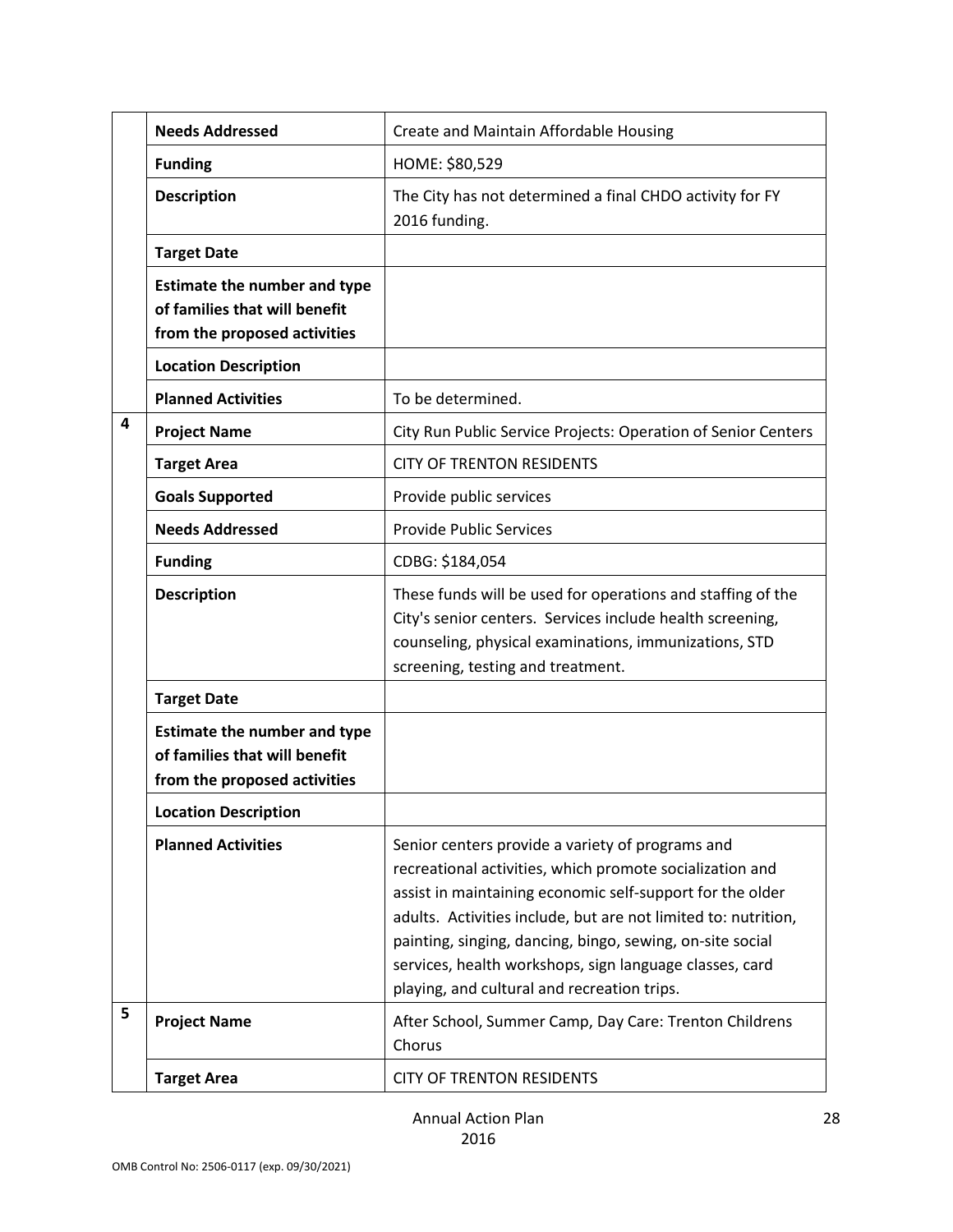| <b>Goals Supported</b>                                                                               | Provide public services                                                                                                                                                                                                                                                                                                                                  |
|------------------------------------------------------------------------------------------------------|----------------------------------------------------------------------------------------------------------------------------------------------------------------------------------------------------------------------------------------------------------------------------------------------------------------------------------------------------------|
| <b>Needs Addressed</b>                                                                               | <b>Provide Public Services</b>                                                                                                                                                                                                                                                                                                                           |
| <b>Funding</b>                                                                                       | CDBG: \$30,000                                                                                                                                                                                                                                                                                                                                           |
| <b>Description</b>                                                                                   | Choral music education and performance opportunities to<br>Trenton's under-served children and youth in kindergarten<br>through 12th grade. This project was not intended to be part<br>of the Substantial Amendment and should be ignored. The<br>eCon Planning Suite was unable to remove this project from<br>those the City was intending to modify. |
| <b>Target Date</b>                                                                                   |                                                                                                                                                                                                                                                                                                                                                          |
| <b>Estimate the number and type</b><br>of families that will benefit<br>from the proposed activities |                                                                                                                                                                                                                                                                                                                                                          |
| <b>Location Description</b>                                                                          |                                                                                                                                                                                                                                                                                                                                                          |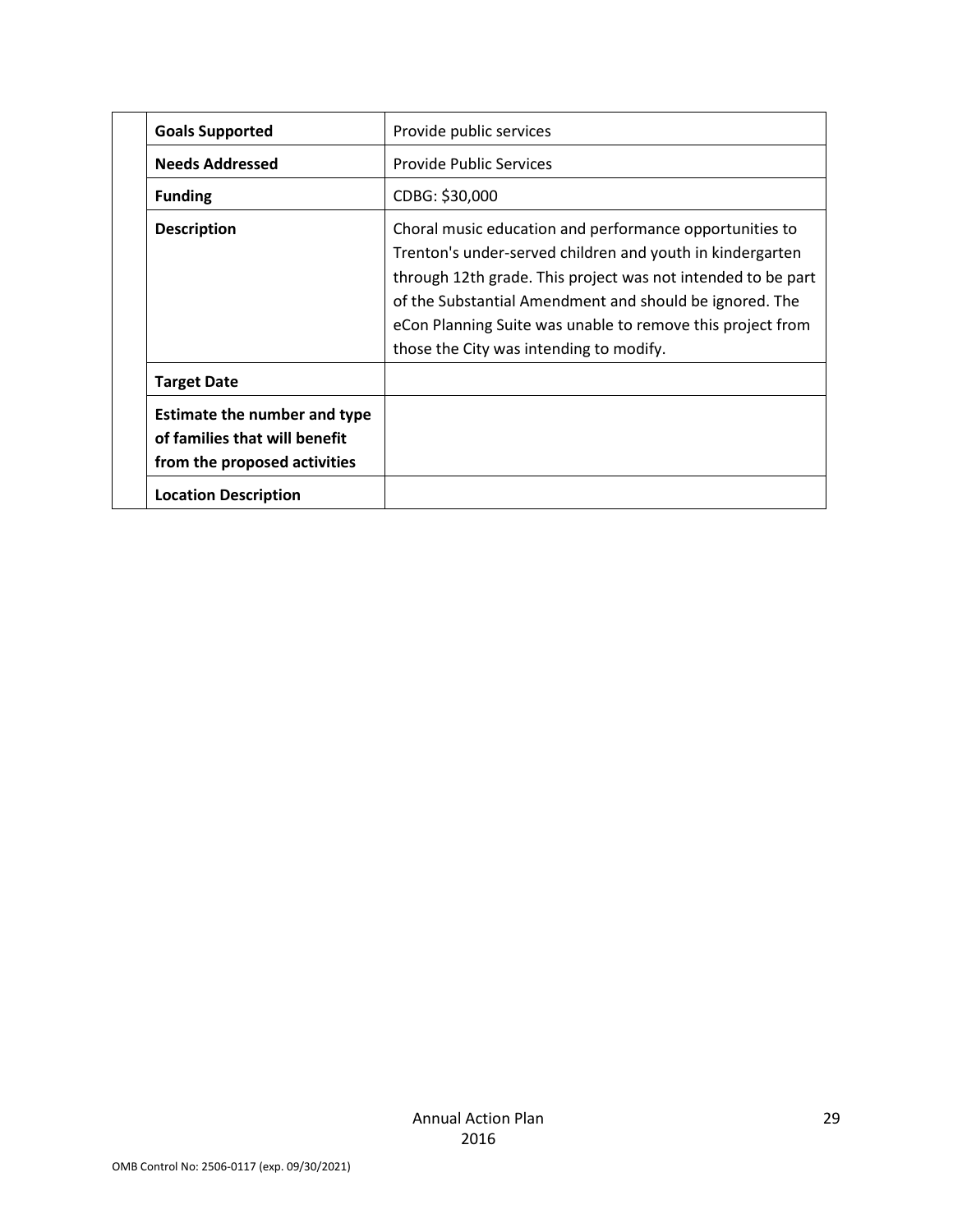| <b>Planned Activities</b> |                                                                                                                                                                                                                                                                                                                                                                                                                                                                                                                                                                                                                                                                                                                                                                                                                                                                                                                                                                                                                                                                                                                                                                                                                                                                          |
|---------------------------|--------------------------------------------------------------------------------------------------------------------------------------------------------------------------------------------------------------------------------------------------------------------------------------------------------------------------------------------------------------------------------------------------------------------------------------------------------------------------------------------------------------------------------------------------------------------------------------------------------------------------------------------------------------------------------------------------------------------------------------------------------------------------------------------------------------------------------------------------------------------------------------------------------------------------------------------------------------------------------------------------------------------------------------------------------------------------------------------------------------------------------------------------------------------------------------------------------------------------------------------------------------------------|
|                           | Support and grow Rivera satellite choir for 20 students:<br>TCC has partnered with Mercer Street Friends and Luis<br>Munoz Rivera Middle School to create the TCC/Rivera School<br>Choir. This pilot project, launched January 2016, is part of<br>the Trenton Community Schools Initiative, an evidence-<br>based program to provide the following five core services: 1)<br>assistance to students who have been chronically absent,<br>truant, suspended, or expelled; 2) family engagement,<br>including parent training and parental involvement activities;<br>3) mental health services; and 4) mentoring and other youth<br>development programs; and 5) access to other community-<br>based social service programs. The TCC/Rivera School Choir<br>will benefit from TCC's 26-year history and experience, its<br>seasoned artistic staff, and the legacy of years of performing,<br>to give Rivera students a better choir program than the<br>school could provide with its own limited resources. The new<br>choir will also allow Rivera students to become community<br>ambassadors representing the school community when it<br>performs in outside venues, and serves as training grounds<br>for cooperation, character, discipline, and good behavior. |
|                           | Leadership Training for 10 or more students:<br>In late summer 2016 TCC will launch teen leadership<br>training, a two-day retreat to be held at the Princeton-<br>Blairstown Center. Training is available to all members of the<br>Chorale Choir, made up of teens in 9th through 12th grades.<br>Princeton-Blairstown Center's social emotional learning<br>programs promote community and help participants<br>strengthen the creative problem-solving, teamwork and<br>leadership skills necessary for success. The experiential<br>education facility and staff provide participants with the<br>opportunity to try new things that empower students to<br>connect personal actions and the effect they have on their<br>academic and personal lives.<br>Provide intensive academic support to 40 or more students:                                                                                                                                                                                                                                                                                                                                                                                                                                                |
|                           | One-on-one academic coaching in literacy and mathematics,<br>SAT prep for high school juniors and seniors, mentoring high<br>school seniors through college application process,<br>workshops for essay writing for college admission and                                                                                                                                                                                                                                                                                                                                                                                                                                                                                                                                                                                                                                                                                                                                                                                                                                                                                                                                                                                                                                |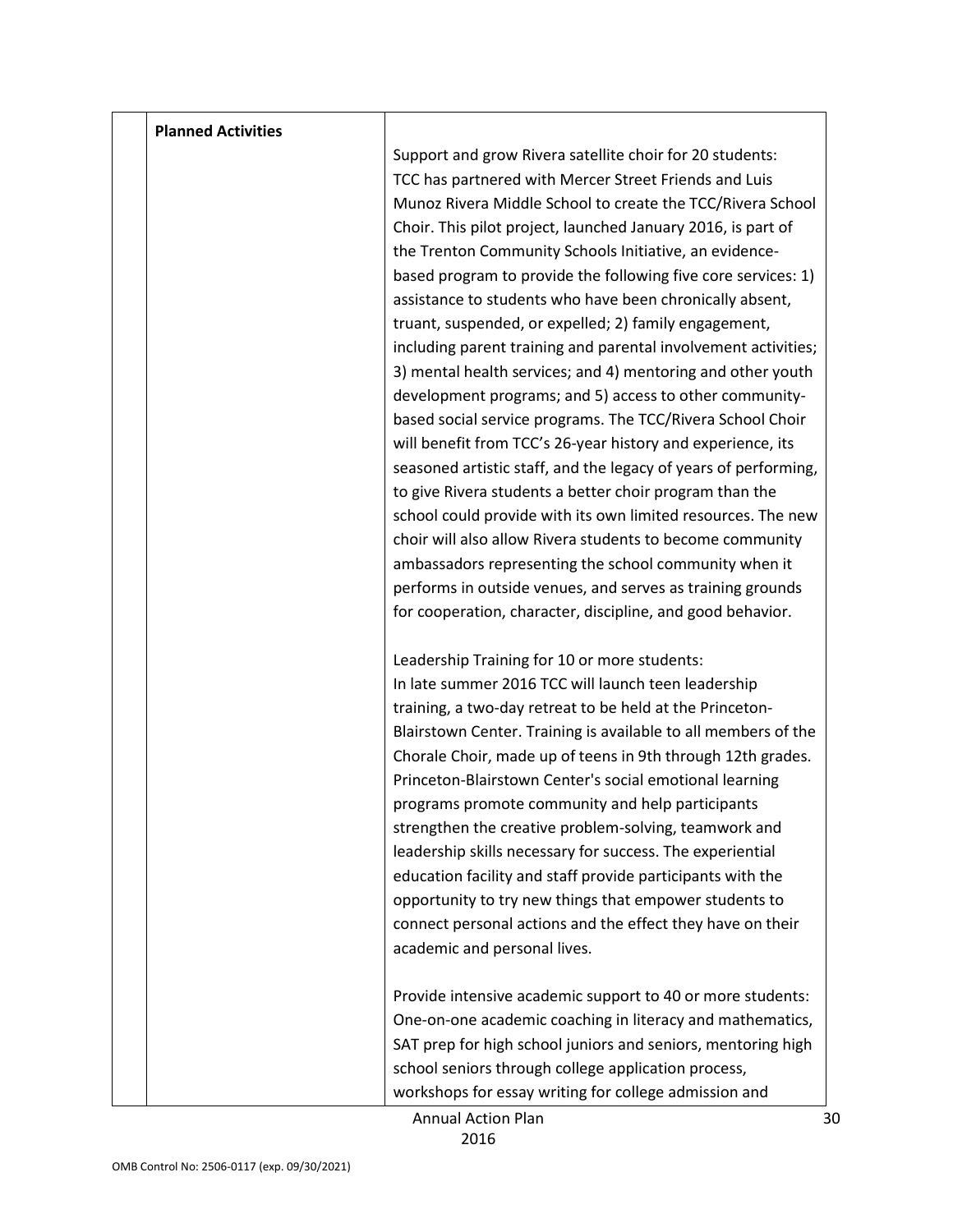|                         |                                     | scholarship and for learning styles and strategies, homework                                                                                                                                                                                                                                                                                                                                                                                                                                                                      |
|-------------------------|-------------------------------------|-----------------------------------------------------------------------------------------------------------------------------------------------------------------------------------------------------------------------------------------------------------------------------------------------------------------------------------------------------------------------------------------------------------------------------------------------------------------------------------------------------------------------------------|
|                         |                                     | assistance.                                                                                                                                                                                                                                                                                                                                                                                                                                                                                                                       |
|                         |                                     |                                                                                                                                                                                                                                                                                                                                                                                                                                                                                                                                   |
|                         |                                     |                                                                                                                                                                                                                                                                                                                                                                                                                                                                                                                                   |
| 6                       |                                     | <b>ESG15 Trenton</b>                                                                                                                                                                                                                                                                                                                                                                                                                                                                                                              |
|                         | <b>Project Name</b>                 |                                                                                                                                                                                                                                                                                                                                                                                                                                                                                                                                   |
|                         | <b>Target Area</b>                  | <b>CITY OF TRENTON RESIDENTS</b>                                                                                                                                                                                                                                                                                                                                                                                                                                                                                                  |
|                         | <b>Goals Supported</b>              | Provide homeless housing and services                                                                                                                                                                                                                                                                                                                                                                                                                                                                                             |
|                         | <b>Needs Addressed</b>              | Provide Homeless Housing and Services                                                                                                                                                                                                                                                                                                                                                                                                                                                                                             |
|                         | <b>Funding</b>                      | ESG: \$219,357                                                                                                                                                                                                                                                                                                                                                                                                                                                                                                                    |
|                         | <b>Description</b>                  | ESG funds will provide funds for Rapid Rehousing and Street<br>Outreach, administration of the ESG program, emergency<br>shelter repairs to the following facilities: Womanspace<br>(\$20,000) and Anchor House (\$18,000). In addition, ESG<br>funds will be used to support the HMIS system (\$15,000).<br>Also, funds will be supplied to the Rescue Mission for shelter<br>operations (\$15,000). ESG funds will also be provided for<br>street outreach and rapid rehousing activities to Catholic<br>Charities (\$129,512). |
|                         | <b>Target Date</b>                  |                                                                                                                                                                                                                                                                                                                                                                                                                                                                                                                                   |
|                         | <b>Estimate the number and type</b> |                                                                                                                                                                                                                                                                                                                                                                                                                                                                                                                                   |
|                         | of families that will benefit       |                                                                                                                                                                                                                                                                                                                                                                                                                                                                                                                                   |
|                         | from the proposed activities        |                                                                                                                                                                                                                                                                                                                                                                                                                                                                                                                                   |
|                         | <b>Location Description</b>         |                                                                                                                                                                                                                                                                                                                                                                                                                                                                                                                                   |
|                         | <b>Planned Activities</b>           | ESG funds will provide funds for Rapid Rehousing and Street<br>Outreach, administration of the ESG program, emergency<br>shelter repairs to the following facilities: Homefront and<br>Womanspace. In addition, ESG funds will be used to support<br>the HMIS system. Also, funds will be supplied to the Rescue<br>Mission for shelter operations (utilities and supplies).                                                                                                                                                      |
|                         |                                     | Matrix code: 05S.                                                                                                                                                                                                                                                                                                                                                                                                                                                                                                                 |
| $\overline{\mathbf{z}}$ | <b>Project Name</b>                 | <b>CDBG Administration</b>                                                                                                                                                                                                                                                                                                                                                                                                                                                                                                        |
|                         | <b>Target Area</b>                  | <b>CITY OF TRENTON RESIDENTS</b>                                                                                                                                                                                                                                                                                                                                                                                                                                                                                                  |
|                         | <b>Goals Supported</b>              | Planning and administration                                                                                                                                                                                                                                                                                                                                                                                                                                                                                                       |
|                         | <b>Needs Addressed</b>              | Planning and administration                                                                                                                                                                                                                                                                                                                                                                                                                                                                                                       |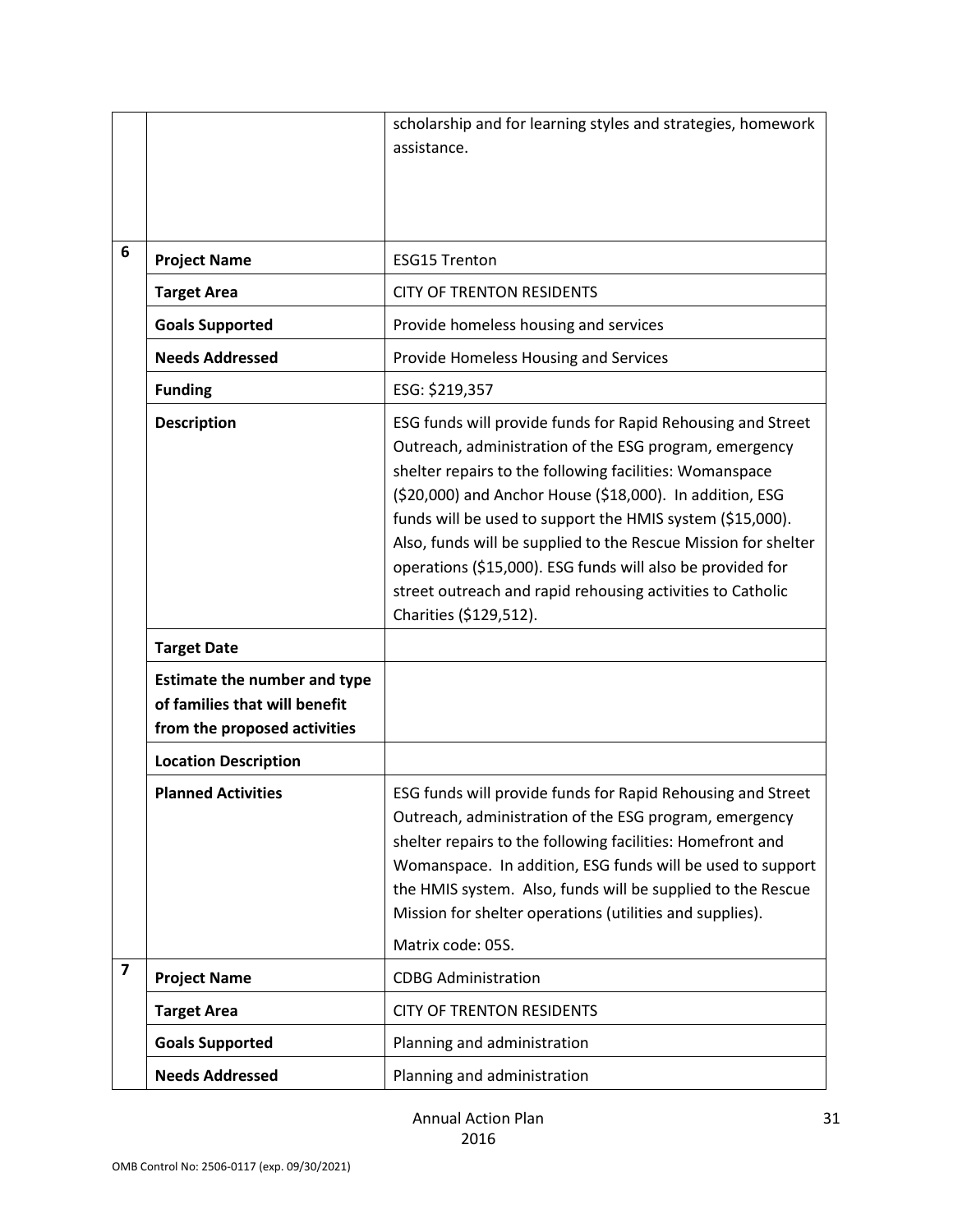|   | <b>Funding</b>                                                                                       | CDBG: \$230,591                                                                            |
|---|------------------------------------------------------------------------------------------------------|--------------------------------------------------------------------------------------------|
|   | <b>Description</b>                                                                                   | Administration of the CDBG Program.                                                        |
|   | <b>Target Date</b>                                                                                   |                                                                                            |
|   | <b>Estimate the number and type</b><br>of families that will benefit<br>from the proposed activities |                                                                                            |
|   | <b>Location Description</b>                                                                          |                                                                                            |
|   | <b>Planned Activities</b>                                                                            | Planning and administration.                                                               |
| 8 | <b>Project Name</b>                                                                                  | <b>HOME Administration</b>                                                                 |
|   | <b>Target Area</b>                                                                                   | <b>CITY OF TRENTON RESIDENTS</b>                                                           |
|   | <b>Goals Supported</b>                                                                               | Planning and administration                                                                |
|   | <b>Needs Addressed</b>                                                                               | Planning and administration                                                                |
|   | <b>Funding</b>                                                                                       | HOME: \$53,686                                                                             |
|   | <b>Description</b>                                                                                   | HOME program administration.                                                               |
|   | <b>Target Date</b>                                                                                   |                                                                                            |
|   | <b>Estimate the number and type</b><br>of families that will benefit<br>from the proposed activities |                                                                                            |
|   | <b>Location Description</b>                                                                          |                                                                                            |
|   | <b>Planned Activities</b>                                                                            | HOME program administration.                                                               |
| 9 | <b>Project Name</b>                                                                                  | Lead Hazard Reduction Demonstration Grant Matching<br>Funds                                |
|   | <b>Target Area</b>                                                                                   | <b>CITY OF TRENTON RESIDENTS</b>                                                           |
|   | <b>Goals Supported</b>                                                                               | Increase the number of affordable units                                                    |
|   | <b>Needs Addressed</b>                                                                               | Create and Maintain Affordable Housing                                                     |
|   | <b>Funding</b>                                                                                       | CDBG: \$131,985                                                                            |
|   | <b>Description</b>                                                                                   | Funding to match a pending grant application to the Lead<br><b>Hazard Reduction Grant.</b> |
|   | <b>Target Date</b>                                                                                   |                                                                                            |
|   | <b>Estimate the number and type</b><br>of families that will benefit<br>from the proposed activities |                                                                                            |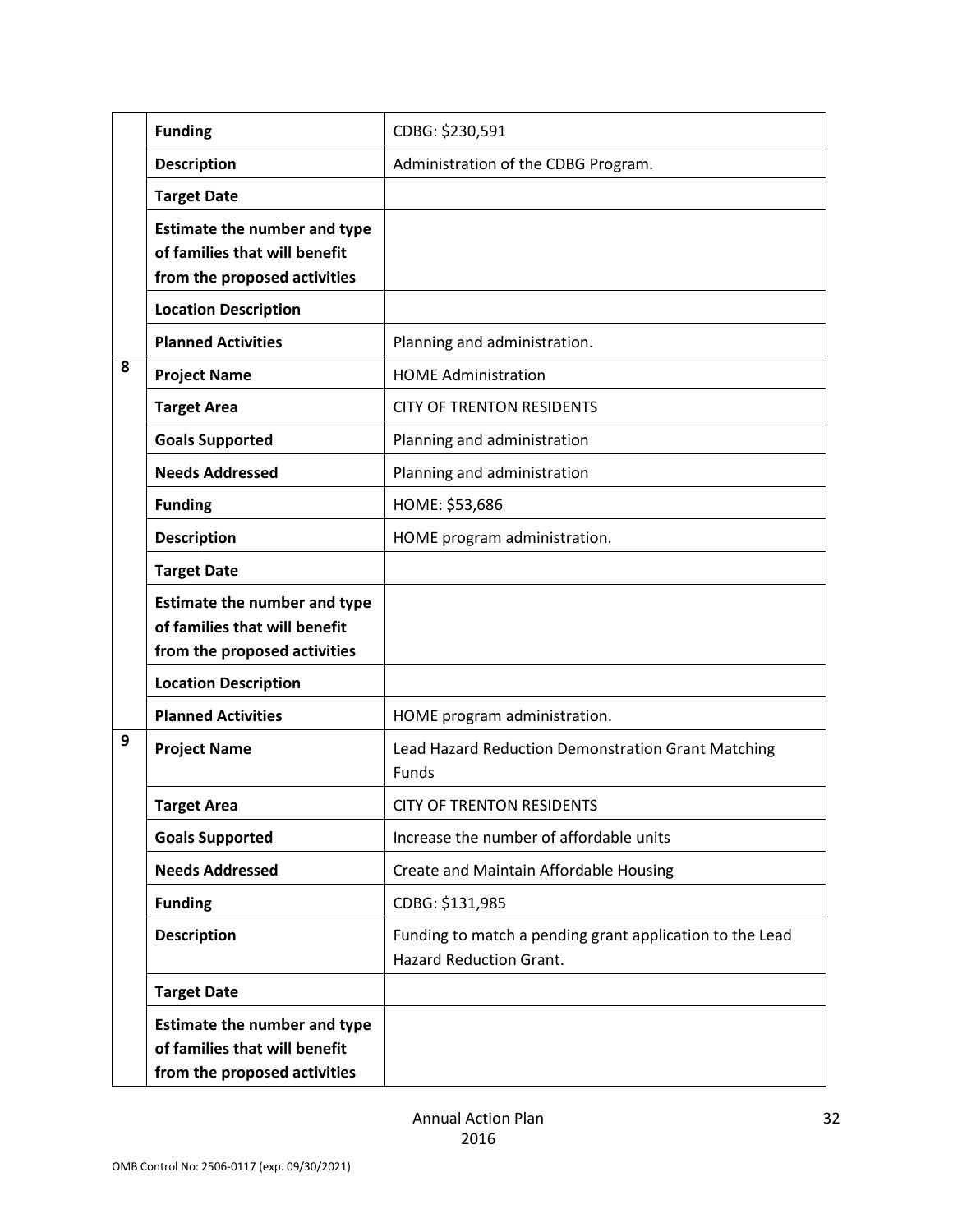|    | <b>Location Description</b>              |                                                                                                                                                                                                                                                                                                                                                                                                                                                                                                                                                                                                                                                                                                                                                                                                                                                                                                                                                                                                                                                                                                                                                                                                                                                                                                                                                                                                                                                                                                                                                                                |
|----|------------------------------------------|--------------------------------------------------------------------------------------------------------------------------------------------------------------------------------------------------------------------------------------------------------------------------------------------------------------------------------------------------------------------------------------------------------------------------------------------------------------------------------------------------------------------------------------------------------------------------------------------------------------------------------------------------------------------------------------------------------------------------------------------------------------------------------------------------------------------------------------------------------------------------------------------------------------------------------------------------------------------------------------------------------------------------------------------------------------------------------------------------------------------------------------------------------------------------------------------------------------------------------------------------------------------------------------------------------------------------------------------------------------------------------------------------------------------------------------------------------------------------------------------------------------------------------------------------------------------------------|
|    | <b>Planned Activities</b>                | Funding will be leveraged with Lead Hazard Reduction Grant<br>to abate lead hazards in Trenton homes where a child has<br>been identified with an elevated lead level.                                                                                                                                                                                                                                                                                                                                                                                                                                                                                                                                                                                                                                                                                                                                                                                                                                                                                                                                                                                                                                                                                                                                                                                                                                                                                                                                                                                                         |
| 10 | <b>Project Name</b>                      | Public Service Projects -- After School, Summer Camp, Day<br>Care: NJTL of Trenton                                                                                                                                                                                                                                                                                                                                                                                                                                                                                                                                                                                                                                                                                                                                                                                                                                                                                                                                                                                                                                                                                                                                                                                                                                                                                                                                                                                                                                                                                             |
|    | <b>Target Area</b>                       | <b>CITY OF TRENTON RESIDENTS</b>                                                                                                                                                                                                                                                                                                                                                                                                                                                                                                                                                                                                                                                                                                                                                                                                                                                                                                                                                                                                                                                                                                                                                                                                                                                                                                                                                                                                                                                                                                                                               |
|    | <b>Goals Supported</b>                   | Provide public services                                                                                                                                                                                                                                                                                                                                                                                                                                                                                                                                                                                                                                                                                                                                                                                                                                                                                                                                                                                                                                                                                                                                                                                                                                                                                                                                                                                                                                                                                                                                                        |
|    | <b>Needs Addressed</b>                   | <b>Provide Public Services</b>                                                                                                                                                                                                                                                                                                                                                                                                                                                                                                                                                                                                                                                                                                                                                                                                                                                                                                                                                                                                                                                                                                                                                                                                                                                                                                                                                                                                                                                                                                                                                 |
|    | <b>Funding</b>                           | CDBG: \$40,000                                                                                                                                                                                                                                                                                                                                                                                                                                                                                                                                                                                                                                                                                                                                                                                                                                                                                                                                                                                                                                                                                                                                                                                                                                                                                                                                                                                                                                                                                                                                                                 |
|    | <b>Description</b><br><b>Target Date</b> | NJTL will provide Tennis instruction to Trenton<br>Youth.Community Policing Program: Through the<br>Community Policing Program, NJTLT will partner city police<br>officers from each ward with kids in schools within that<br>ward. Police officers will serve as volunteers, coaches,<br>mentors, and positive influences for kids within NJTLT's<br>outreach programs in Trenton elementary and middle<br>schools. NJTLT is piloting a STEAM curriculum. By winter<br>2016-17, NJTLT will expand the STEAM program to include 3<br>middle schools, with approximately 30 kids at each site. The<br>STEAM curriculum will seek to improve attitudes towards<br>learning, encourage discussion, and improve self-confidence.<br>The goals of the tennis portion will be to improve children's<br>tennis skills and fitness levels, with the hope that they will<br>become more seriously interested in playing tennis. The<br>curriculum will connect STEAM concepts to the game of<br>tennis. NJTLT offers its ACE curriculum to Trenton residents<br>in grades 3-5 in six public and charter schools over two<br>different sessions during the winter (3 in each session).<br>NJTLT will increase that number in the 2016-2017 school<br>year, adding one school each session for a total of eight.<br>Students are taught math & literacy concepts in a way that<br>makes learning fun and engaging by connecting the<br>curriculum to the sport of tennis. When delivering<br>Geometry, teachers use the angles on a tennis court as a<br>teaching tool. Matrix code: 05D. |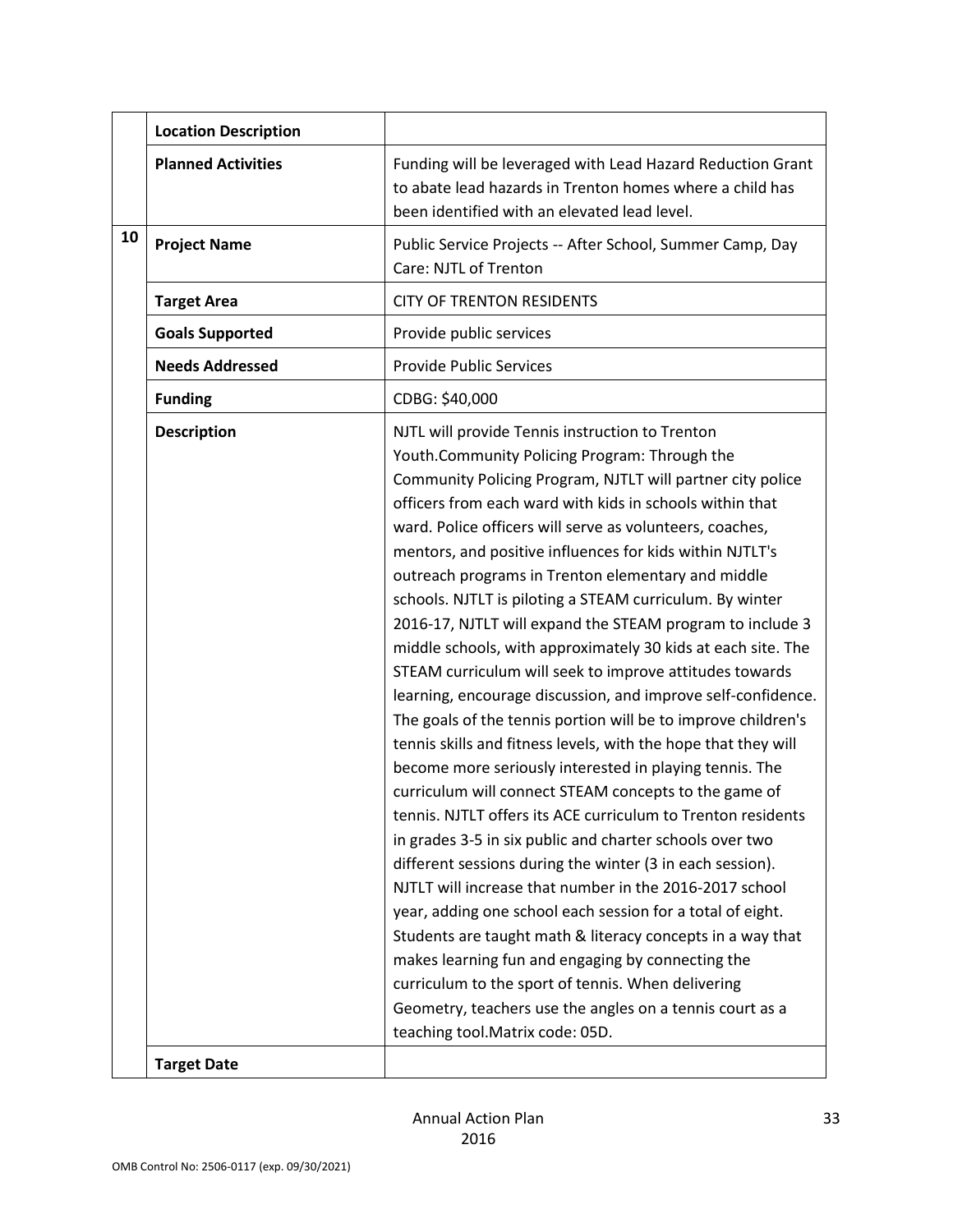| <b>Estimate the number and type</b><br>of families that will benefit<br>from the proposed activities |  |
|------------------------------------------------------------------------------------------------------|--|
| <b>Location Description</b>                                                                          |  |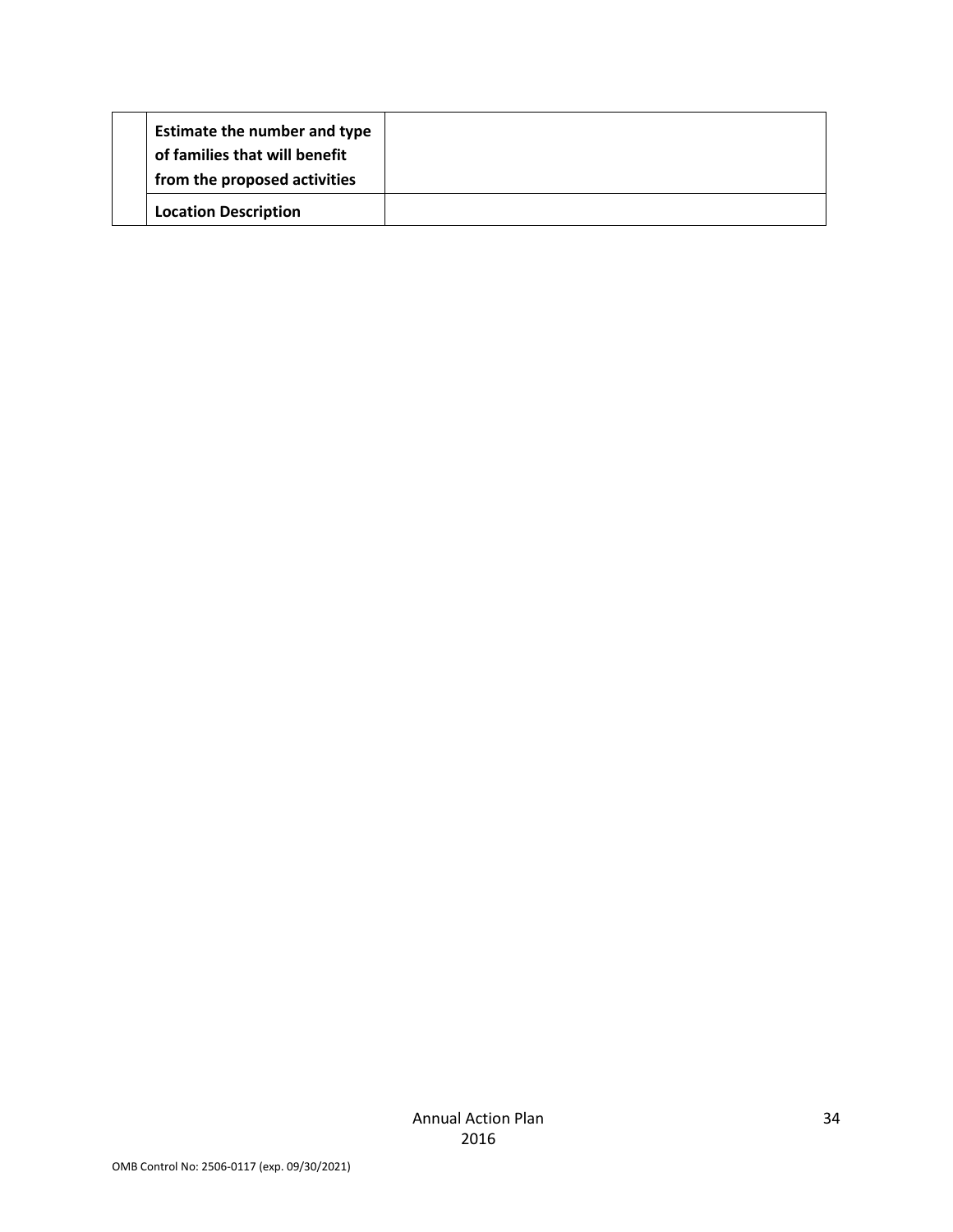| <b>Planned Activities</b> | This proposal will support the expansion of a number of<br>existing NJTL of Trenton programs.                                                                                                                                                                                                                                                                                                                                                                                                                                                                                                                                                                                                                                                                                                                      |
|---------------------------|--------------------------------------------------------------------------------------------------------------------------------------------------------------------------------------------------------------------------------------------------------------------------------------------------------------------------------------------------------------------------------------------------------------------------------------------------------------------------------------------------------------------------------------------------------------------------------------------------------------------------------------------------------------------------------------------------------------------------------------------------------------------------------------------------------------------|
|                           | Community Policing Program: This spring, NJTLT will partner<br>with the City of Trenton Police Department and pilot a<br>community policing/recreation program with 2-4 officers.<br>After the initial pilot, NJTLT would like to expand the<br>program, starting in July 2016, to include a total of 8-10<br>officers in the program. The Volley Against Violence (VAV)<br>program, created by our sister organization in Dorchester,<br>Boston, has trained over 40 police officers to deliver tennis<br>instruction to youth from each officer's respective districts.<br>In light of recent events in Trenton and nationwide, NJTLT<br>believes this initiative could positively impact relationships<br>among city youth and law enforcement by connecting<br>officers to our short court championship teams. |
|                           | STEAM Curriculum: NJTLT is piloting a STEAM curriculum this<br>spring, which is modeled after the ACE curriculum developed<br>by NJTLT, with the Living Hope Empowerment Center. The<br>curriculum will target middle school kids in grades 6-8 and<br>will give NJTLT a supplemental curriculum for kids Pre-K<br>through 8th grade (PACE: Pre-K-2nd, ACE: 3rd-5th, and<br>STEAM: 6th-8th). Anticipating similar success as it had with<br>the ACE program, NJTLT will expand the STEAM program to 3<br>middle schools during the 2016-2017 winter, with<br>approximately 30 kids at each site, and a total of 90 kids<br>altogether.                                                                                                                                                                             |
|                           | ACE Curriculum: Currently, NJTLT offers its ACE curriculum to<br>6 schools over two different sessions during the winter (3 in<br>each session). ACE has grown since it's introduction to City<br>of Trenton to become a nationally recognized curriculum<br>and has since been purchased by the USTA. NJTLT will add<br>two schools (one in each session) in the 2016-2017 school<br>year, with 30 children from each school, totaling 60<br>additional participants.                                                                                                                                                                                                                                                                                                                                             |
|                           | Villa Park Reconstruction: NJTL of Trenton will partner with<br>Mayor Eric Jackson and the City of Trenton to rejuvenate the<br>Villa Park tennis courts, similar to the way it did with the<br>Cadwalader Park Tennis Facility. With a refurbished facility<br>and improved infrastructure, NJTLT will expand the the base                                                                                                                                                                                                                                                                                                                                                                                                                                                                                        |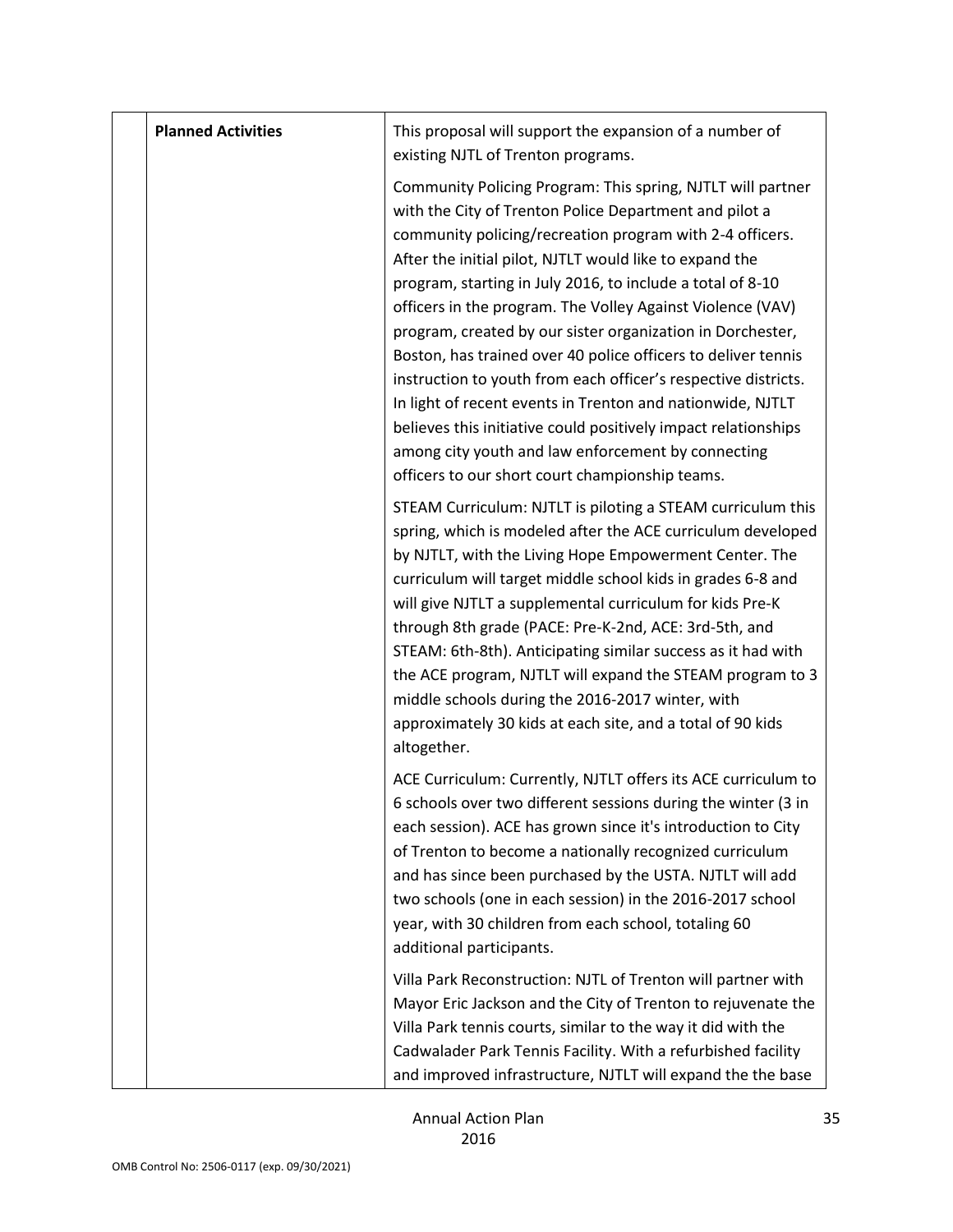|    |                                                                                                      | of Programs at Villa Park. Working with the Living Hope<br>Empowerment Center and Julio Guzman (Chair of Trenton's<br>Concerned Latino Pastors), NJTLT will continue to expand<br>the number of Outreach Programs within the Hispanic<br>community in Trenton's East Ward, and will open up its Ashe<br>Program at Villa Park. |
|----|------------------------------------------------------------------------------------------------------|--------------------------------------------------------------------------------------------------------------------------------------------------------------------------------------------------------------------------------------------------------------------------------------------------------------------------------|
| 11 | <b>Project Name</b>                                                                                  | Public Service Projects -- After School, Summer Camp, Day<br>Care: Boys & Girls Club of Mercer Co                                                                                                                                                                                                                              |
|    | <b>Target Area</b>                                                                                   | <b>CITY OF TRENTON RESIDENTS</b>                                                                                                                                                                                                                                                                                               |
|    | <b>Goals Supported</b>                                                                               | Provide public services                                                                                                                                                                                                                                                                                                        |
|    | <b>Needs Addressed</b>                                                                               | <b>Provide Public Services</b>                                                                                                                                                                                                                                                                                                 |
|    | <b>Funding</b>                                                                                       | CDBG: \$30,000                                                                                                                                                                                                                                                                                                                 |
|    | <b>Description</b>                                                                                   | In brief, the Club intends to achieve the following outcomes:<br>provide youth with a fun, safe and constructive place during<br>out-of-school hours, continue to increase the number of<br>members graduating from high school each year and<br>increase the level of members school engagement. Matrix<br>code: 05D.         |
|    | <b>Target Date</b>                                                                                   |                                                                                                                                                                                                                                                                                                                                |
|    | <b>Estimate the number and type</b><br>of families that will benefit<br>from the proposed activities |                                                                                                                                                                                                                                                                                                                                |
|    | <b>Location Description</b>                                                                          |                                                                                                                                                                                                                                                                                                                                |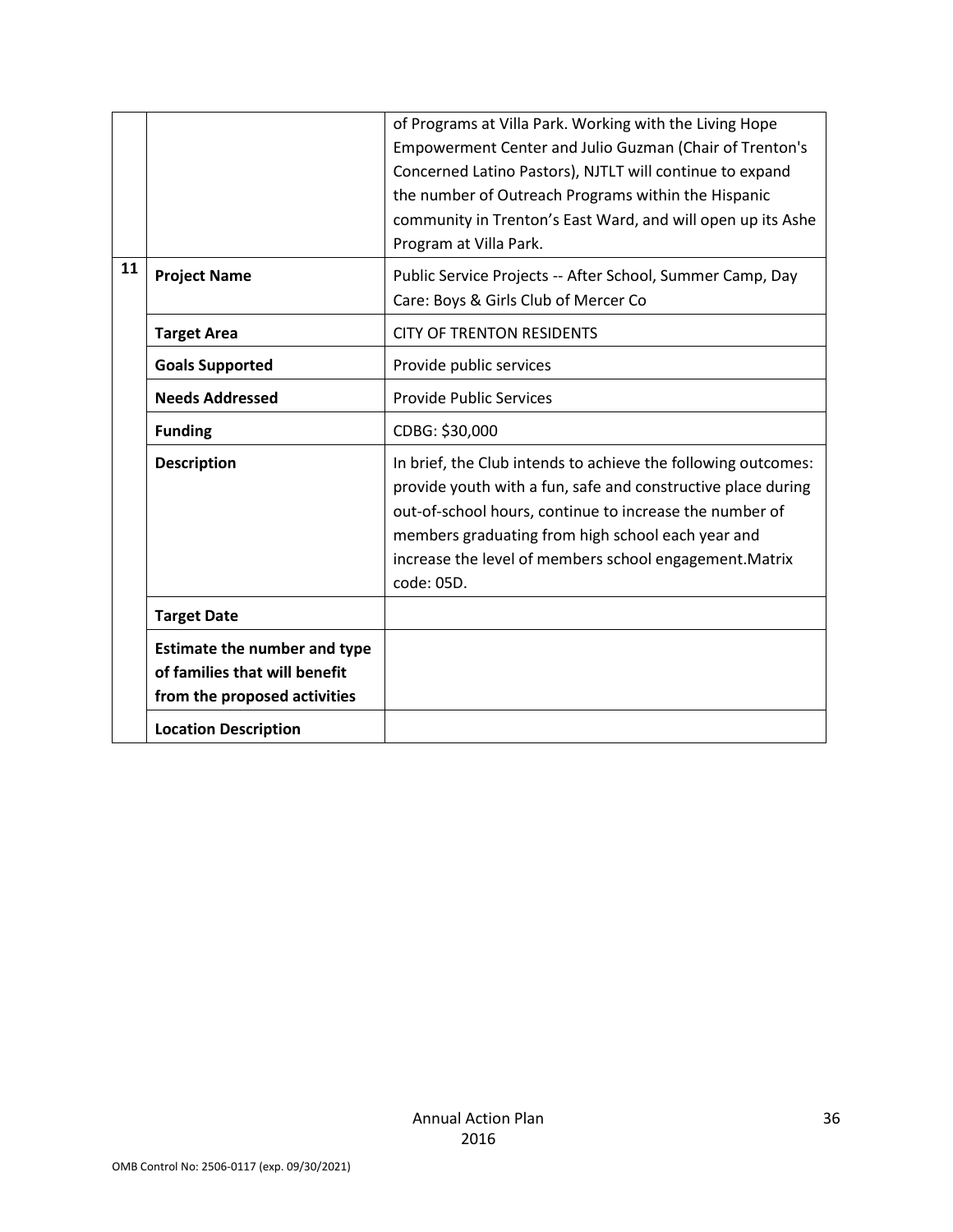| <b>Planned Activities</b> | Students in middle school face unique challenges as they<br>transition from elementary to high school. Some of them<br>feel ready for more independence, while others still desire<br>the structured and nurturing environment found in<br>elementary school.                                                             |
|---------------------------|---------------------------------------------------------------------------------------------------------------------------------------------------------------------------------------------------------------------------------------------------------------------------------------------------------------------------|
|                           | Adding to these concerns are the effects of poverty and<br>uncertain home lives. This makes school-based after-school<br>programs safe havens that give kids opportunities to imagine<br>a positive future.                                                                                                               |
|                           | Grades 6 to 8 are critical for keeping youth engaged in<br>school. Most students are too young for teen programs, yet<br>they feel that after-school programs are designed for<br>younger children. Often they are unwilling to participate. But<br>middle school youth still need a safe place to have fun and<br>learn. |
|                           | Boys & Girls Club after-school programs offer multiple<br>benefits to help middle schoolers navigate early<br>adolescence, and prepare them for success in high school,<br>college and beyond. Here is the program we deliver and will<br>improve upon next fall to serve even more kids at the Rivera<br>Middle School.  |
|                           | Boys & Girls Club After-School Programs at the Rivera Middle<br>School operate five days per week for at least three (3)<br>hours after school dismissal. Activities include a nutritious<br>snack, tutoring, computer and financial literacy, physical<br>fitness and recreation, and career exploration.                |
|                           | Our 10-month program maintains a 90% daily attendance<br>rate and is structured into three 12-week cycles with block<br>plans developed to include a mixture of needs-based and<br>interest-based programming.                                                                                                            |
|                           | The weekly after-school block plan includes Education and<br>Career programs (Project Learn, Tutoring, STEM, Career<br>Explorers, and Future Entrepreneurs), Healthy Living (Triple<br>Play, Sports Leagues, Cooking, and Smart Moves), and<br>Leadership and Character Development (Torch Club and                       |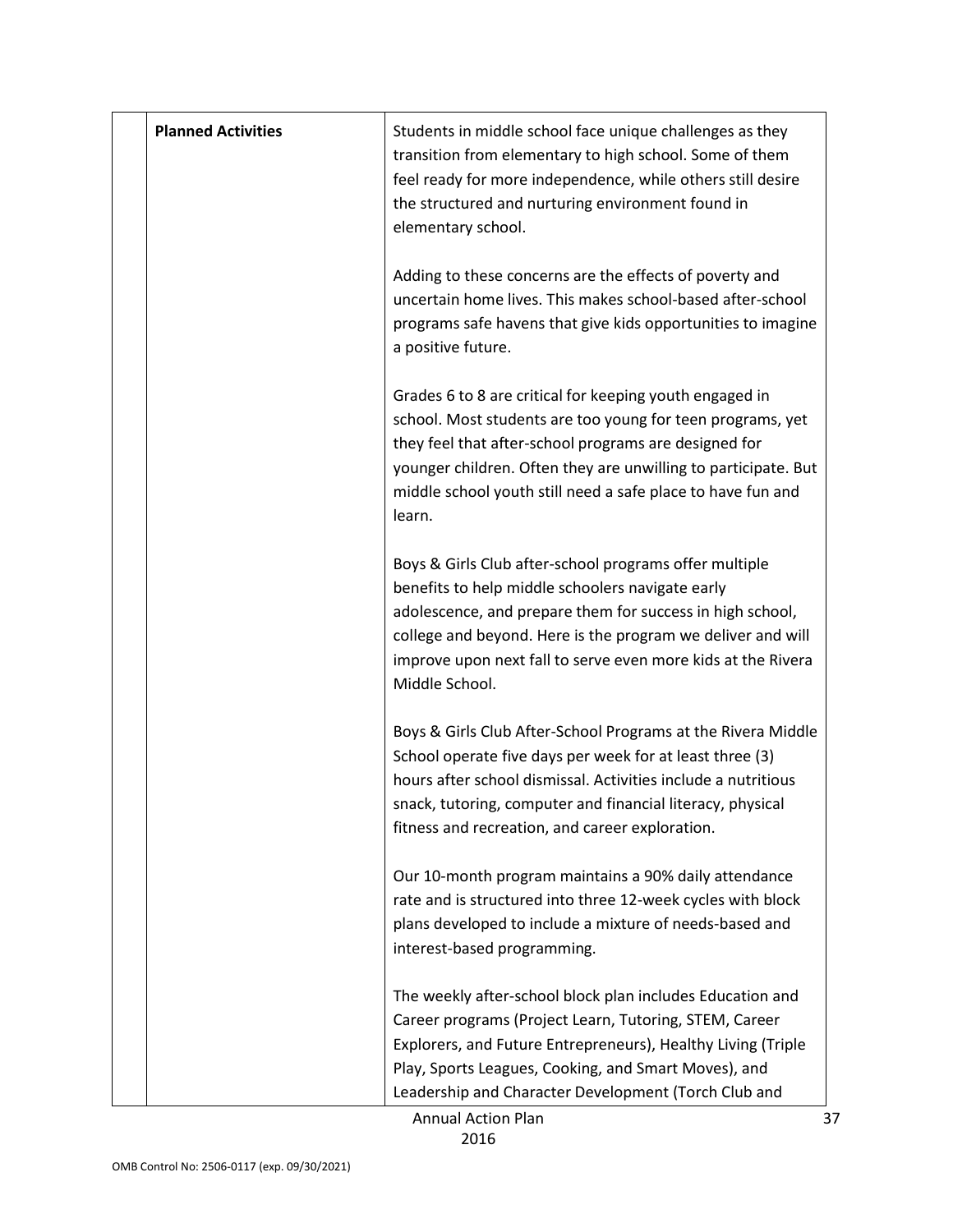|    |                        | Helping Hands) These programs are interwoven with             |
|----|------------------------|---------------------------------------------------------------|
|    |                        | activities such as drama, arts, and field trips to provide a  |
|    |                        | diverse, fun, and enriching after-school experience.          |
|    |                        |                                                               |
|    |                        | Our program partners enliven activities with fresh takes on   |
|    |                        | healthy living and physical fitness. These include Soccer for |
|    |                        | Success, ArtWorks, Rutgers 4-H, intramural basketball         |
|    |                        | leagues, and HiTops.                                          |
|    |                        |                                                               |
|    |                        | The Boys & Girls Club reinforces and engages students with    |
|    |                        | learning while providing youths with a sense of belonging in  |
|    |                        | a positive atmosphere. Each Club member sets goals and is     |
|    |                        | guided by a caring staff member to stay on track and reach    |
|    |                        | their full potential.                                         |
|    |                        | The Club employs several basic principles to deliver          |
|    |                        | successful youth outcomes. We utilize a mixture of interest-  |
|    |                        | based programs combined with mission and needs-based          |
|    |                        | activities. We believe that engaging youth while they are     |
|    |                        | young helps them stay on track to achieve both short and      |
|    |                        | long term goals. We tackle the most pressing issues facing    |
|    |                        | Trenton youth including school dropout prevention and         |
|    |                        | career preparation.                                           |
|    |                        |                                                               |
|    |                        | In brief, the Club intends to achieve the following outcomes: |
|    |                        | provide youth with a fun, safe and constructive place during  |
|    |                        | out-of-school hours, continue to increase the number of       |
|    |                        | members' graduating from high school each year and            |
| 12 |                        | increase the level of members' school engagement.             |
|    | <b>Project Name</b>    | Public Service Projects -- Homeless Services or Prevention:   |
|    |                        | The Crisis Ministry of Mercer County                          |
|    | <b>Target Area</b>     | <b>CITY OF TRENTON RESIDENTS</b>                              |
|    | <b>Goals Supported</b> | Provide public services                                       |
|    | <b>Needs Addressed</b> | <b>Provide Public Services</b>                                |
|    | <b>Funding</b>         | CDBG: \$45,000                                                |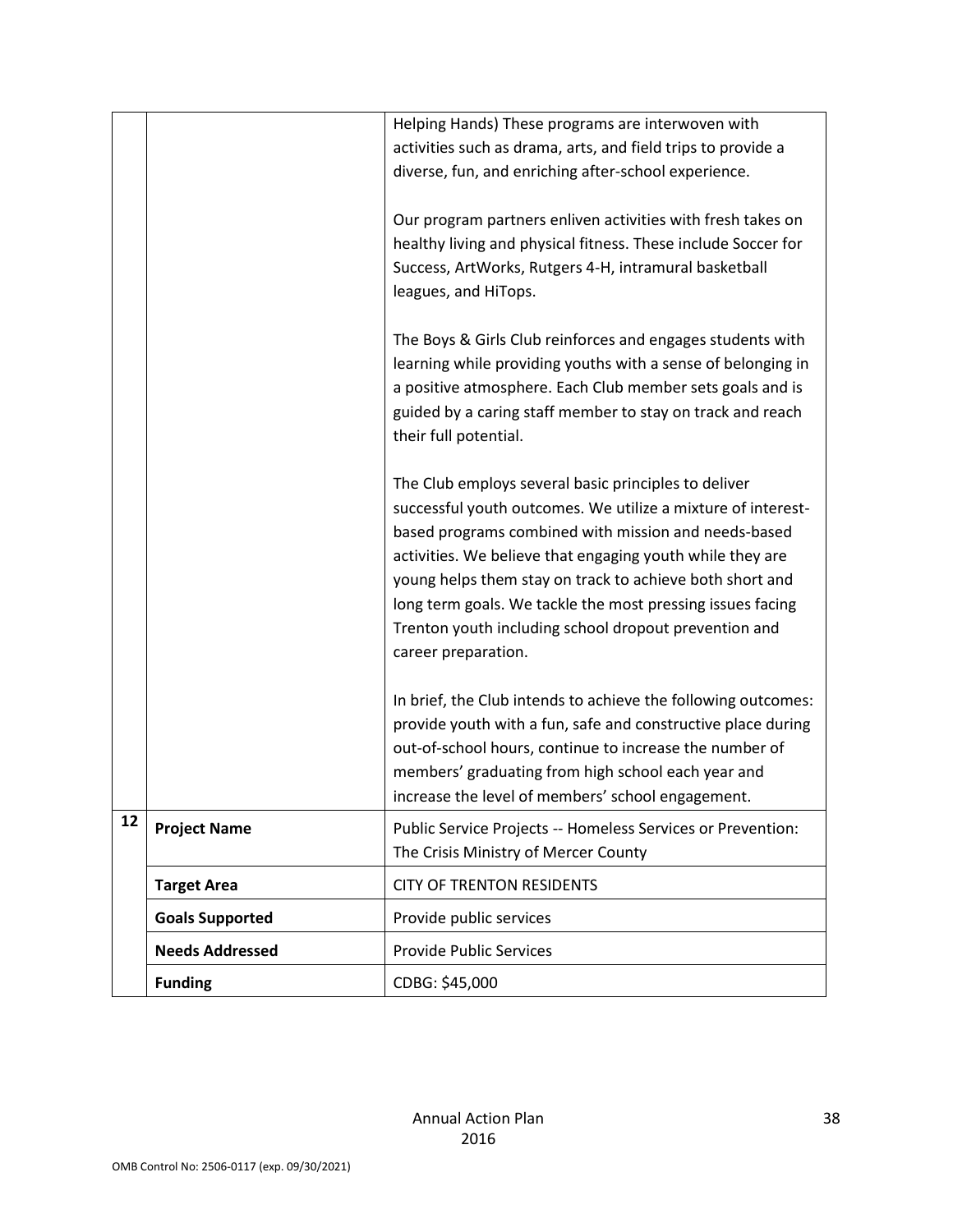| <b>Description</b>                                                                                   | The Crisis Ministry's Housing Stability Shallow Subsidy and<br>Case Management program assists families and individuals<br>who are in an imminent threat of homelessness or currently<br>in a homeless episode by providing 1) immediate financial<br>assistance to regain or stabilize current housing, 2) shallow<br>subsidies to support housing costs for an average of five<br>months but no more than one year, and 3) case<br>management support. The first step rapidly stabilizes or<br>restores housing, and the additional months of shallow<br>subsidy are critical to maintain housing while the case<br>manager works in partnership with the client to identify<br>barriers to stability and to implement a Strength Based Goal<br>Plan to address them. In addition to receiving financial<br>assistance and case management, clients may visit our<br>Trenton food pantries twice monthly to alleviate food<br>insecurity and benefit from our workforce development<br>resources such as professional development workshops, on-<br>the-job training in our food pantries, and use of our<br>computer lab for job search and resume writing. Matrix code:<br>05Q |
|------------------------------------------------------------------------------------------------------|------------------------------------------------------------------------------------------------------------------------------------------------------------------------------------------------------------------------------------------------------------------------------------------------------------------------------------------------------------------------------------------------------------------------------------------------------------------------------------------------------------------------------------------------------------------------------------------------------------------------------------------------------------------------------------------------------------------------------------------------------------------------------------------------------------------------------------------------------------------------------------------------------------------------------------------------------------------------------------------------------------------------------------------------------------------------------------------------------------------------------------------------------------------------------------|
| <b>Target Date</b>                                                                                   |                                                                                                                                                                                                                                                                                                                                                                                                                                                                                                                                                                                                                                                                                                                                                                                                                                                                                                                                                                                                                                                                                                                                                                                    |
| <b>Estimate the number and type</b><br>of families that will benefit<br>from the proposed activities |                                                                                                                                                                                                                                                                                                                                                                                                                                                                                                                                                                                                                                                                                                                                                                                                                                                                                                                                                                                                                                                                                                                                                                                    |
| <b>Location Description</b>                                                                          |                                                                                                                                                                                                                                                                                                                                                                                                                                                                                                                                                                                                                                                                                                                                                                                                                                                                                                                                                                                                                                                                                                                                                                                    |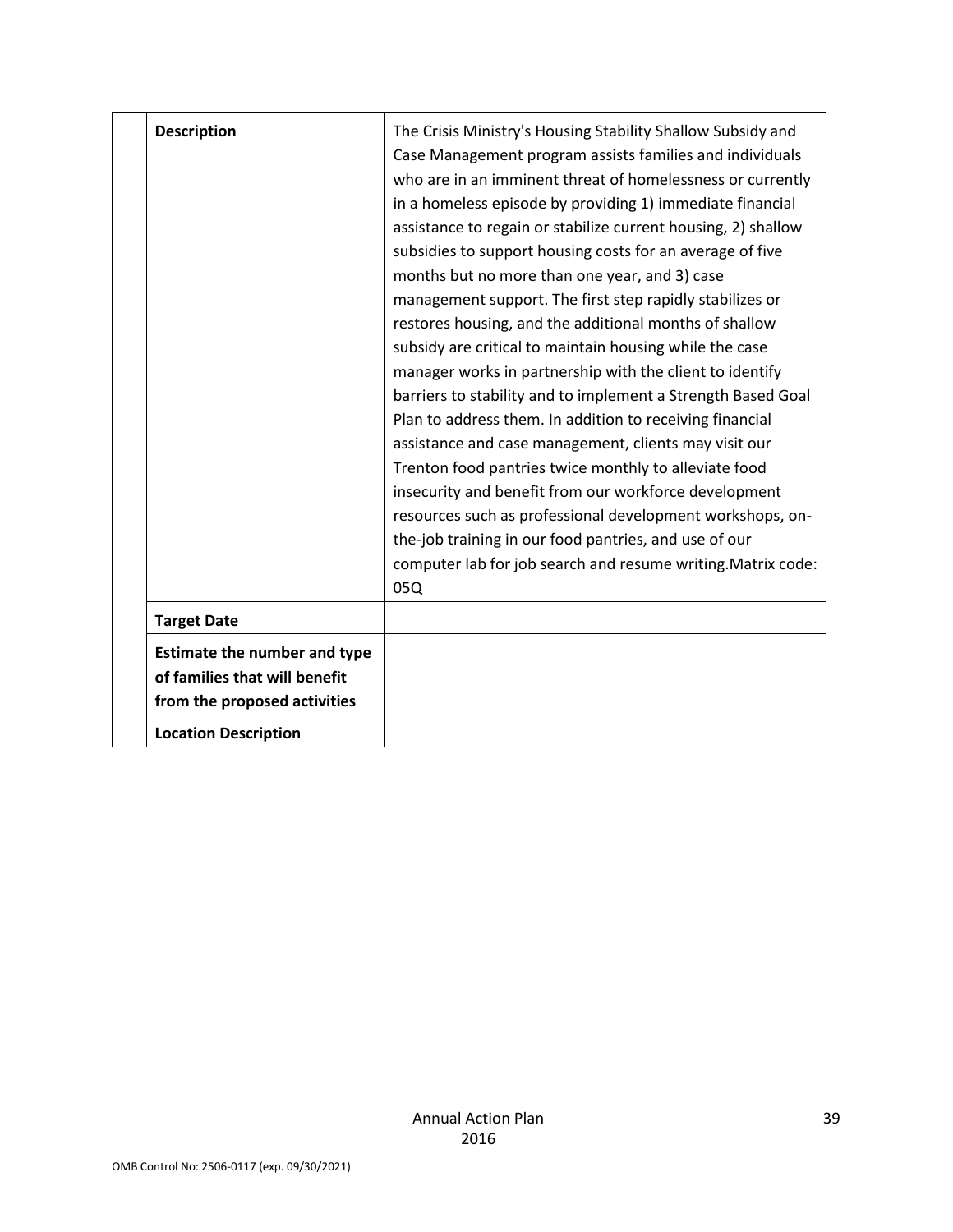| <b>Planned Activities</b> | Proposed program: The Crisis Ministry's Housing Stability<br>Shallow Subsidy and Case Management program assists                                                                                                                                                                                                                                                                                                                                                                                                                                                                                                                                                                                                                                                                                                                                                                                                                                                                                                                                             |
|---------------------------|--------------------------------------------------------------------------------------------------------------------------------------------------------------------------------------------------------------------------------------------------------------------------------------------------------------------------------------------------------------------------------------------------------------------------------------------------------------------------------------------------------------------------------------------------------------------------------------------------------------------------------------------------------------------------------------------------------------------------------------------------------------------------------------------------------------------------------------------------------------------------------------------------------------------------------------------------------------------------------------------------------------------------------------------------------------|
|                           | families and individuals who are in an imminent threat of<br>homelessness or currently in a homeless episode by<br>providing 1) immediate financial assistance to regain or<br>stabilize current housing, 2) shallow subsidies to support<br>housing costs for an average of five months but no more<br>than one year, and 3) case management support. The first<br>step rapidly stabilizes or restores housing, and the additional<br>months of shallow subsidy are critical to maintain housing<br>while the case manager works in partnership with the client<br>to identify barriers to stability and to implement a Strength<br>Based Goal Plan to address them. In addition to receiving<br>financial assistance and case management, clients may visit<br>our Trenton food pantries twice monthly to alleviate food<br>insecurity and benefit from our workforce development<br>resources such as professional development workshops, on-<br>the-job training in our food pantries, and use of our<br>computer lab for job search and resume writing. |
|                           | Population served: The program serves families and<br>individuals in Mercer County, with the greatest<br>concentration of service in the City of Trenton. Funds from<br>CDBG will serve only Trenton residents. The Crisis Ministry<br>accepts referrals for the program from Mercer County Board<br>of Social Services, the City of Trenton, HomeFront, and other<br>community partners. Many referrals come directly from our<br>homelessness prevention program, when it is determined<br>that more than one-time financial assistance is needed to<br>restore housing stability.                                                                                                                                                                                                                                                                                                                                                                                                                                                                         |
|                           | Services provided: The program operates Monday through<br>Friday, from 8:30 a.m. to 4:30 p.m., with after hour<br>phone/text access to the case manager available to clients.<br>Once the client is deemed eligible for the program by<br>meeting the income guidelines of combined income of less<br>than 80% of area median income and demonstrating an<br>imminent threat of homelessness that will not be stabilized<br>with one-time assistance, the Case Manager invites the<br>client to be a participant of the program. The client signs a<br>Participant Agreement Form that outlines projected<br>amounts of shallow subsides and responsibilities such as                                                                                                                                                                                                                                                                                                                                                                                        |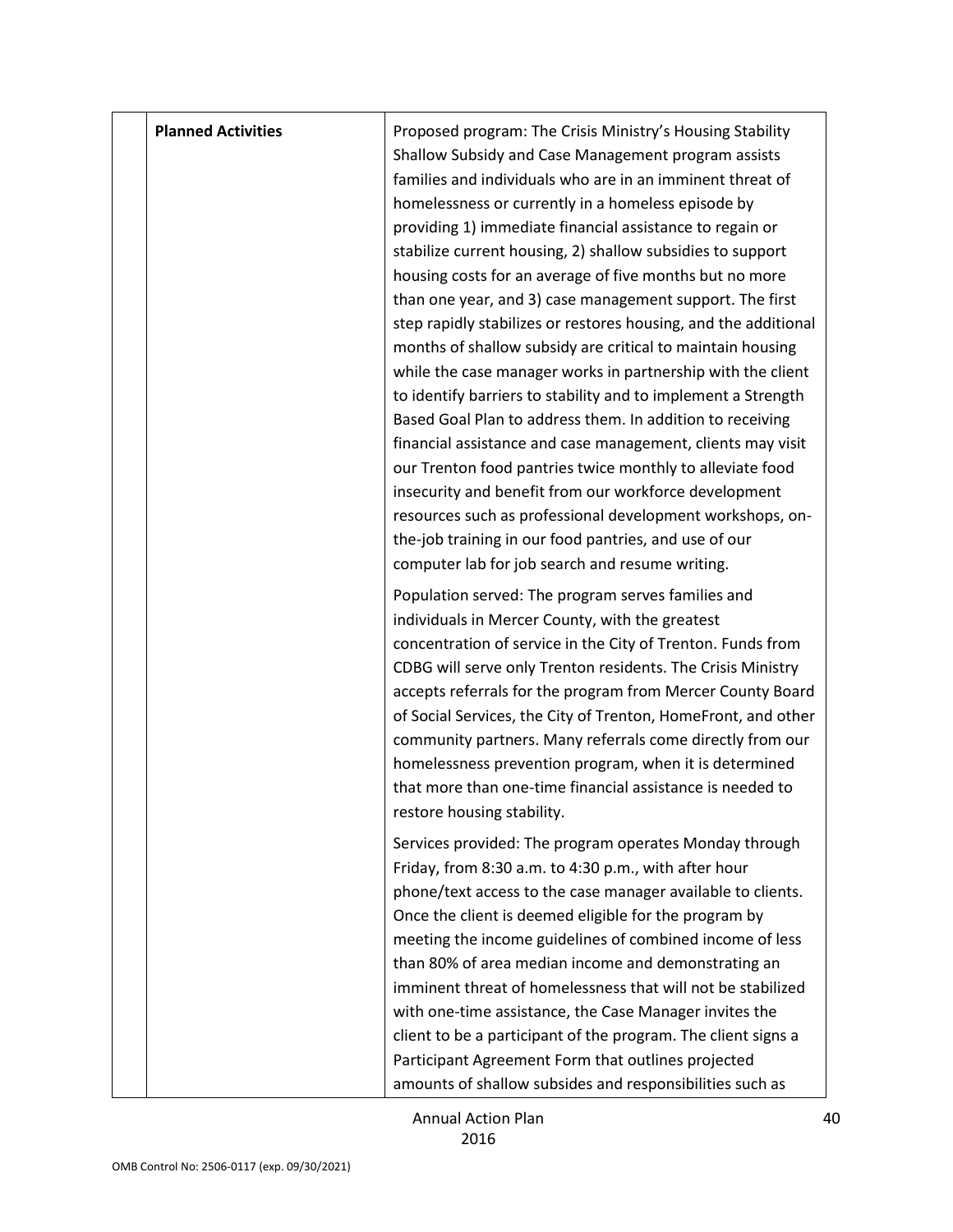|    |                                     | meeting with the Case Manager, defining goals and plan for                                              |
|----|-------------------------------------|---------------------------------------------------------------------------------------------------------|
|    |                                     | achieving stability, and completing and following a budget.                                             |
|    |                                     | The client and Case Manager then meet to conduct a<br>Strengths Assessment and Goal and Plan Chart. The |
|    |                                     | Strengths Assessment asks the client to evaluate life areas                                             |
|    |                                     | such as Housing, Transportation, Finances, Vocation and                                                 |
|    |                                     | Education, and Family and Relationships. The client defines                                             |
|    |                                     | their current status, aspirations, and desires, and identifies                                          |
|    |                                     | the personal and social resources he or she has used in the                                             |
|    |                                     | past. This exercise helps the client to bolster confidence and                                          |
|    |                                     | self-esteem and sets a positive and empowering tone for                                                 |
|    |                                     | work toward goals. All clients participate in a budgeting                                               |
|    |                                     | exercise and then seek to maximize income through securing                                              |
|    |                                     | employment, benefits, or a combination through their goal                                               |
|    |                                     | plans. The case manager assists clients to access needed                                                |
|    |                                     | services identified in the plan, such as child care,                                                    |
|    |                                     | transportation, health care including mental health, legal                                              |
|    |                                     | assistance.                                                                                             |
| 13 | <b>Project Name</b>                 | Public Service Projects -- Adult Ed/Life Skills/Financial                                               |
|    |                                     | Literacy & Counseling: Family Guidance Ctr                                                              |
|    | <b>Target Area</b>                  | <b>CITY OF TRENTON RESIDENTS</b>                                                                        |
|    |                                     |                                                                                                         |
|    | <b>Goals Supported</b>              | Provide public services                                                                                 |
|    | <b>Needs Addressed</b>              | <b>Provide Public Services</b>                                                                          |
|    | <b>Funding</b>                      | CDBG: \$46,000                                                                                          |
|    | <b>Description</b>                  | Family Guidance will receive an individual's Social Security                                            |
|    |                                     | Disability Income and pay their monthly rent and utility bills                                          |
|    |                                     | on their behalf. This program is specifically designed for                                              |
|    |                                     | individuals with physical and/or mental health disabilities                                             |
|    |                                     | that are at risk for homelessness due to their inability to                                             |
|    |                                     | independently manage their finances. If these individuals did                                           |
|    |                                     | not have the assistance of the program, they would likely be                                            |
|    |                                     | evicted for neglecting to pay their rent, and would be at a                                             |
|    |                                     | high risk for homelessness. Matrix code: 05                                                             |
|    | <b>Target Date</b>                  |                                                                                                         |
|    | <b>Estimate the number and type</b> |                                                                                                         |
|    | of families that will benefit       |                                                                                                         |
|    | from the proposed activities        |                                                                                                         |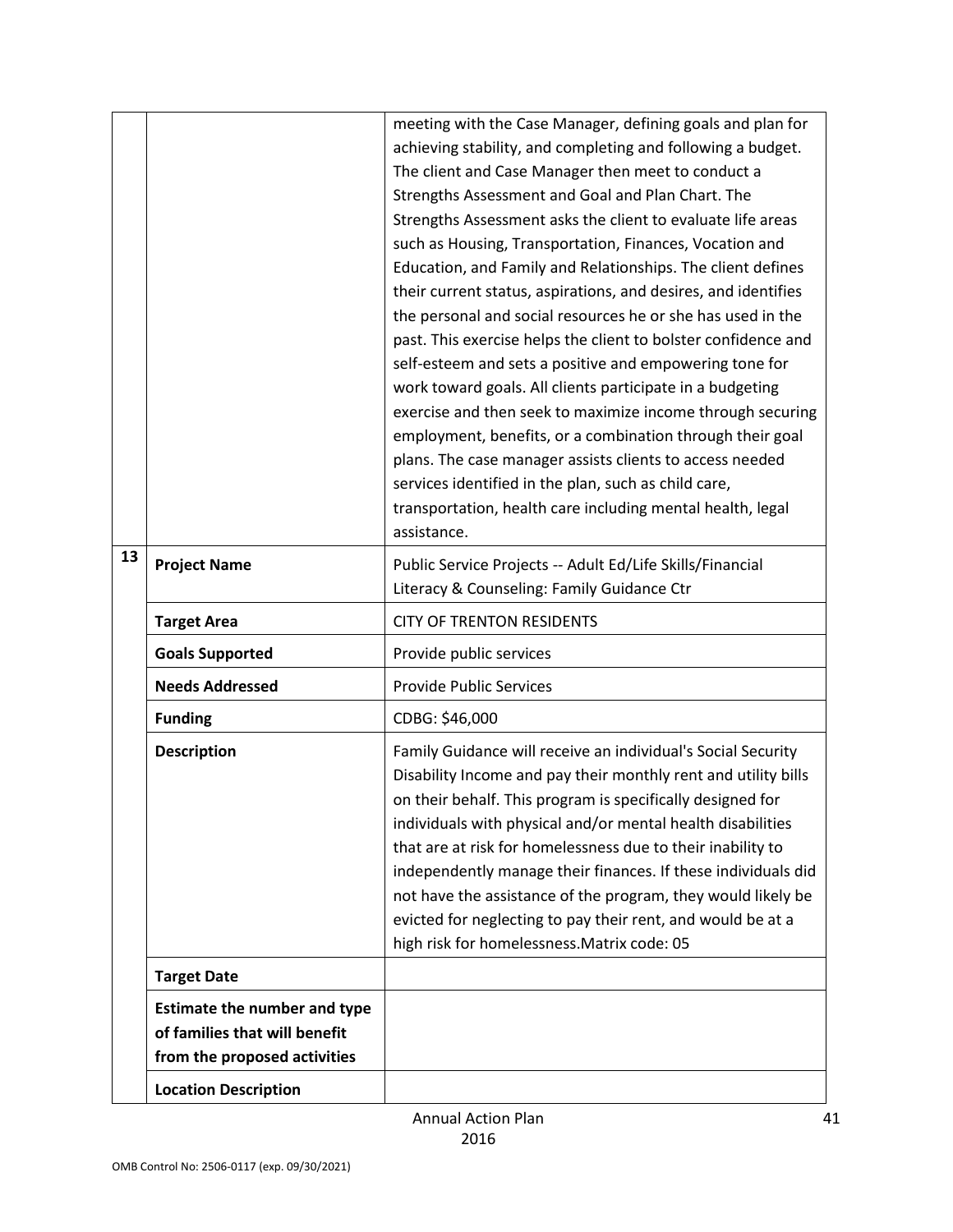|    | <b>Planned Activities</b> | The Representative Payee program is the only program of its<br>kind in Central New Jersey. This program has been largely<br>underfunded over the years and is in need of financial<br>support to maintain service levels and to accommodate the<br>growing number of referrals. The program is near capacity<br>and would benefit from the addition of another part-time<br>case manager and another part-time account manager.<br>The main goals of the program are to prevent homelessness,<br>avoid lease violations, eviction proceedings, and ensure that<br>at-risk individuals can maintain stable housing. This is<br>accomplished by managing their income and monthly bills<br>on their behalf. The majority of clients currently accessing<br>this service suffer from severe and persistent mental health<br>and/or developmental disabilities. As a result, they are at<br>risk for homelessness due to their inability to manage their<br>household finances. Client outcomes are tracked by the<br>Director of the Consumer Credit Counseling Service, and<br>clients that are able are asked to complete an annual Client<br>Satisfaction Survey. |
|----|---------------------------|-------------------------------------------------------------------------------------------------------------------------------------------------------------------------------------------------------------------------------------------------------------------------------------------------------------------------------------------------------------------------------------------------------------------------------------------------------------------------------------------------------------------------------------------------------------------------------------------------------------------------------------------------------------------------------------------------------------------------------------------------------------------------------------------------------------------------------------------------------------------------------------------------------------------------------------------------------------------------------------------------------------------------------------------------------------------------------------------------------------------------------------------------------------------|
| 14 | <b>Project Name</b>       | Public Service Projects -- Job Training or Career<br>Development: Shiloh Community Development Corp                                                                                                                                                                                                                                                                                                                                                                                                                                                                                                                                                                                                                                                                                                                                                                                                                                                                                                                                                                                                                                                               |
|    | <b>Target Area</b>        | <b>CITY OF TRENTON RESIDENTS</b>                                                                                                                                                                                                                                                                                                                                                                                                                                                                                                                                                                                                                                                                                                                                                                                                                                                                                                                                                                                                                                                                                                                                  |
|    | <b>Goals Supported</b>    | Provide public services                                                                                                                                                                                                                                                                                                                                                                                                                                                                                                                                                                                                                                                                                                                                                                                                                                                                                                                                                                                                                                                                                                                                           |
|    | <b>Needs Addressed</b>    | <b>Provide Public Services</b>                                                                                                                                                                                                                                                                                                                                                                                                                                                                                                                                                                                                                                                                                                                                                                                                                                                                                                                                                                                                                                                                                                                                    |
|    | <b>Funding</b>            | CDBG: \$28,375                                                                                                                                                                                                                                                                                                                                                                                                                                                                                                                                                                                                                                                                                                                                                                                                                                                                                                                                                                                                                                                                                                                                                    |
|    | <b>Description</b>        | Shiloh CDC, in collaboration with local partners, is building a<br>pathway to technology jobs. Shiloh is delivering an<br>evidenced-based career readiness training called Ready to<br>Launch. This is an optional training but is strongly<br>encouraged for individuals who are chronically unemployed.<br>Shiloh offers a popular web-design course that enables<br>graduates to work as apprentices, upon graduation.<br>Additionally, Shiloh offers career services that include<br>resume writing, job development, and job placement that is<br>free for Trenton residents. Matrix code: 05H                                                                                                                                                                                                                                                                                                                                                                                                                                                                                                                                                               |
|    | <b>Target Date</b>        |                                                                                                                                                                                                                                                                                                                                                                                                                                                                                                                                                                                                                                                                                                                                                                                                                                                                                                                                                                                                                                                                                                                                                                   |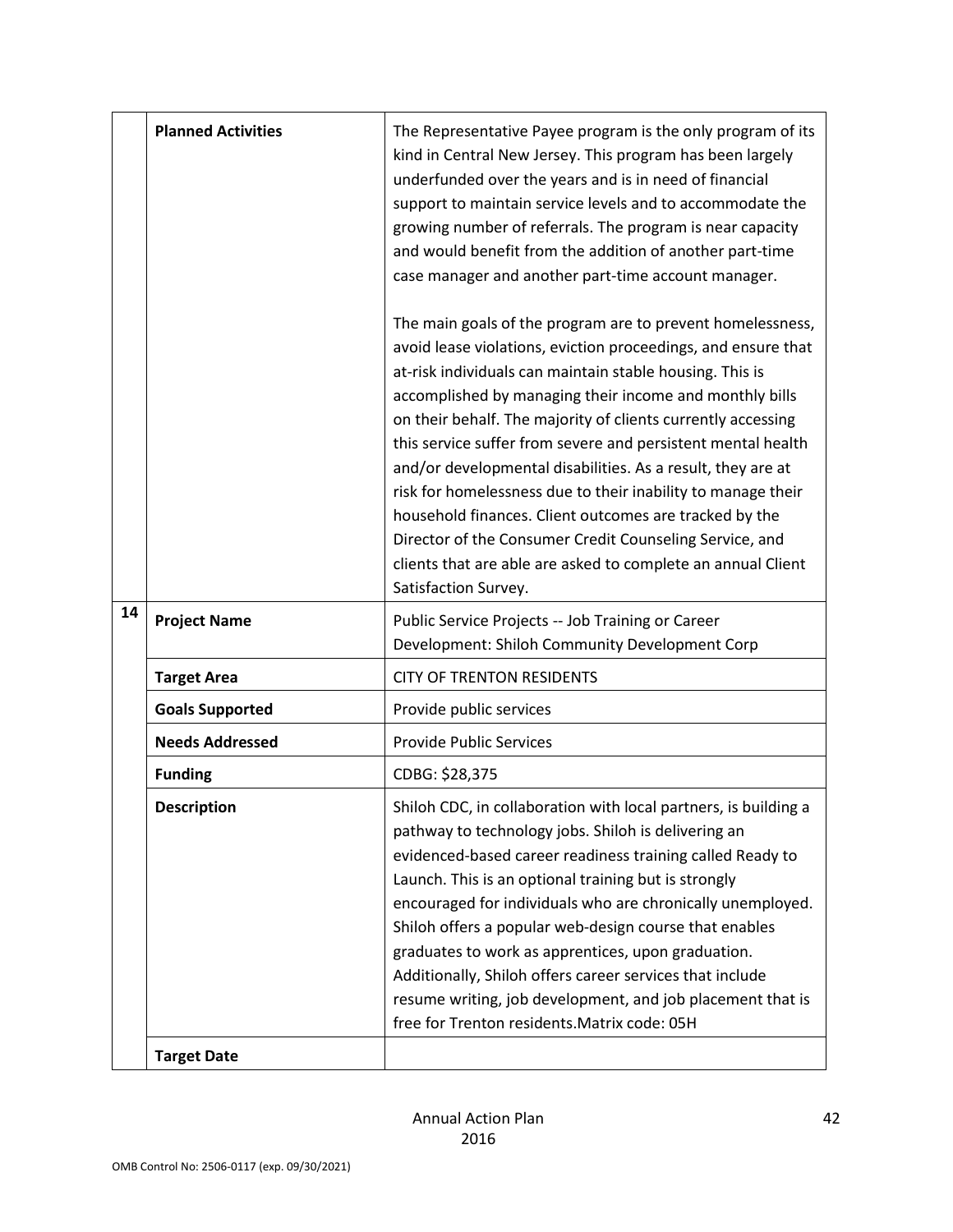| <b>Estimate the number and type</b><br>of families that will benefit<br>from the proposed activities |  |
|------------------------------------------------------------------------------------------------------|--|
| <b>Location Description</b>                                                                          |  |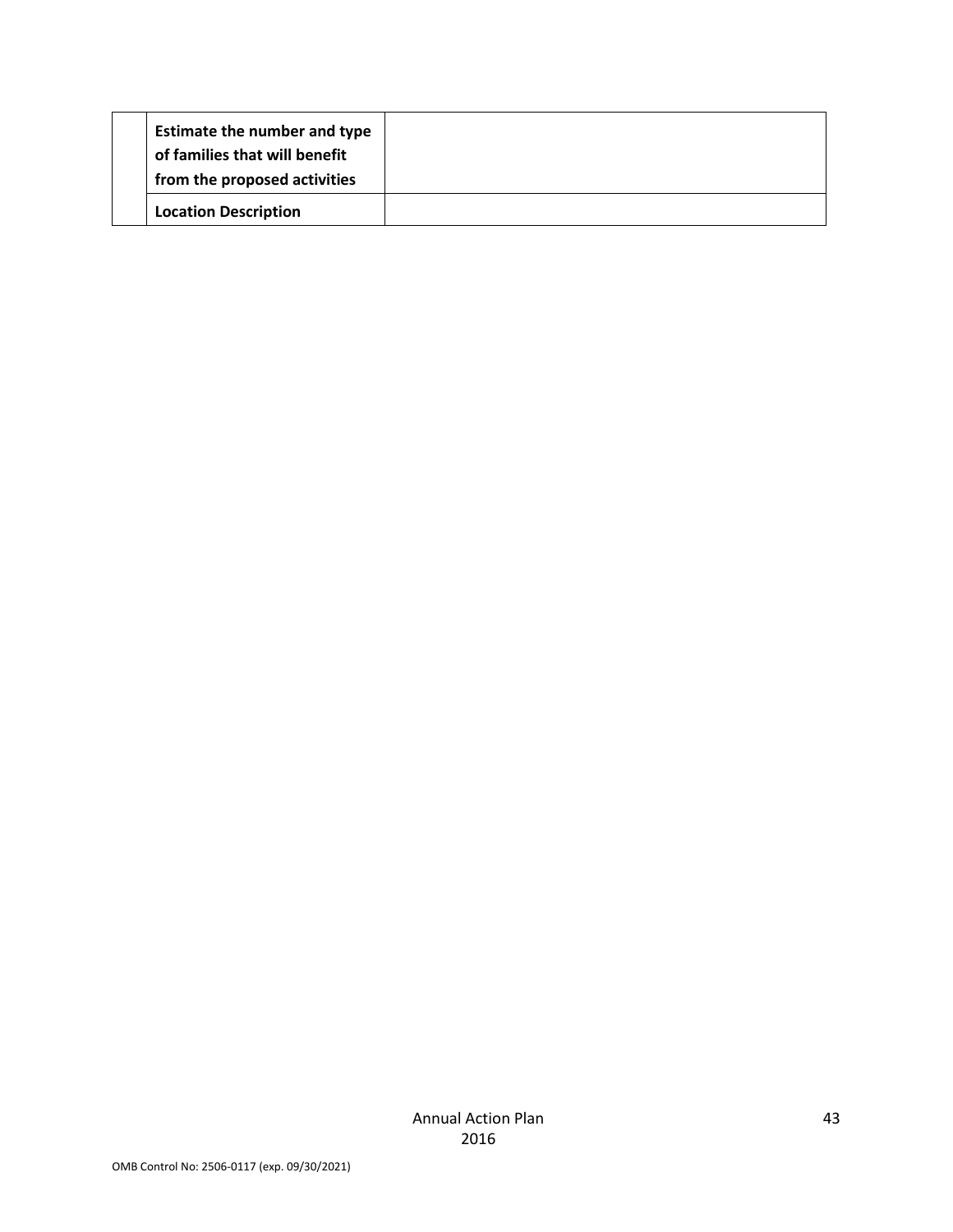|    | <b>Planned Activities</b> | Description of services:<br>1. Ready to Launch Career Workshops - Participants come<br>face-to-face with their personal barriers to employment.<br>Residents practice personality tests that employers are now<br>administering online. They learn team building skills, and<br>learning how to prevent workplace conflicts. Participants are<br>exposed to trips to local technology employers and are<br>matched with employers for local internships. The Ready to<br>Launch workshops are held over a five-week period in the<br>mornings and evenings. In 2016 there will be five sessions of<br>Ready to Launch and four Web Design programs.                                                                                                                                                                                                                                                                                                                                                 |
|----|---------------------------|-----------------------------------------------------------------------------------------------------------------------------------------------------------------------------------------------------------------------------------------------------------------------------------------------------------------------------------------------------------------------------------------------------------------------------------------------------------------------------------------------------------------------------------------------------------------------------------------------------------------------------------------------------------------------------------------------------------------------------------------------------------------------------------------------------------------------------------------------------------------------------------------------------------------------------------------------------------------------------------------------------|
|    |                           | 2. Technical Training - Candidates can enroll in our web<br>design course, and/or the computer repair training. Upon<br>graduation, students who are eligible can participate in a six<br>week internship. Students can also choose to increase their<br>skills by pursuing additional industry training and<br>certifications, such as Adobe, Photo Shop, A+ Certifications,<br>or coding. Shiloh CDC will when possible provide<br>scholarships for these endeavors.                                                                                                                                                                                                                                                                                                                                                                                                                                                                                                                              |
|    |                           | 3. Employment -Our workforce development team enroll all<br>clients - whether walk-ins or enrolled program participant.<br>We also build relationships with area businesses in efforts to<br>prepare our clients for job leads at local companies. We<br>create networking and recruitment opportunities by holding<br>three job fair events per year. Additionally, we hold eight<br>employer group interviewing opportunities on site where<br>candidates and employers are brought together.<br>Clients can also come in for just resume creation/updating,<br>interview preparation, job search, and job placement. We<br>will accept referrals from local partners and draw from our<br>database of more than 3000 clients. We distribute outreach<br>materials in English and Spanish in order to serve our diverse<br>population. These services are offered Monday - Friday, 9<br>a.m. to 5 p.m.; with one late night. Our staff is multilingual.<br>We speak English, Spanish, and Creole. |
| 15 | <b>Project Name</b>       | Public Service Projects -- Services for Seniors or Indv<br>w/Disabilities: Interfaith Caregivers of MC                                                                                                                                                                                                                                                                                                                                                                                                                                                                                                                                                                                                                                                                                                                                                                                                                                                                                              |
|    | <b>Target Area</b>        | <b>CITY OF TRENTON RESIDENTS</b>                                                                                                                                                                                                                                                                                                                                                                                                                                                                                                                                                                                                                                                                                                                                                                                                                                                                                                                                                                    |

Annual Action Plan 2016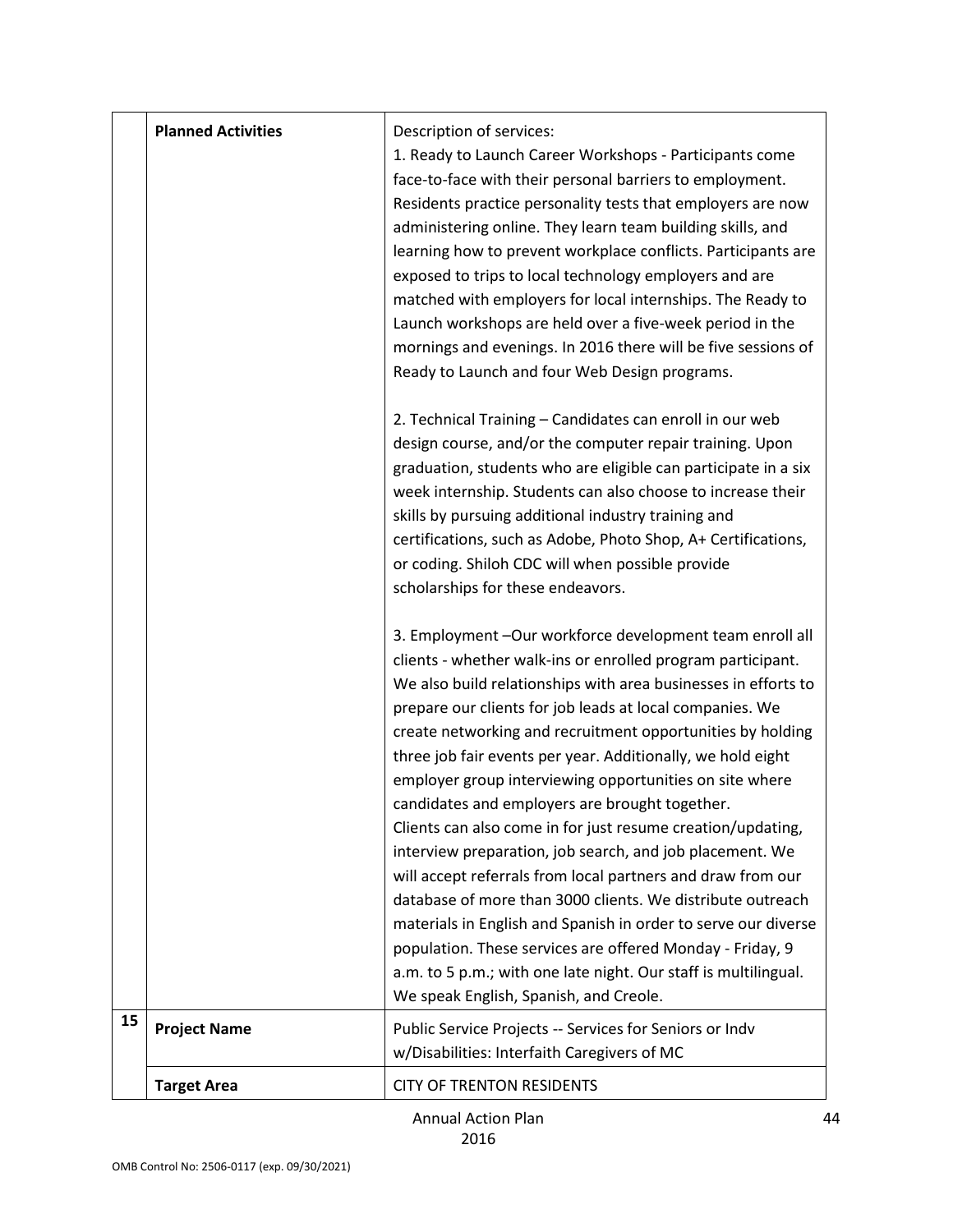|    | <b>Goals Supported</b>                                                                               | Provide public services                                                                                                                                                                                                                                                                                                                                                                                                                                                                                                                      |
|----|------------------------------------------------------------------------------------------------------|----------------------------------------------------------------------------------------------------------------------------------------------------------------------------------------------------------------------------------------------------------------------------------------------------------------------------------------------------------------------------------------------------------------------------------------------------------------------------------------------------------------------------------------------|
|    | <b>Needs Addressed</b>                                                                               | <b>Provide Public Services</b>                                                                                                                                                                                                                                                                                                                                                                                                                                                                                                               |
|    | <b>Funding</b>                                                                                       | CDBG: \$35,000                                                                                                                                                                                                                                                                                                                                                                                                                                                                                                                               |
|    | <b>Description</b>                                                                                   | The Neighbors Helping Neighbors Stay Healthy Program has<br>given ICGMC the ability to combine experiences in the areas<br>of service provision (i.e. transportation, friendly visits,<br>shopping etc.), health education, and volunteer<br>management and apply them to a unique project geared to<br>improving the health and well being of the City of Trenton's<br>most vulnerable seniors and people with disabilities through<br>the efforts of volunteers from local congregations and the<br>community at large. Matrix code: 05A.  |
|    | <b>Target Date</b>                                                                                   |                                                                                                                                                                                                                                                                                                                                                                                                                                                                                                                                              |
|    | <b>Estimate the number and type</b><br>of families that will benefit<br>from the proposed activities |                                                                                                                                                                                                                                                                                                                                                                                                                                                                                                                                              |
|    | <b>Location Description</b>                                                                          |                                                                                                                                                                                                                                                                                                                                                                                                                                                                                                                                              |
|    | <b>Planned Activities</b>                                                                            | In summary, to improve the health of Trenton's elderly and<br>people with disabilities, ICGMC offers a project that meets<br>simple but critical health needs: a ride to the doctor, a trip to<br>the supermarket, a hot meal, a friend to talk with, an<br>opportunity to exercise, delivery of prescriptions/medical<br>supplies, referral to community services and access to<br>preventive health information - all available at no charge by<br>a strong, screened, well-trained and professionally<br>supported network of volunteers. |
| 16 | <b>Project Name</b>                                                                                  | Public Service Projects -- Services for Seniors or Indv<br>w/Disabilities: YMCA of Trenton                                                                                                                                                                                                                                                                                                                                                                                                                                                   |
|    | <b>Target Area</b>                                                                                   | <b>CITY OF TRENTON RESIDENTS</b>                                                                                                                                                                                                                                                                                                                                                                                                                                                                                                             |
|    | <b>Goals Supported</b>                                                                               | Provide public services                                                                                                                                                                                                                                                                                                                                                                                                                                                                                                                      |
|    | <b>Needs Addressed</b>                                                                               | <b>Provide Public Services</b>                                                                                                                                                                                                                                                                                                                                                                                                                                                                                                               |
|    | <b>Funding</b>                                                                                       | CDBG: \$16,000                                                                                                                                                                                                                                                                                                                                                                                                                                                                                                                               |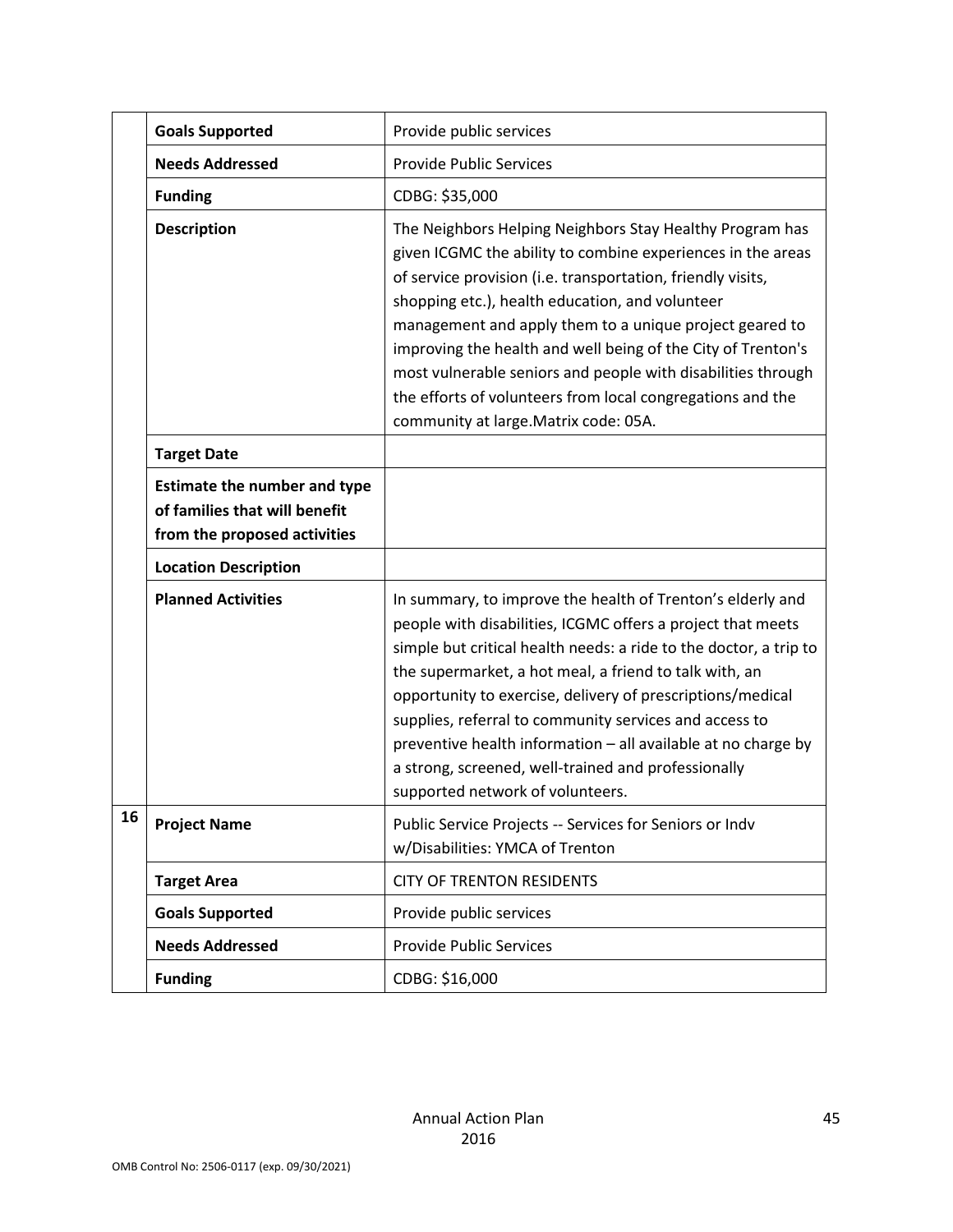| <b>Description</b>                                                                                   | The YMCA of Trenton's mission for a healthy mind, body and<br>spirit targets all life cycles. The Y is one of the few<br>community-based organizations remaining in Trenton that<br>includes offerings for mature adults and seniors; the<br>organization plays a critical role in the lives of individuals and<br>families regardless of age. Through exercise programs such<br>as Silver Sneakers, volunteers opportunities and social<br>gatherings, senior programming remains core to our vision.<br>Based on the nationally recognized model, Active Older<br>Adults (AOA) in the YMCA experience a strong sense of<br>belongingness and a network of friends who provide<br>supportive communities for sustained health and well-being.<br>Through on-going, fun, safe, and engaging programs,<br>activities, and events AOA members increase their self-<br>confidence and sense of achievement while building<br>relationships and celebrating the success and milestones of<br>each older adult within their AOA community. Matrix code:<br>$05A$ . |
|------------------------------------------------------------------------------------------------------|---------------------------------------------------------------------------------------------------------------------------------------------------------------------------------------------------------------------------------------------------------------------------------------------------------------------------------------------------------------------------------------------------------------------------------------------------------------------------------------------------------------------------------------------------------------------------------------------------------------------------------------------------------------------------------------------------------------------------------------------------------------------------------------------------------------------------------------------------------------------------------------------------------------------------------------------------------------------------------------------------------------------------------------------------------------|
| <b>Target Date</b>                                                                                   |                                                                                                                                                                                                                                                                                                                                                                                                                                                                                                                                                                                                                                                                                                                                                                                                                                                                                                                                                                                                                                                               |
| <b>Estimate the number and type</b><br>of families that will benefit<br>from the proposed activities |                                                                                                                                                                                                                                                                                                                                                                                                                                                                                                                                                                                                                                                                                                                                                                                                                                                                                                                                                                                                                                                               |
| <b>Location Description</b>                                                                          |                                                                                                                                                                                                                                                                                                                                                                                                                                                                                                                                                                                                                                                                                                                                                                                                                                                                                                                                                                                                                                                               |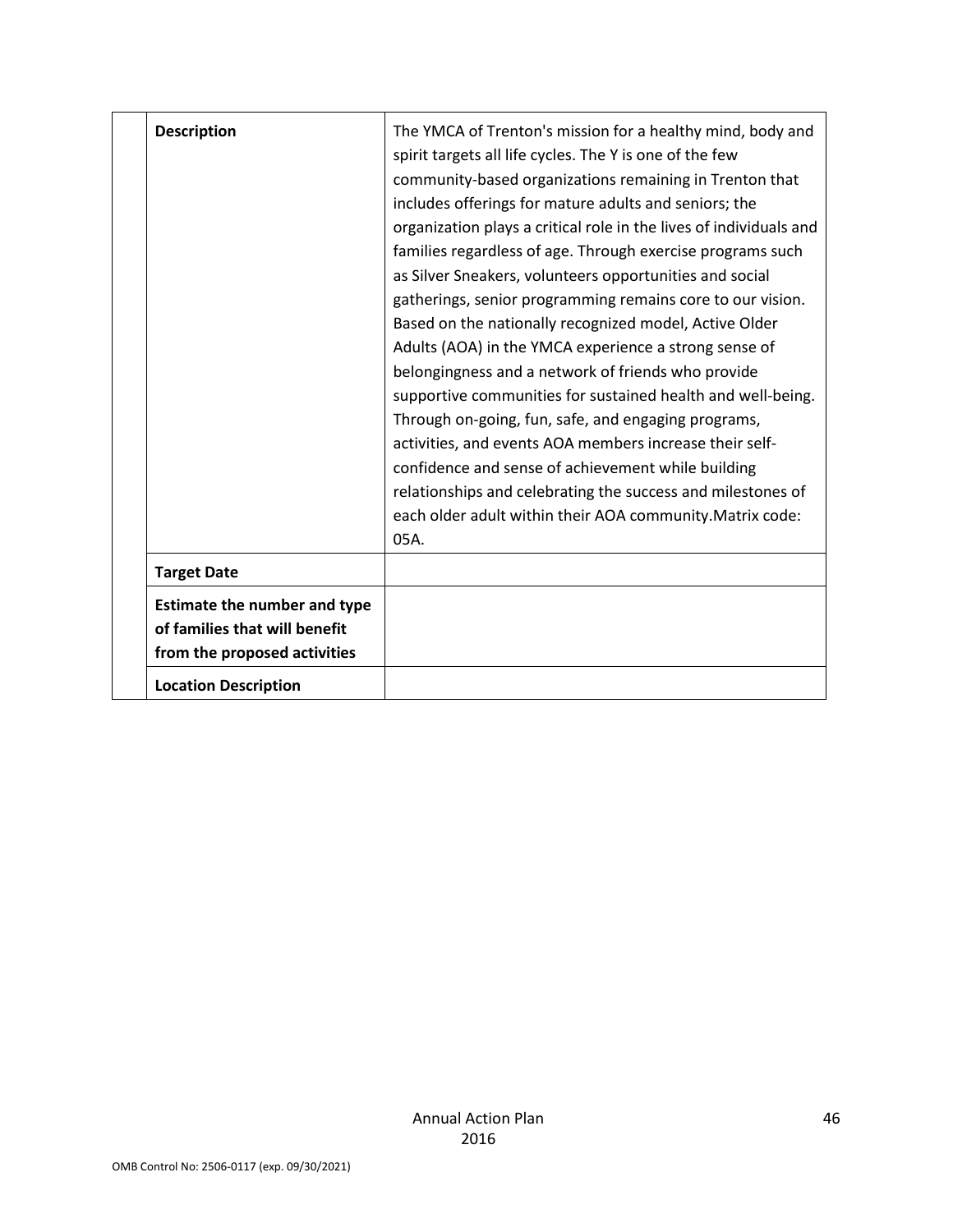| <b>Planned Activities</b> | <b>Access to Group Exercise</b><br>The Trenton YMCA offers over 25 group exercise classes<br>weekly with five being designated exclusively to older active<br>adults. Certified instructors guide participants safely through<br>movements that encourage flexibility, range of motion and<br>muscle strengthening. AOA Participants will be bussed from<br>senior citizen housing, private residences and other<br>identified central locations to the Fitness Studios and main<br>Trenton Y facility weekly to participate in structured group<br>exercise classes. For housing complexes that prefer on site<br>group exercise, fitness staff will be sent out for<br>programming.                                                                                                                            |
|---------------------------|------------------------------------------------------------------------------------------------------------------------------------------------------------------------------------------------------------------------------------------------------------------------------------------------------------------------------------------------------------------------------------------------------------------------------------------------------------------------------------------------------------------------------------------------------------------------------------------------------------------------------------------------------------------------------------------------------------------------------------------------------------------------------------------------------------------|
|                           | <b>Access to Fresh Food</b><br>As coordinators of the Greenwood Avenue Farmers Market,<br>the Trenton Y will engage Active Older Adults from all wards<br>of the city by transporting them weekly to the farmers<br>market where they will enjoy shopping at the market for<br>fresh fruits and produce, taking fitness classes, and<br>participating in social activities. Participants will also be<br>transported to other regional farmer's markets and farms to<br>select fresh produce. Using our highly successful matching<br>dollars incentive, participants will be able to stretch their<br>fixed income to purchase fresh fruits and vegetables. In the<br>summer months when many outdoor markets are not open<br>they will have access to area indoor markets and fresh food<br>delivery services. |
|                           | AOA small-group activities encourage older adult social<br>interaction, provide meaningful engagement, build<br>relationships, enhance a sense of belonging, and provide<br>opportunities for involvement in program planning and<br>delivery. Support from other people is important to most<br>older adults.                                                                                                                                                                                                                                                                                                                                                                                                                                                                                                   |
|                           | <b>Social Programming</b><br>Small-group activities include social clubs, potlucks, health<br>and fitness, volunteer activity, day trip outings, senior<br>sports, trips, travel, leadership, camping and outdoor center<br>activities, and educational and special interest programs.<br>Social clubs reinforce the YMCA goals to help individuals                                                                                                                                                                                                                                                                                                                                                                                                                                                              |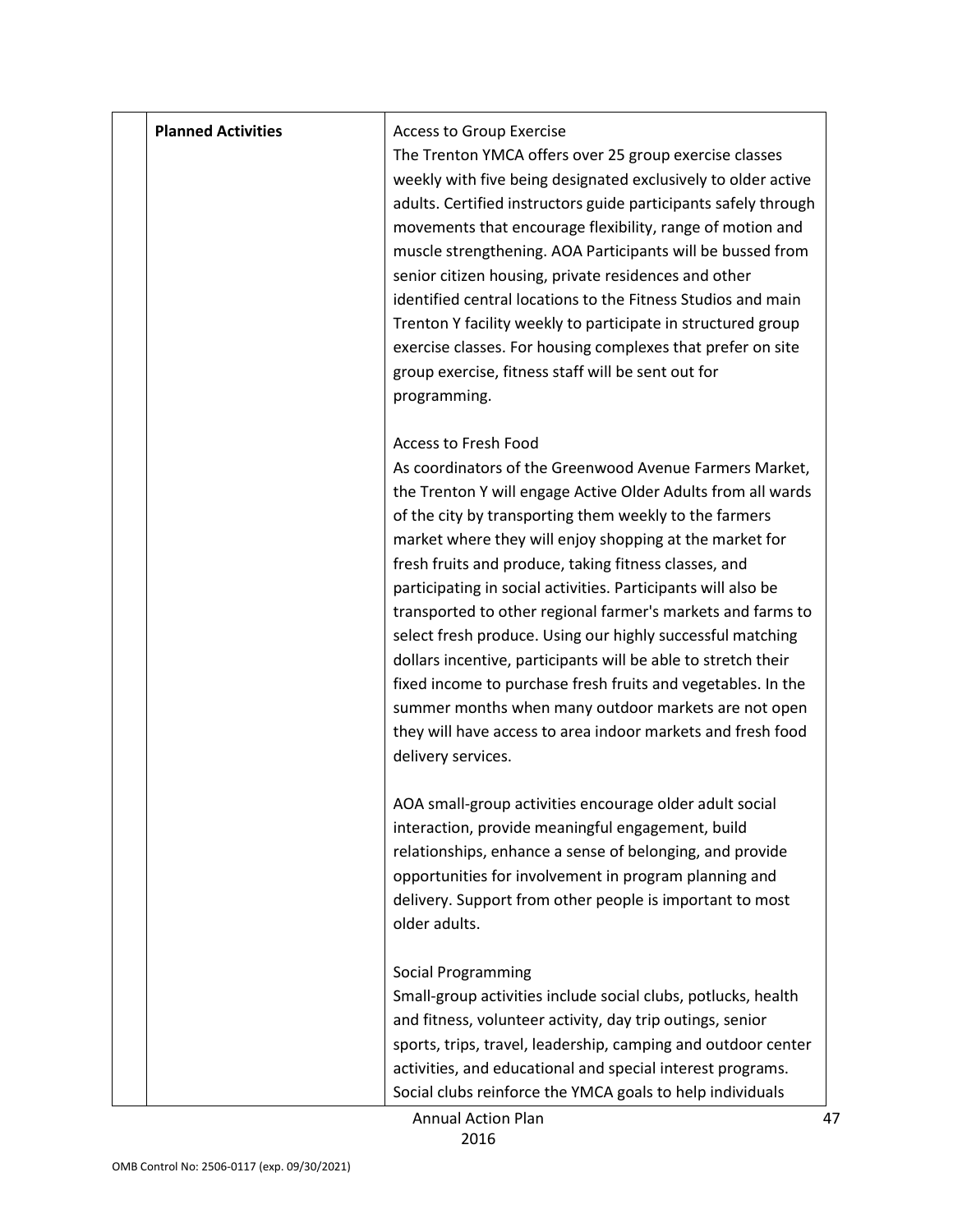|    |                        | improve and move to a higher state of well-being by<br>enhancing self-worth, fostering positive relationships,<br>improving holistic health, and inspiriting leadership. YMCAs<br>offer older adults a variety of activities to ensure that each<br>person finds something in which to engage and from which<br>to gain encouragement and support.                                                                                                                                                                                                                                                                                                                                                                                                                                                                                                                                                                                                                                                                                                                                                                                                                                                                                                                                                                                                                                                                                                                                                                                                                                                                                                         |
|----|------------------------|------------------------------------------------------------------------------------------------------------------------------------------------------------------------------------------------------------------------------------------------------------------------------------------------------------------------------------------------------------------------------------------------------------------------------------------------------------------------------------------------------------------------------------------------------------------------------------------------------------------------------------------------------------------------------------------------------------------------------------------------------------------------------------------------------------------------------------------------------------------------------------------------------------------------------------------------------------------------------------------------------------------------------------------------------------------------------------------------------------------------------------------------------------------------------------------------------------------------------------------------------------------------------------------------------------------------------------------------------------------------------------------------------------------------------------------------------------------------------------------------------------------------------------------------------------------------------------------------------------------------------------------------------------|
| 17 | <b>Project Name</b>    | Public Service Projects -- Crime Prevention, Gang Awareness:<br>Millhill Child & Family Development                                                                                                                                                                                                                                                                                                                                                                                                                                                                                                                                                                                                                                                                                                                                                                                                                                                                                                                                                                                                                                                                                                                                                                                                                                                                                                                                                                                                                                                                                                                                                        |
|    | <b>Target Area</b>     | <b>CITY OF TRENTON RESIDENTS</b>                                                                                                                                                                                                                                                                                                                                                                                                                                                                                                                                                                                                                                                                                                                                                                                                                                                                                                                                                                                                                                                                                                                                                                                                                                                                                                                                                                                                                                                                                                                                                                                                                           |
|    | <b>Goals Supported</b> | Provide public services                                                                                                                                                                                                                                                                                                                                                                                                                                                                                                                                                                                                                                                                                                                                                                                                                                                                                                                                                                                                                                                                                                                                                                                                                                                                                                                                                                                                                                                                                                                                                                                                                                    |
|    | <b>Needs Addressed</b> | <b>Provide Public Services</b>                                                                                                                                                                                                                                                                                                                                                                                                                                                                                                                                                                                                                                                                                                                                                                                                                                                                                                                                                                                                                                                                                                                                                                                                                                                                                                                                                                                                                                                                                                                                                                                                                             |
|    | <b>Funding</b>         | CDBG: \$36,000                                                                                                                                                                                                                                                                                                                                                                                                                                                                                                                                                                                                                                                                                                                                                                                                                                                                                                                                                                                                                                                                                                                                                                                                                                                                                                                                                                                                                                                                                                                                                                                                                                             |
|    | <b>Description</b>     | The Trenton PEERS, Performing, Educating, and Engaging<br>about Responsible Strategies, is a year-round peer education<br>and support group made up of two mixed gender teams of<br>young adults, ages 13-18. The PEERS provides Trenton's<br>vulnerable youth with the information, skills, and support<br>needed to find confidence, develop leadership skills,<br>establish healthy relationships, avoid dangerous choices and<br>establish a path for a bright future. In a city struggling with<br>poverty, crime, homelessness, teen pregnancies and more,<br>the Trenton PEERS program provides much needed hope<br>and support to youth who need it most. Trenton teens are<br>faced with multiple social and encomomic barriers including<br>trauma, discrimination, physical, sexual and/or emotional<br>abuse/neglect, poverty, substance abuse, violence, gang-<br>related pressure, family dysfunction, and/or other<br>challenges. The Trenton PEERS program provides teens with<br>a healthy and constructive alternative to unhealthy<br>behaviors such as violence, gang involvement and substance<br>abuse while supporting positive development and academic<br>success. To help with these challenges facing Trenton teens,<br>the PEERS establish close mentoring relationships with<br>program staff and are coached on the complex issues of teen<br>life. In addition to mentoring, the program provides<br>leadership skills, empowers teens to think critically and<br>provides a social circle that reinforces positive behavior and<br>support for both high school graduation and higher<br>education goals. Matrix code: 051 |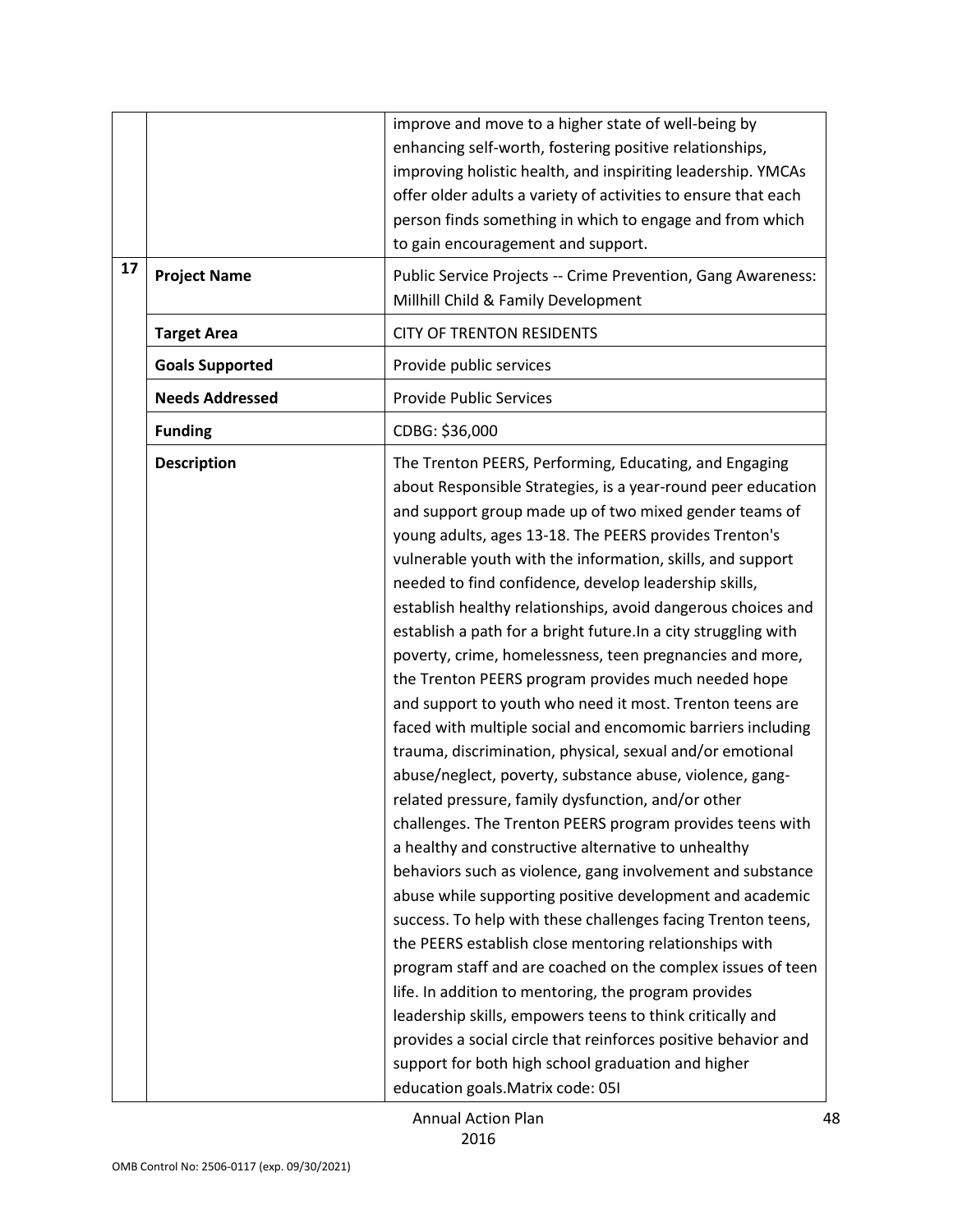| <b>Target Date</b>                                                                                   |  |
|------------------------------------------------------------------------------------------------------|--|
| <b>Estimate the number and type</b><br>of families that will benefit<br>from the proposed activities |  |
| <b>Location Description</b>                                                                          |  |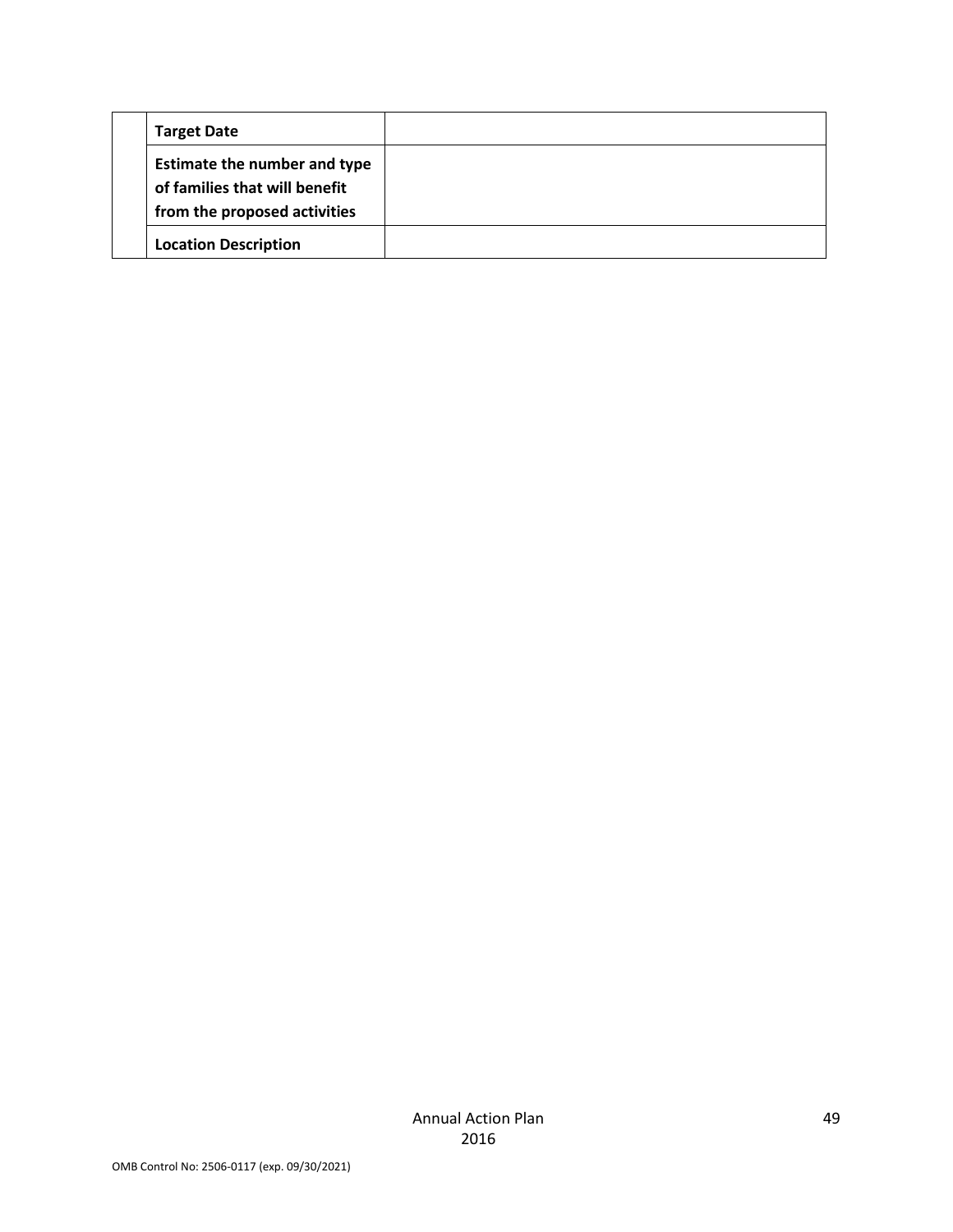| <b>Planned Activities</b> | To help with these challenges facing Trenton teens, the<br>PEERS establish close mentoring relationships with program<br>staff and are coached on the complex issues of teen life. In<br>addition to mentoring, the program provides leadership<br>skills, empowers teens to think critically and provides a<br>social circle that reinforces positive behavior and support for<br>both high school graduation and higher education goals.                                                                                                                                               |
|---------------------------|------------------------------------------------------------------------------------------------------------------------------------------------------------------------------------------------------------------------------------------------------------------------------------------------------------------------------------------------------------------------------------------------------------------------------------------------------------------------------------------------------------------------------------------------------------------------------------------|
|                           | Millhill's 24 PEERS meet weekly at Millhill and learn about<br>topics including gang awareness, substance abuse, and<br>anger management and bullying. Over the course of last<br>year, 40 workshops to over 2,000 adolescents in subjects<br>ranging from bullying to HIV/AIDS awareness to violence<br>prevention were held by the PEERS. Transportation is<br>provided and teen members receive a healthy meal and<br>ongoing group counseling/case management services. Teens<br>earn a small stipend, which many give to their families for<br>living expenses and school supplies. |
|                           | Putting their skills into action, the PEERS give back to their<br>community by writing and performing skits and interactive<br>workshops that help teens make decisions during time of<br>conflict and in risky situations (gang confrontations, bullying,<br>drug and alcohol abuse pressure, self-esteem, dating<br>violence, HIV awareness, etc). After the skits the PEERS run<br>small groups of activities designed to promote critical<br>thinking and problem solving surrounding the workshop<br>topics.                                                                        |
|                           | PEERS primarily serve low-income middle and high school-<br>age youth of color from struggling Trenton families. Last<br>year, 79% of the team members were African<br>American/African, 13% Latino, 4% mixed heritage and 4%<br>Caucasian. A number of team members face literacy<br>challenges, food insecurity and family instability. The<br>challenges faced by team members - as with Trenton youth<br>in general - greatly increase their vulnerability to gang<br>activity, violence, and a wide variety of other unhealthy<br>factors and harm.                                 |
|                           | The number of homicides in the city in recent years has                                                                                                                                                                                                                                                                                                                                                                                                                                                                                                                                  |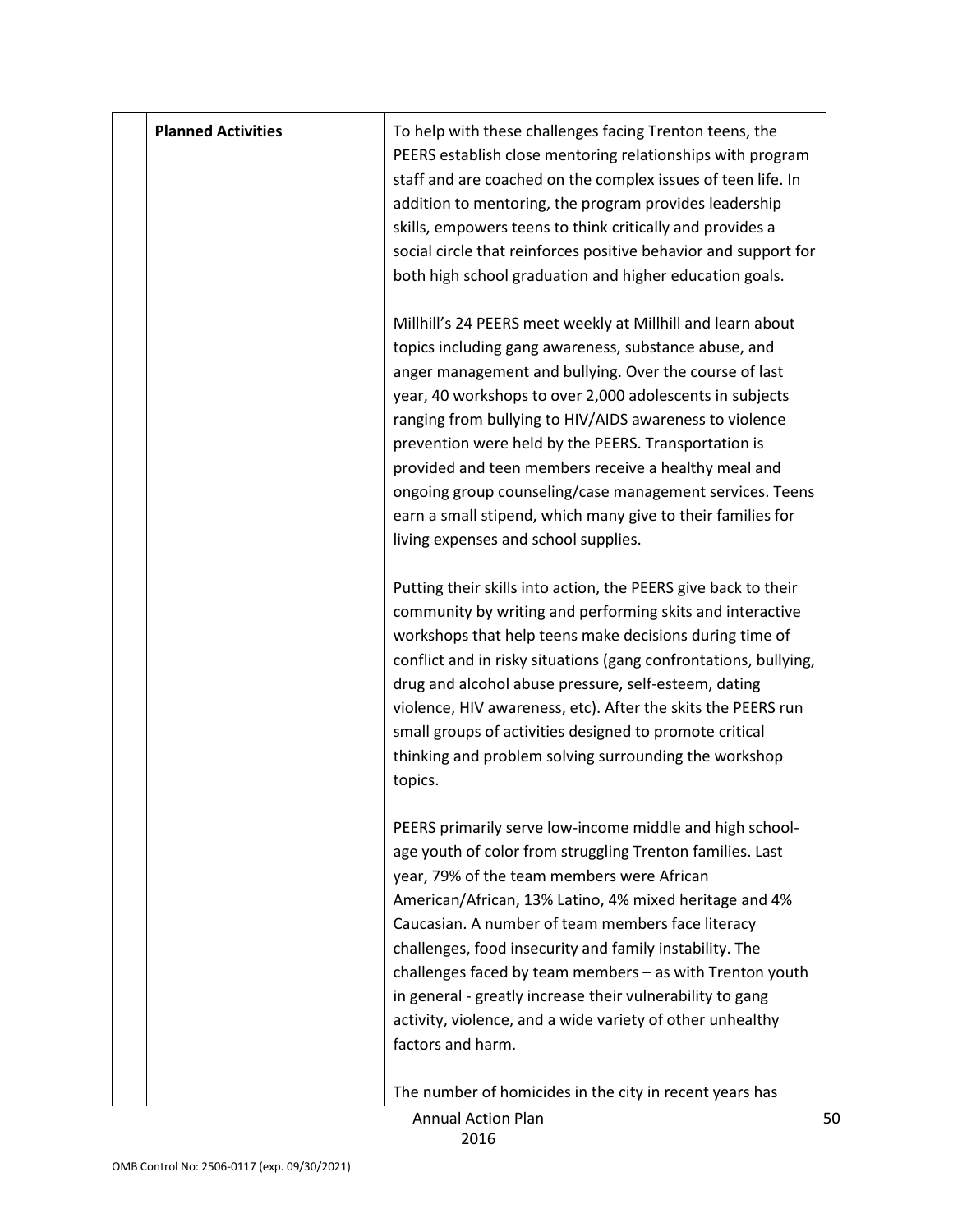|    |                        | placed Trenton among the top five or ten communities with<br>the highest homicide rates in the nation. Trenton youth are<br>surrounded by gang activity, crime and violence and other<br>unhealthy behaviors and effects of poverty. According to the<br>2010 US Census 22% of Trenton families are below the<br>poverty level with 43% of children living in poverty - more<br>than twice the average for New Jersey. Approximately,<br>36.3% of those living in Trenton, NJ are living below the<br>poverty line. (City Data, 2013).<br>In addition, our teens are continually faced with multiple<br>social and encomomic barriers including trauma; |  |
|----|------------------------|---------------------------------------------------------------------------------------------------------------------------------------------------------------------------------------------------------------------------------------------------------------------------------------------------------------------------------------------------------------------------------------------------------------------------------------------------------------------------------------------------------------------------------------------------------------------------------------------------------------------------------------------------------|--|
|    |                        | discrimination; physical, sexual and/or emotional<br>abuse/neglect; poverty; substance abuse; violence; gang-<br>related pressure; family dysfunction; and/or other                                                                                                                                                                                                                                                                                                                                                                                                                                                                                     |  |
|    |                        | upheavals. These challenges greatly increase their<br>vulnerability to gang violence and activity, substance abuse,<br>involvement with the juvenile justice system and other                                                                                                                                                                                                                                                                                                                                                                                                                                                                           |  |
|    |                        | harms. With the support of our partners, Millhill and the                                                                                                                                                                                                                                                                                                                                                                                                                                                                                                                                                                                               |  |
|    |                        | PEERS aim to help reduce disparities by providing a safe and<br>caring place to go after-school to receive support and                                                                                                                                                                                                                                                                                                                                                                                                                                                                                                                                  |  |
|    |                        | reinforce positive behavior and encourage educational<br>success.                                                                                                                                                                                                                                                                                                                                                                                                                                                                                                                                                                                       |  |
| 18 | <b>Project Name</b>    | Public Service Projects -- Crime Prevention, Gang Awareness<br>or Prisoner Re-Entry: CJOOS                                                                                                                                                                                                                                                                                                                                                                                                                                                                                                                                                              |  |
|    | <b>Target Area</b>     | <b>CITY OF TRENTON RESIDENTS</b>                                                                                                                                                                                                                                                                                                                                                                                                                                                                                                                                                                                                                        |  |
|    | <b>Goals Supported</b> | Provide public services                                                                                                                                                                                                                                                                                                                                                                                                                                                                                                                                                                                                                                 |  |
|    | <b>Needs Addressed</b> | <b>Provide Public Services</b>                                                                                                                                                                                                                                                                                                                                                                                                                                                                                                                                                                                                                          |  |
|    | <b>Funding</b>         | CDBG: \$51,368                                                                                                                                                                                                                                                                                                                                                                                                                                                                                                                                                                                                                                          |  |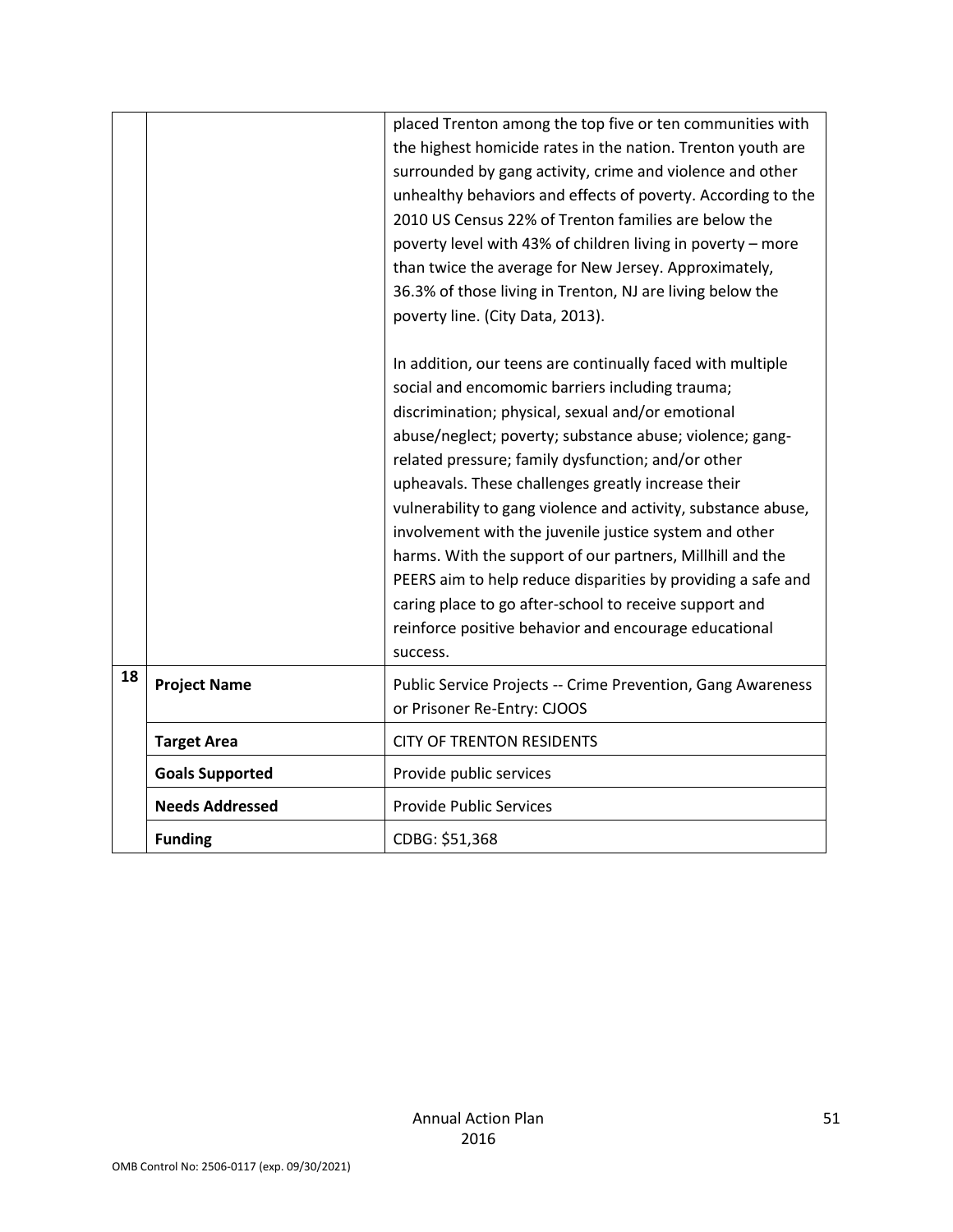| <b>Description</b>                                                                                   | The Summer Initiative will be an expansion of the existing<br>CJOOS program, by offering an additional, more intensive,<br>18-session cycle during the summer months. The Summer<br>Initiative will run for nine weeks (from the week of June 19 -<br>August 19) and will meet twice per week (Tuesdays and<br>Thursdays) for a total of 18 sessions. By expanding the<br>program in this manner, we will increase our level of service<br>by 33% -- serving 80 unduplicated youth during the contract<br>year, compared to 60 in previous years; and we will address<br>an unmet need by reducing the significant community safety<br>concerns that surface during the summer months when<br>youth are out of school and have an abundance of<br>unstructured time. Matrix code: 051 |
|------------------------------------------------------------------------------------------------------|---------------------------------------------------------------------------------------------------------------------------------------------------------------------------------------------------------------------------------------------------------------------------------------------------------------------------------------------------------------------------------------------------------------------------------------------------------------------------------------------------------------------------------------------------------------------------------------------------------------------------------------------------------------------------------------------------------------------------------------------------------------------------------------|
| <b>Target Date</b>                                                                                   |                                                                                                                                                                                                                                                                                                                                                                                                                                                                                                                                                                                                                                                                                                                                                                                       |
| <b>Estimate the number and type</b><br>of families that will benefit<br>from the proposed activities |                                                                                                                                                                                                                                                                                                                                                                                                                                                                                                                                                                                                                                                                                                                                                                                       |
| <b>Location Description</b>                                                                          |                                                                                                                                                                                                                                                                                                                                                                                                                                                                                                                                                                                                                                                                                                                                                                                       |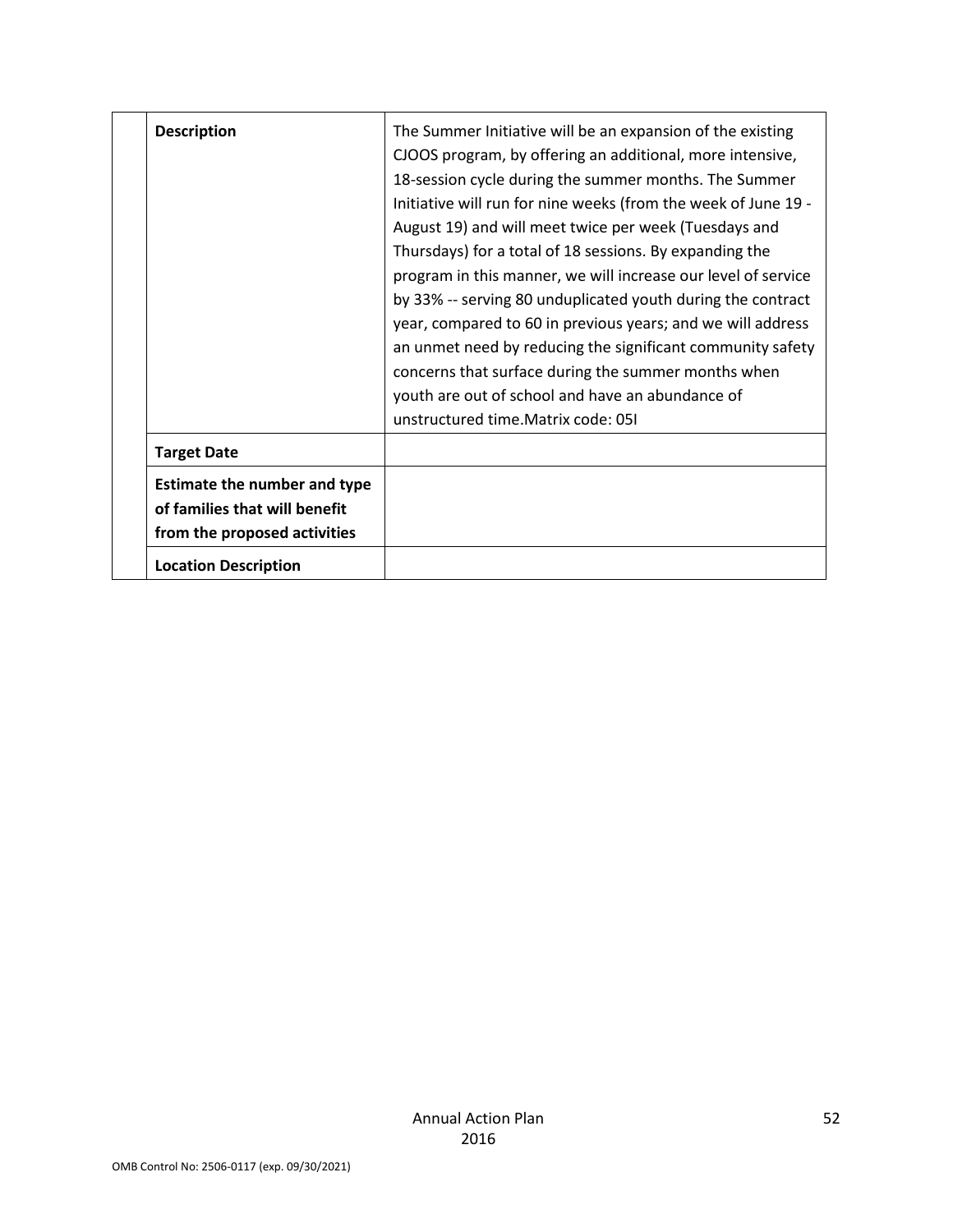| <b>Planned Activities</b> | Clients are Mercer County youth referred and mandated to<br>the program by the Mercer County Family Court and/or the<br>Juvenile Probation Unit; 95% of participants are Trenton<br>residents who have generally been involved in auto theft;<br>simple or aggravated assault; harassment; terroristic threats;<br>theft or receiving stolen property; and 85% are gang-<br>affiliated upon intake.<br>CJOOS, a 16-week delinquency intervention program,<br>provides youth on probation with violence-prevention and<br>conflict resolution skills; gang culture education; computer<br>and job preparation skills; academic support; training in<br>respect for authority; and critical/strategic thinking that<br>enables them to redirect their lives. Through mentoring, a<br>proven, evidence-based curriculum, and<br>recreational/educational excursions, CJOOS helps youth (age<br>11-17) improve communication, interpersonal relationships,<br>and job readiness skills, develop a healthier life perspective;<br>recognize risk factors for gang involvement; develop links to<br>protective resources in the community; and reduce<br>recidivism and future involvement with the juvenile justice<br>system. |
|---------------------------|---------------------------------------------------------------------------------------------------------------------------------------------------------------------------------------------------------------------------------------------------------------------------------------------------------------------------------------------------------------------------------------------------------------------------------------------------------------------------------------------------------------------------------------------------------------------------------------------------------------------------------------------------------------------------------------------------------------------------------------------------------------------------------------------------------------------------------------------------------------------------------------------------------------------------------------------------------------------------------------------------------------------------------------------------------------------------------------------------------------------------------------------------------------------------------------------------------------------------|
|                           | Each program cycle is comprised of 20 youth, with 3 cycles a<br>year, serving 60 youth annually. The Summer Initiative<br>expansion for the 2016-17 grant year, will enable us to serve<br>an additional 20 youth, increasing our level of service by<br>33%, through an intensive summer program -- thereby<br>serving a total of 80 clients for the 2016-17 grant period.                                                                                                                                                                                                                                                                                                                                                                                                                                                                                                                                                                                                                                                                                                                                                                                                                                               |
|                           | Sessions meet each Saturday, from 10 am - 1 pm, at<br>Trenton's Sam Naples Center where participants use the<br>Phoenix/New Freedom curriculum. The Project Phoenix anti-<br>gang program was awarded the national Spirit of Excellence<br>award at the National Gang Crime Research Center's 2004<br>conference, and regularly demonstrates significant<br>reductions in recidivism (50+% reduction). Endorsed by the<br>NJ Juvenile Justice Commission and approved for use in NJ<br>schools, the curriculum provides full group programming as<br>well as smaller breakout groups for juveniles to work<br>through specific issues (e.g. extreme anger, substance<br>abuse). In 2012, we added a job readiness/career                                                                                                                                                                                                                                                                                                                                                                                                                                                                                                  |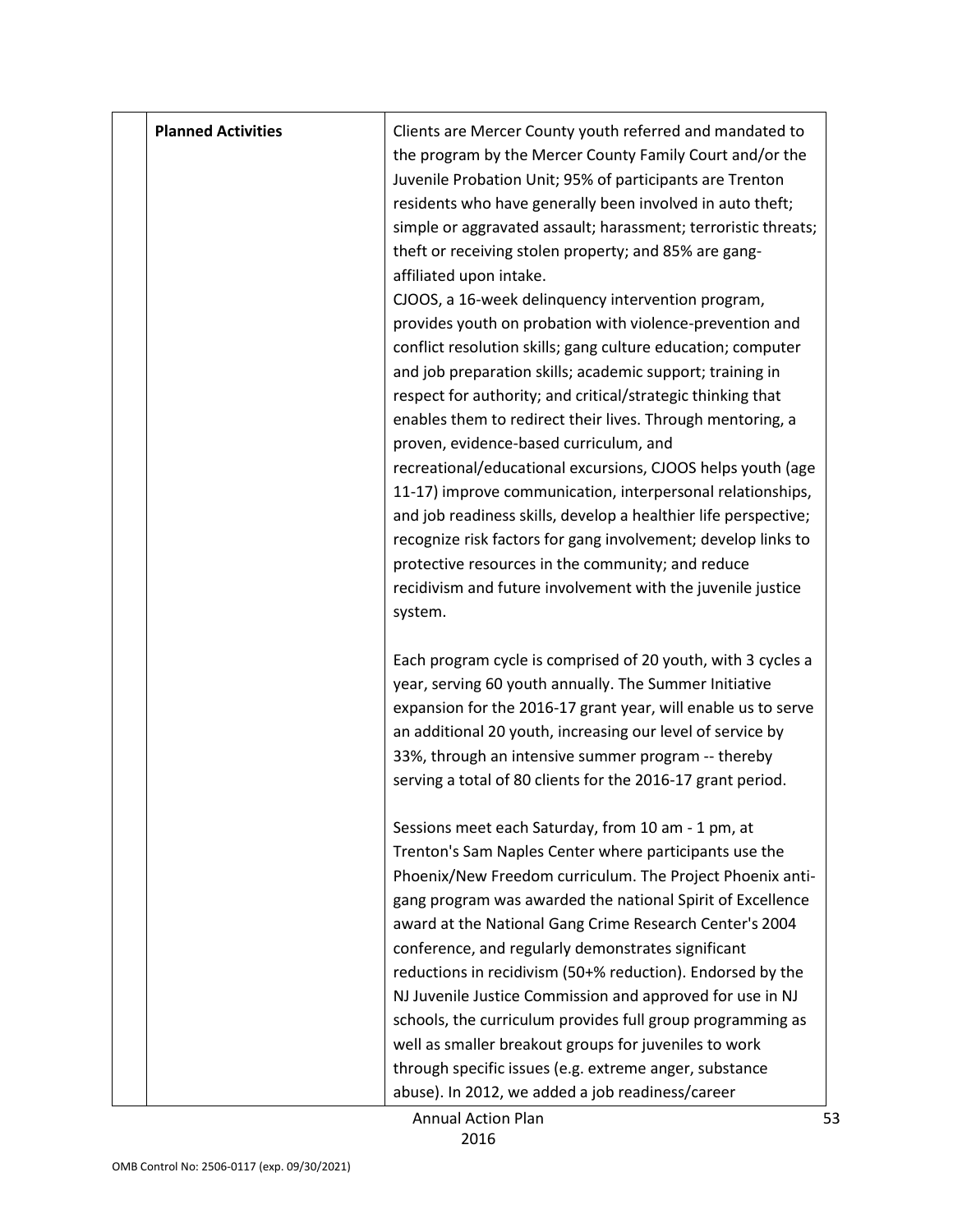|    |                        | component, helping participants learn software, build<br>resumes, identify career paths, and sharpen job search skills.<br>In 2015, we included CPR/First-Aid training and a<br>partnership with Capital Health focusing on violence-<br>prevention, as participants easily find themselves in life-<br>threatening situations precipitated by violence. The core<br>curriculum successfully teaches skills that empower and<br>motivate participants to de-escalate or walk away from<br>potentially violent situations.                                                                                                                                                                                                                                                                                                                                                                                                                              |
|----|------------------------|--------------------------------------------------------------------------------------------------------------------------------------------------------------------------------------------------------------------------------------------------------------------------------------------------------------------------------------------------------------------------------------------------------------------------------------------------------------------------------------------------------------------------------------------------------------------------------------------------------------------------------------------------------------------------------------------------------------------------------------------------------------------------------------------------------------------------------------------------------------------------------------------------------------------------------------------------------|
|    |                        | Staff and volunteer mentors educate youth about positive<br>alternatives to criminal activity and gang involvement.<br>Discussions/activities related to pertinent topics, such as<br>"Change for a Better Life" and "Healthy Risk Taking."<br>Participants benefit from guest speakers, including<br>community leaders and organizations, and one-on-one and<br>group mentoring by the student scholars. Participants have<br>the opportunity to spend a day on the TCNJ campus, and<br>partake in program excursions and experiential learning<br>opportunities which take them beyond the confines of the<br>city. These excursions teach participants team-building,<br>trust, and positive social skills which radiate out into the<br>community after their time in the program is complete; and<br>serve to enhance their life experience and expand their<br>frame of reverence, providing the foundation for larger goals<br>and aspirations. |
| 19 | <b>Project Name</b>    | Public Service Projects -- Nutrition: TASK                                                                                                                                                                                                                                                                                                                                                                                                                                                                                                                                                                                                                                                                                                                                                                                                                                                                                                             |
|    | <b>Target Area</b>     | <b>CITY OF TRENTON RESIDENTS</b>                                                                                                                                                                                                                                                                                                                                                                                                                                                                                                                                                                                                                                                                                                                                                                                                                                                                                                                       |
|    | <b>Goals Supported</b> | Improve public facilities                                                                                                                                                                                                                                                                                                                                                                                                                                                                                                                                                                                                                                                                                                                                                                                                                                                                                                                              |
|    | <b>Needs Addressed</b> | <b>Improve Public Facilities</b>                                                                                                                                                                                                                                                                                                                                                                                                                                                                                                                                                                                                                                                                                                                                                                                                                                                                                                                       |
|    | <b>Funding</b>         | CDBG: \$10,000                                                                                                                                                                                                                                                                                                                                                                                                                                                                                                                                                                                                                                                                                                                                                                                                                                                                                                                                         |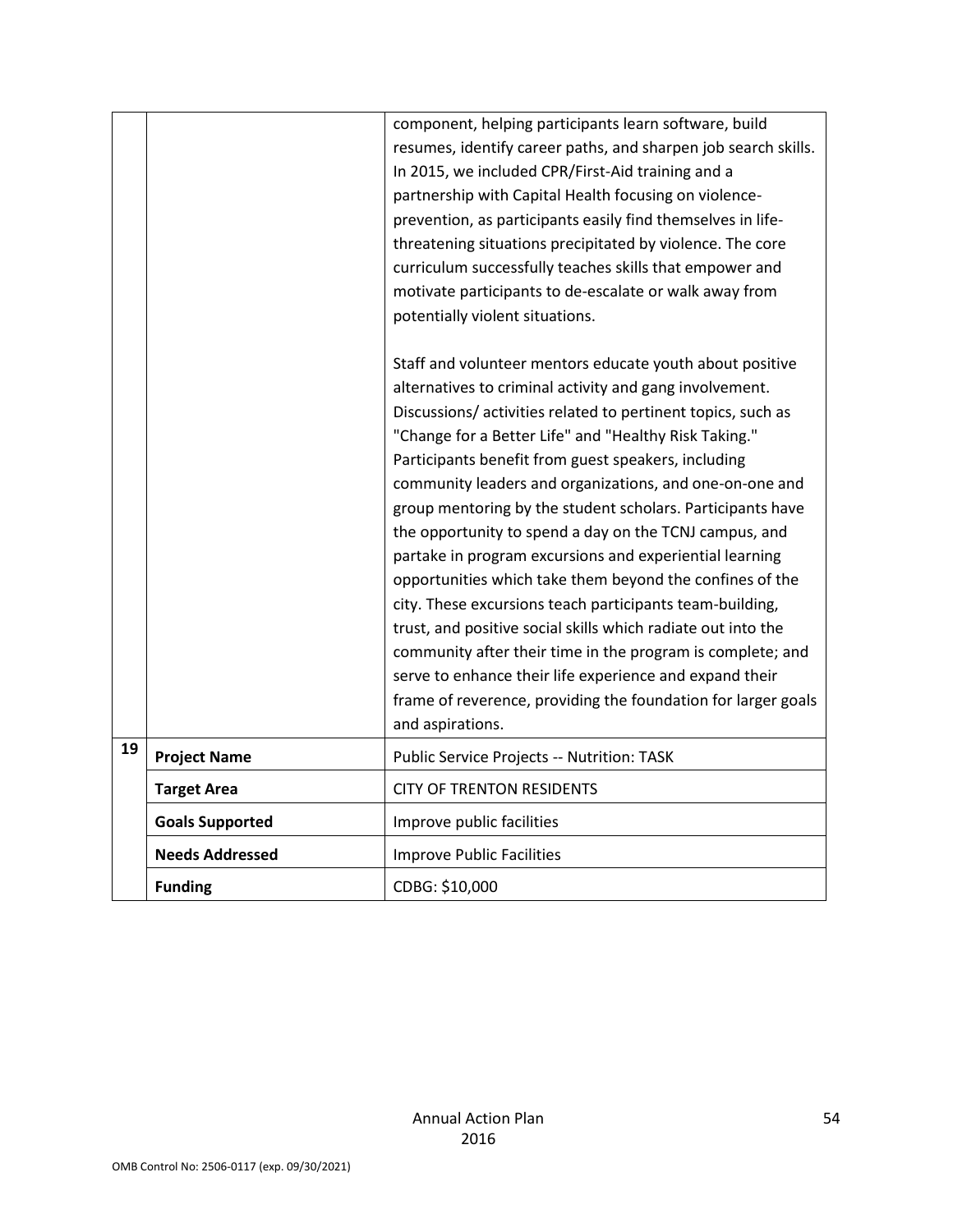|    | <b>Description</b>                                                                                   | ASK is the only organization in the City of Trenton that feeds<br>the hungry every weekday. TASK's Meal Service Program<br>provides hot, nutritious lunch Monday-Friday and dinner<br>Monday-Thursday from our Escher Street location in<br>Trenton's North Ward. In addition, TASK has established<br>partnerships with local churches to provide meals at 5<br>satellite locations in South, North and West Trenton and 6<br>sites in the greater Trenton area. TASK partners with Mercer<br>Street Friends Food Bank and local schools to provide<br>weekend meals to students who are food-insecure through<br>the Send Hunger Packing Program: At the end of each school<br>week, students enrolled in the program receive a meal pack<br>filled with kid-friendly, easy-to-open, nutritious food for the<br>weekend.Matrix code: 05W |
|----|------------------------------------------------------------------------------------------------------|--------------------------------------------------------------------------------------------------------------------------------------------------------------------------------------------------------------------------------------------------------------------------------------------------------------------------------------------------------------------------------------------------------------------------------------------------------------------------------------------------------------------------------------------------------------------------------------------------------------------------------------------------------------------------------------------------------------------------------------------------------------------------------------------------------------------------------------------|
|    | <b>Target Date</b>                                                                                   |                                                                                                                                                                                                                                                                                                                                                                                                                                                                                                                                                                                                                                                                                                                                                                                                                                            |
|    | <b>Estimate the number and type</b><br>of families that will benefit<br>from the proposed activities |                                                                                                                                                                                                                                                                                                                                                                                                                                                                                                                                                                                                                                                                                                                                                                                                                                            |
|    | <b>Location Description</b>                                                                          |                                                                                                                                                                                                                                                                                                                                                                                                                                                                                                                                                                                                                                                                                                                                                                                                                                            |
|    | <b>Planned Activities</b>                                                                            | TASK's Meal Service Program provides daily, consistent<br>nutrition to people in Trenton who cannot afford it or access<br>it. TASK serves a hot midday meal Monday-Friday, 10:30am-<br>1:30pm, and an evening meal Monday-Thursday, 3:30pm-<br>5:30pm, at our Escher Street facility, as well as weekday<br>lunch and dinner at 5 satellite locations in Trenton and 6<br>sites in the Greater Trenton area. This past year, TASK<br>provided 203,680 meals to patrons at Trenton locations,<br>12% more meals than the year before. We expect the meal<br>count to continue to rise.                                                                                                                                                                                                                                                     |
| 20 | <b>Project Name</b>                                                                                  | Public Facilities Improvements -- Senior Citizen Center<br>Improvements                                                                                                                                                                                                                                                                                                                                                                                                                                                                                                                                                                                                                                                                                                                                                                    |
|    | <b>Target Area</b>                                                                                   | <b>CITY OF TRENTON RESIDENTS</b>                                                                                                                                                                                                                                                                                                                                                                                                                                                                                                                                                                                                                                                                                                                                                                                                           |
|    | <b>Goals Supported</b>                                                                               | Improve public facilities                                                                                                                                                                                                                                                                                                                                                                                                                                                                                                                                                                                                                                                                                                                                                                                                                  |
|    | <b>Needs Addressed</b>                                                                               | <b>Improve Public Facilities</b>                                                                                                                                                                                                                                                                                                                                                                                                                                                                                                                                                                                                                                                                                                                                                                                                           |
|    | <b>Funding</b>                                                                                       | CDBG: \$152,000                                                                                                                                                                                                                                                                                                                                                                                                                                                                                                                                                                                                                                                                                                                                                                                                                            |
|    | <b>Description</b>                                                                                   | The City will complete various capital improvements in one<br>or more of the five (5) senior citizens centers.                                                                                                                                                                                                                                                                                                                                                                                                                                                                                                                                                                                                                                                                                                                             |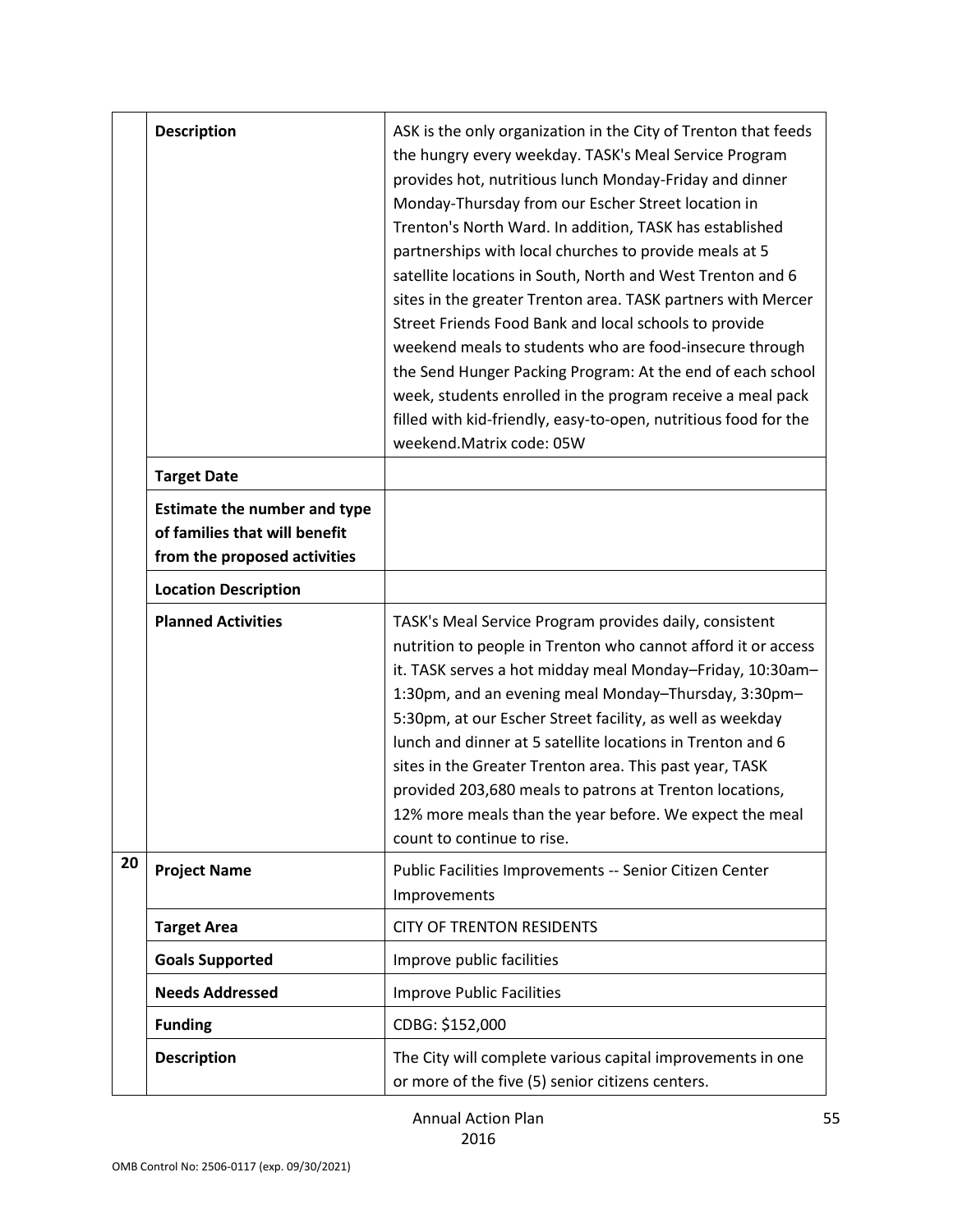|    | <b>Target Date</b>                                                                                   |                                                                                                                                                                                                                        |  |
|----|------------------------------------------------------------------------------------------------------|------------------------------------------------------------------------------------------------------------------------------------------------------------------------------------------------------------------------|--|
|    | <b>Estimate the number and type</b><br>of families that will benefit<br>from the proposed activities |                                                                                                                                                                                                                        |  |
|    | <b>Location Description</b>                                                                          |                                                                                                                                                                                                                        |  |
|    | <b>Planned Activities</b>                                                                            | Funds will be used to make improvements to the City's<br>senior centers. Improvements include the repair or<br>replacement of major systems and the removal of<br>architectural barriers. Matrix code: 03A             |  |
| 21 | <b>Project Name</b>                                                                                  | Various Public Service Projects                                                                                                                                                                                        |  |
|    | <b>Target Area</b>                                                                                   |                                                                                                                                                                                                                        |  |
|    | <b>Goals Supported</b>                                                                               | Provide public services                                                                                                                                                                                                |  |
|    | <b>Needs Addressed</b>                                                                               | <b>Provide Public Services</b>                                                                                                                                                                                         |  |
|    | <b>Funding</b>                                                                                       | CDBG: \$17,345,875                                                                                                                                                                                                     |  |
|    | <b>Description</b>                                                                                   | Additional public services added by Substantial Amendment                                                                                                                                                              |  |
|    | <b>Target Date</b>                                                                                   | 6/30/2019                                                                                                                                                                                                              |  |
|    | <b>Estimate the number and type</b><br>of families that will benefit<br>from the proposed activities |                                                                                                                                                                                                                        |  |
|    | <b>Location Description</b>                                                                          |                                                                                                                                                                                                                        |  |
|    | <b>Planned Activities</b>                                                                            |                                                                                                                                                                                                                        |  |
| 63 | <b>Project Name</b>                                                                                  | <b>MLK Park Improvement</b>                                                                                                                                                                                            |  |
|    | <b>Target Area</b>                                                                                   |                                                                                                                                                                                                                        |  |
|    | <b>Goals Supported</b>                                                                               | Improve public facilities                                                                                                                                                                                              |  |
|    | <b>Needs Addressed</b>                                                                               | Improve public facilities                                                                                                                                                                                              |  |
|    | <b>Funding</b>                                                                                       | CDBG: \$275,724.72                                                                                                                                                                                                     |  |
|    | <b>Description</b>                                                                                   | Park improvements for MLK Park including the construction<br>of parking, fencing, storage facility, a zero-depth spray<br>ground, and combined pumphouse and restroom facility for<br>the Martin Luther King Jr., Pool |  |
|    | <b>Target Date</b>                                                                                   |                                                                                                                                                                                                                        |  |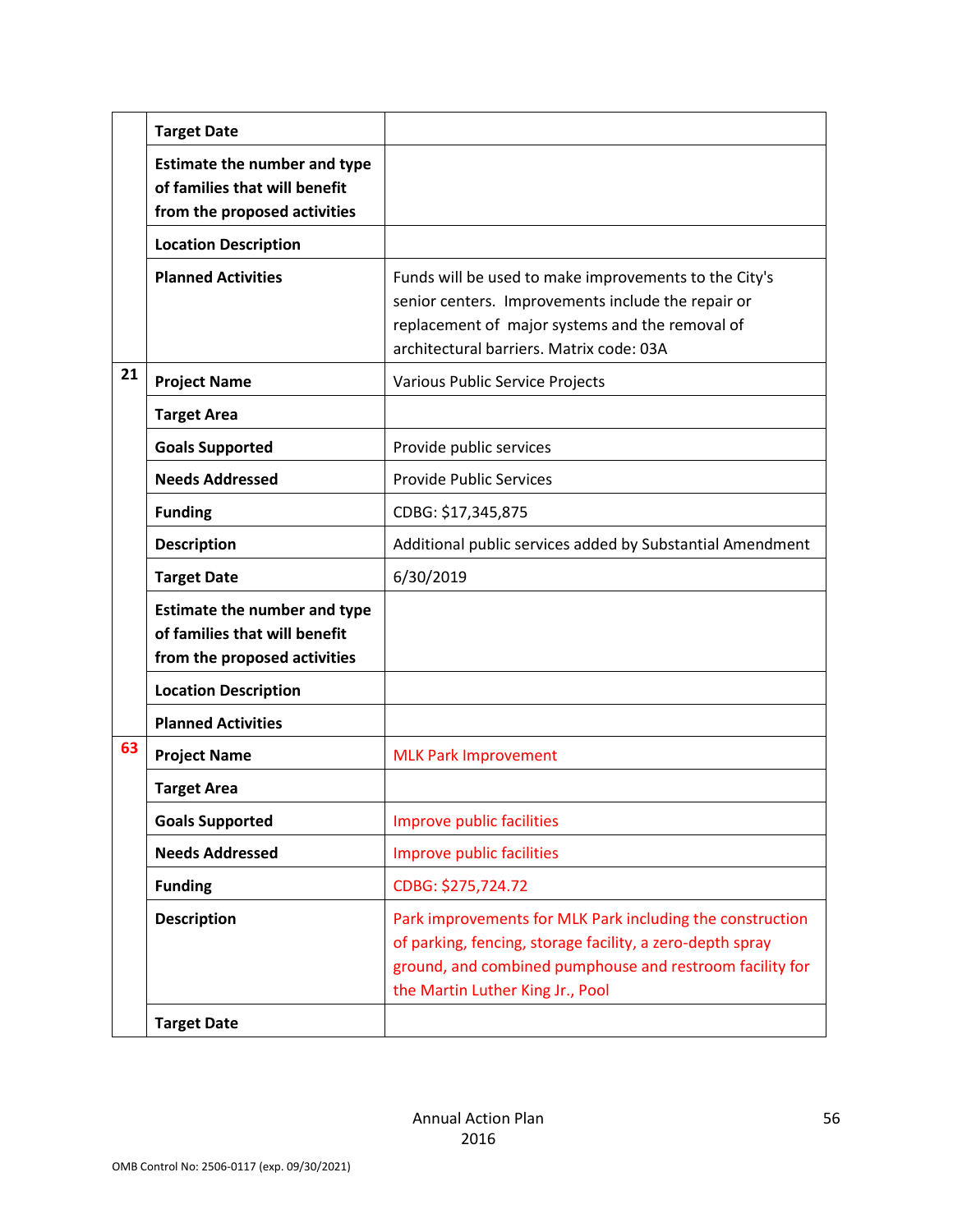| <b>Estimate the number and type</b><br>of families that will benefit<br>from the proposed activities | Estimated 79,390 persons will benefit |
|------------------------------------------------------------------------------------------------------|---------------------------------------|
| <b>Location Description</b>                                                                          | <b>Brunswick Ave</b>                  |
| <b>Planned Activities</b>                                                                            | <b>Park Improvements</b>              |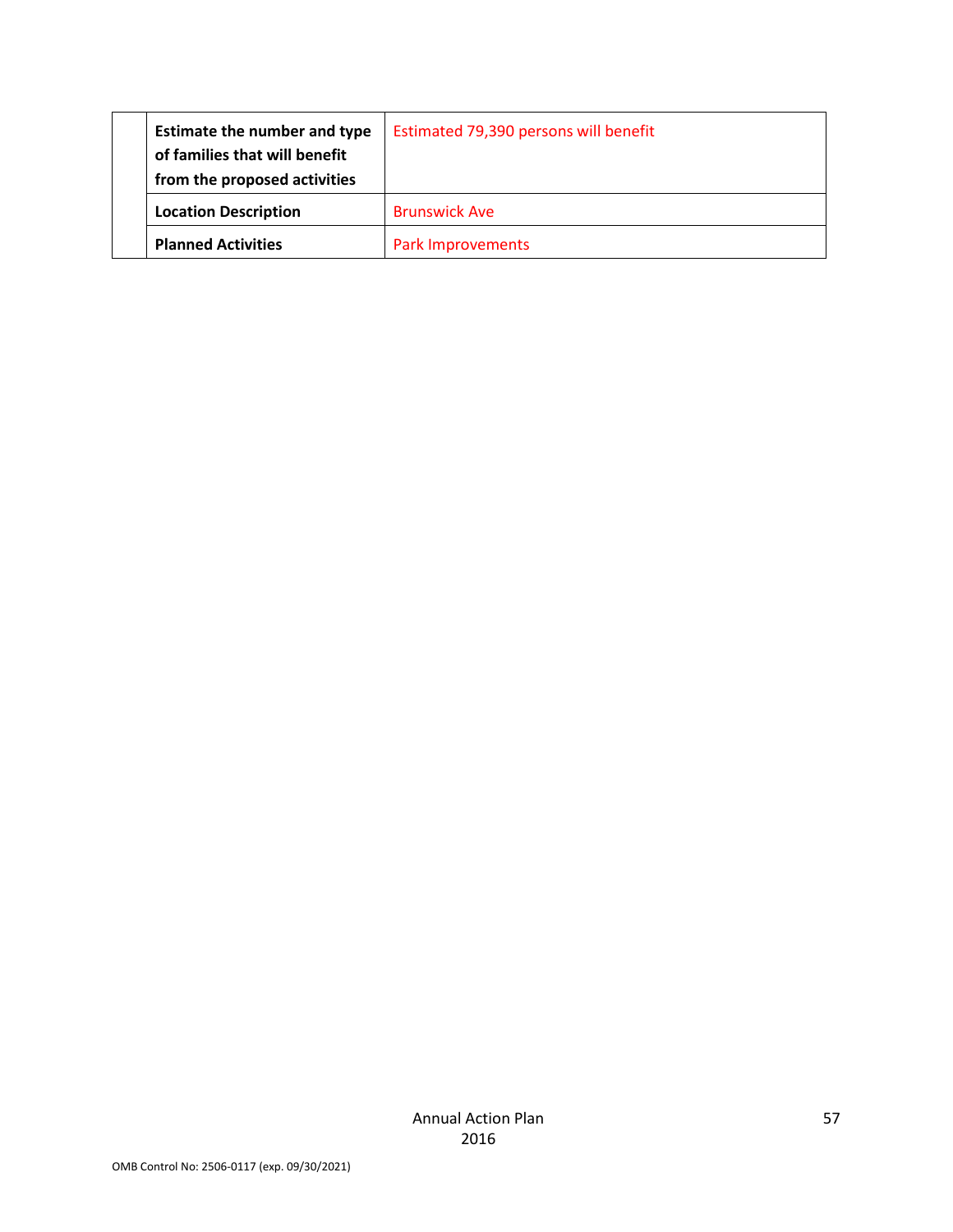## **AP-50 Geographic Distribution – 91.220(f)**

## **Description of the geographic areas of the entitlement (including areas of low-income and minority concentration) where assistance will be directed**

By federal regulation, 70% of CDBG funds must be spent in neighborhoods where at least 51% of the population is Low and Moderate Income (LMI). Portions of all census tracts in the city meet the LMI criteria with two exceptions (Census Tract 6 -- the Villa Park neighborhood and Census Tract 22 – the neighborhoods surrounding Cadwalader Park).

In Trenton itself there are clear patterns of racial segregation throughout the City. Tract data from the 2000 Census shows evidence of minority concentration with respect to both the African-American and Latino populations. Approximately 62% of the City's African-American population lived in tracts in which 65% or more of the population was African-American. The Latino population was concentrated in the city's South Wards, Census Tracts 3, 4, 7 9, 10, 11, and in the North Ward in Census Tracts 8 and 12.

#### **Geographic Distribution**

| <b>Target Area</b>        | Percentage of Funds |
|---------------------------|---------------------|
| CITY OF TRENTON RESIDENTS | 100                 |

**Table 8 - Geographic Distribution** 

### **Rationale for the priorities for allocating investments geographically**

CDBG and HOME funds are intended to provide low and moderate-income households with viable communities, including decent housing, a suitable living environment, and expanded economic opportunities. Eligible activities to be funded with CDBG funds include public improvements, housing rehabilitation and preservation, affordable housing development activities, public services, economic development, planning, and administration.

The system for establishing the priority for the selection of these projects is predicated upon the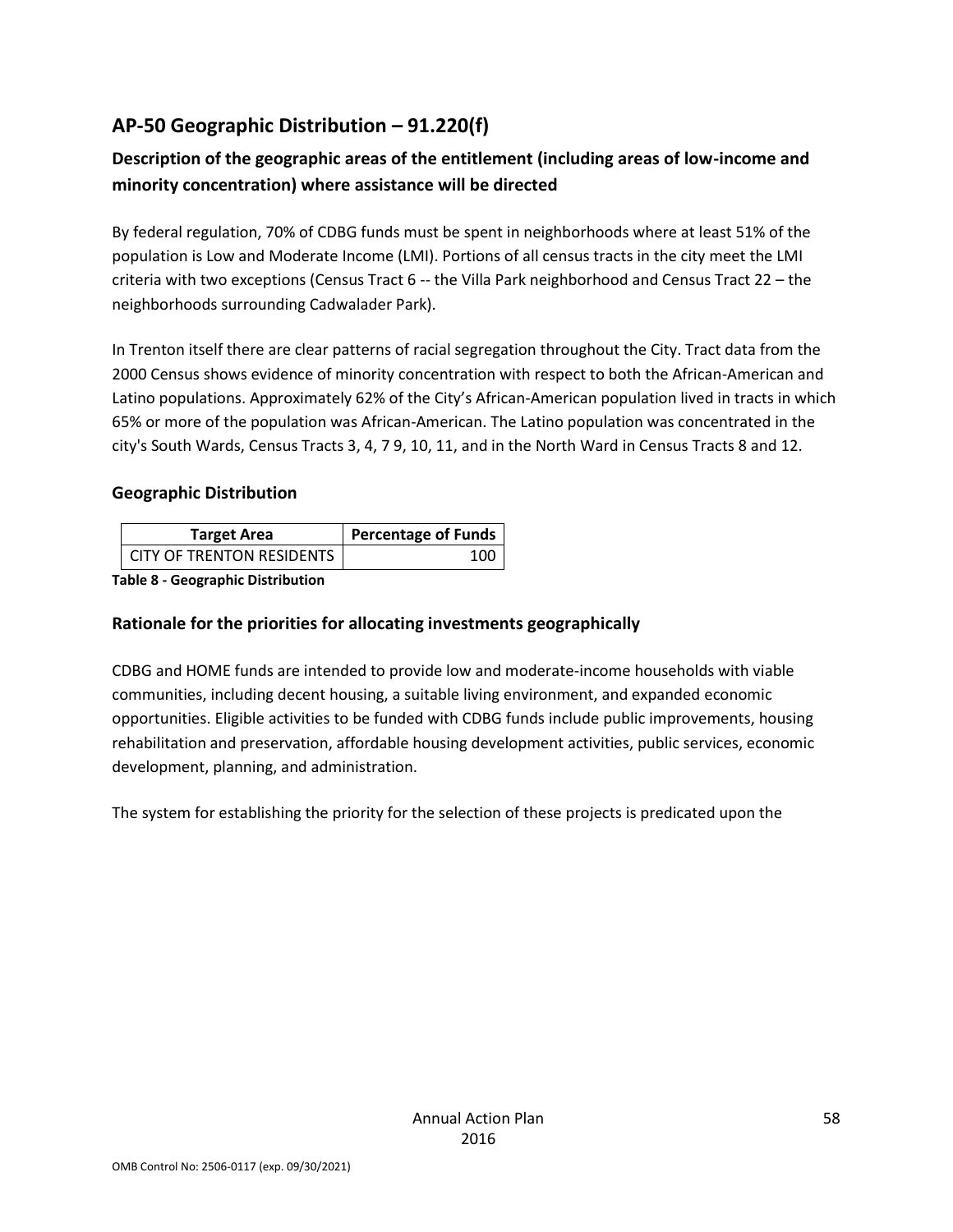following criteria:

- Meeting the statutory requirements of the CDBG program;
- Meeting the needs of very-low, low-, and moderate-income residents;
- Focusing on low- and moderate-income persons, areas, or neighborhoods;
- Coordinating and leveraging of resources;
- Responding to expressed needs; and
- Achieving sustainability and/or long-term impact.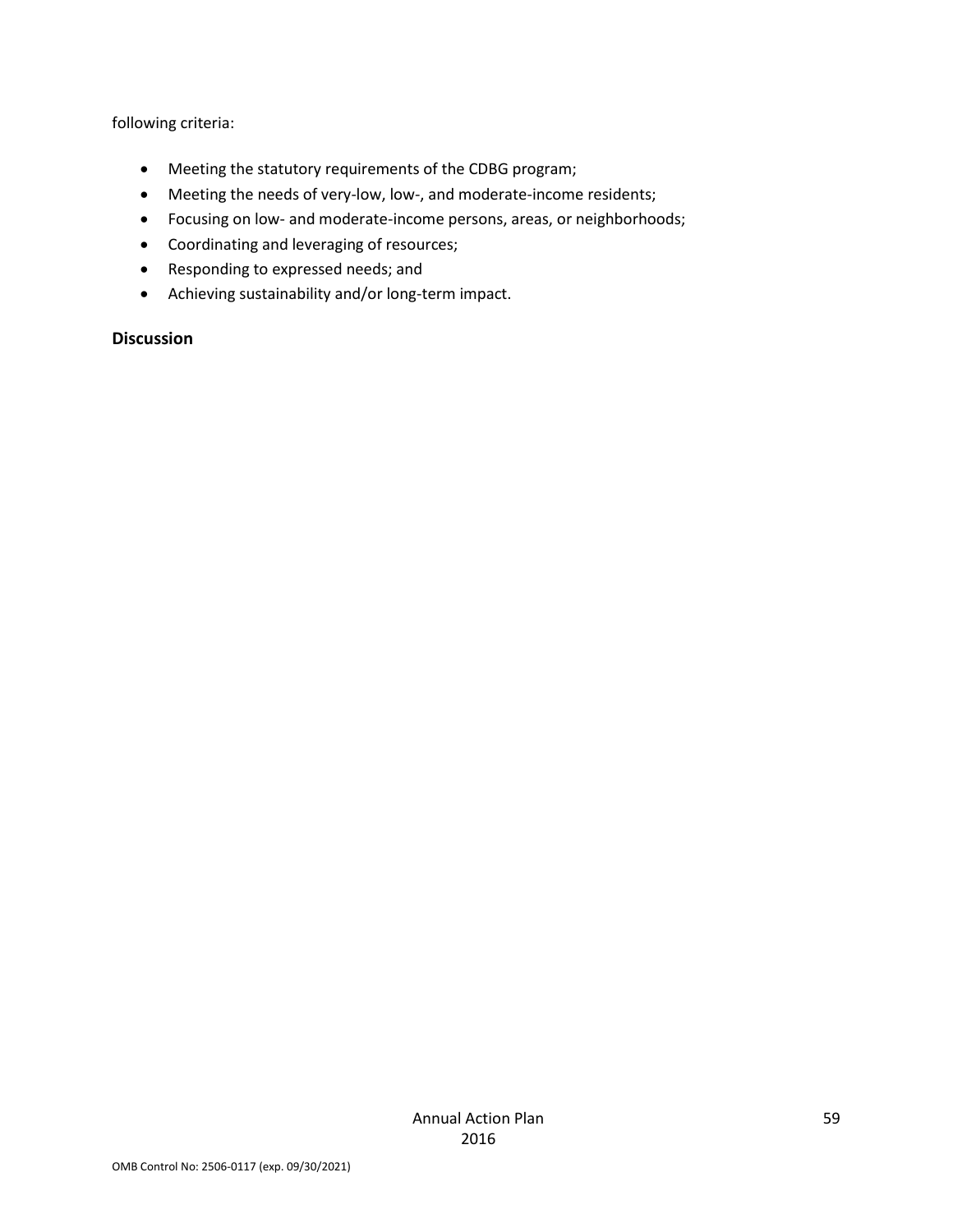# **Affordable Housing**

## **AP-55 Affordable Housing – 91.220(g)**

#### **Introduction**

The following are estimates of the affordable housing goals in 2016.

| One Year Goals for the Number of Households to be Supported              |     |  |
|--------------------------------------------------------------------------|-----|--|
| Homeless                                                                 | 500 |  |
| Non-Homeless                                                             |     |  |
| Special-Needs                                                            |     |  |
| Total                                                                    | 500 |  |
| ishta A. Ana Vaan Caala fan Affandahta Harreina hr: Crimpant Damrinsmant |     |  |

**Table 9 - One Year Goals for Affordable Housing by Support Requirement**

|                                                                  | One Year Goals for the Number of Households Supported Through |    |  |
|------------------------------------------------------------------|---------------------------------------------------------------|----|--|
|                                                                  | <b>Rental Assistance</b>                                      |    |  |
|                                                                  | The Production of New Units                                   |    |  |
|                                                                  | <b>Rehab of Existing Units</b>                                | 32 |  |
|                                                                  | <b>Acquisition of Existing Units</b>                          |    |  |
|                                                                  | Total<br>32                                                   |    |  |
| Table 10 - One Year Goals for Affordable Housing by Support Type |                                                               |    |  |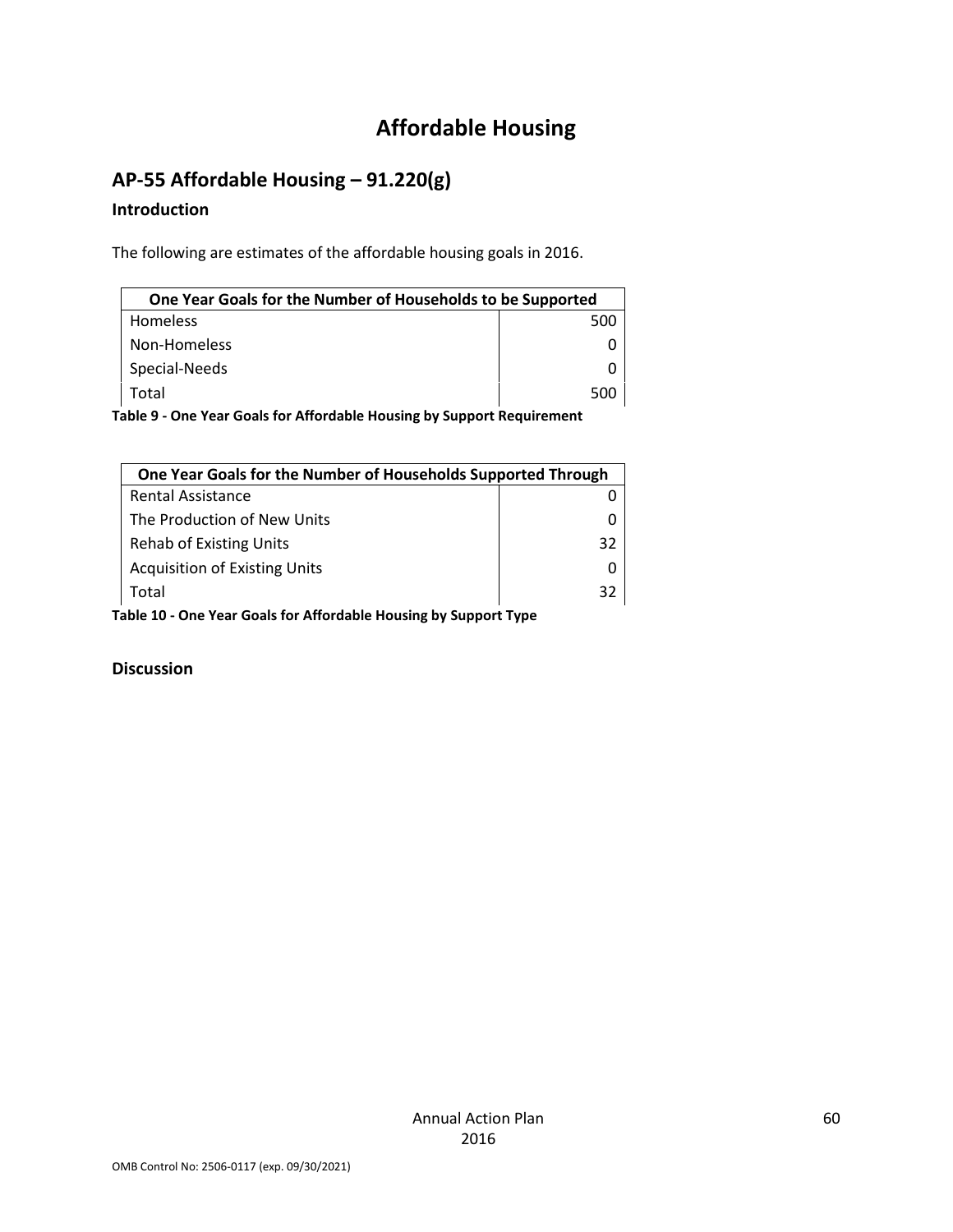# **AP-60 Public Housing** *–* **91.220(h)**

### **Introduction**

The Trenton Housing Authority (THA) provides public housing within the City of Trenton. The Trenton Housing Authority is comprised of nine housing developments. These developments have more than 1,900 residences that provide affordable homes to approximately 3,200 people.

### **Actions planned during the next year to address the needs to public housing**

THA will continue to use its Capital Fund grant to make, physical, operational and management improvements at its various housing developments and administrative sites.

## **Actions to encourage public housing residents to become more involved in management and participate in homeownership**

THA has resident councils in its developments. These resident councils have input/involvement with THA management operations and modernization needs. Resident council officers serve on THA's Resident Advisory Board (RAB).

## **If the PHA is designated as troubled, describe the manner in which financial assistance will be provided or other assistance**

Not applicable.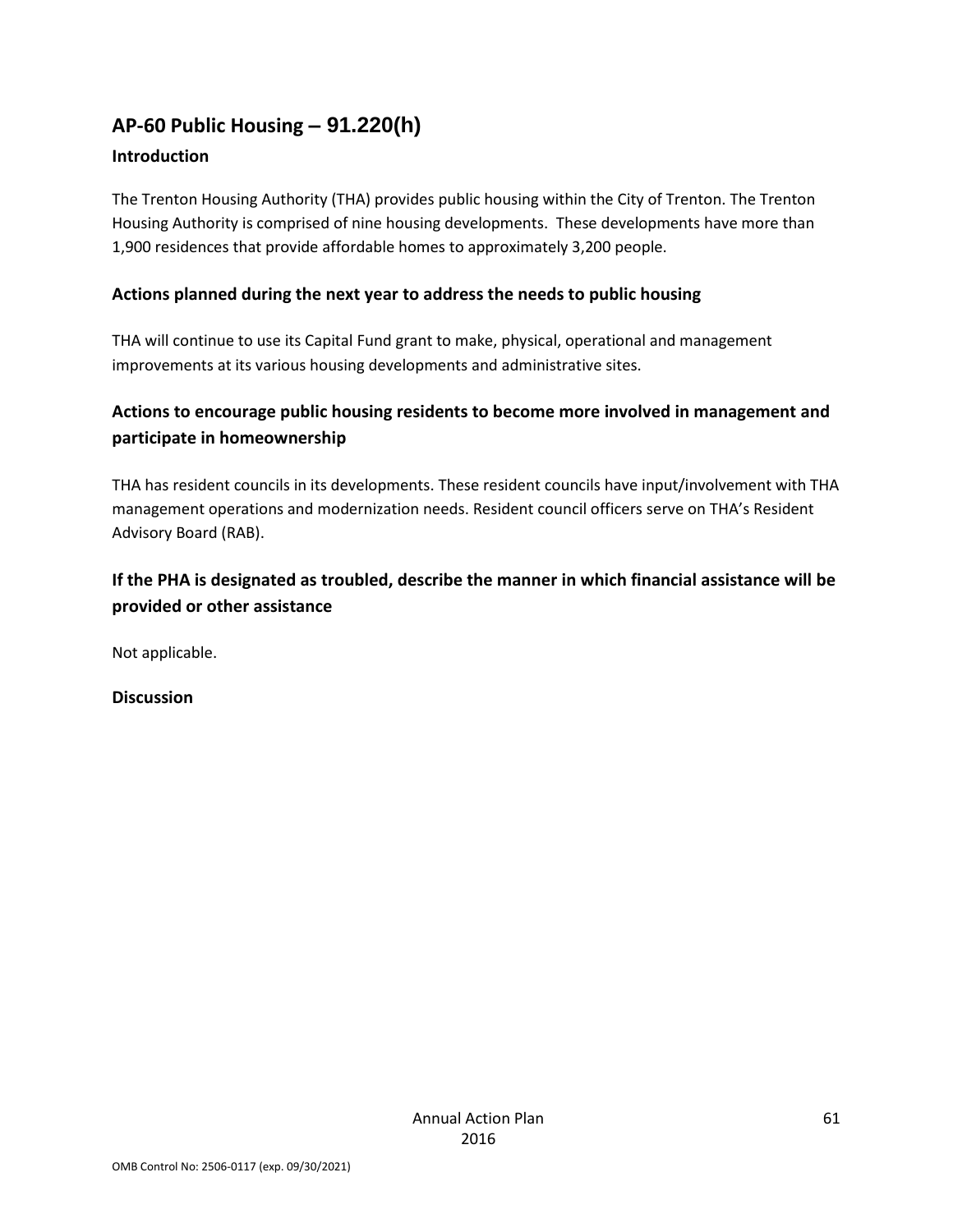## **AP-65 Homeless and Other Special Needs Activities – 91.220(i)**

#### **Introduction**

See below for homeless and other special needs activities.

## **Describe the jurisdictions one-year goals and actions for reducing and ending homelessness including**

## **Reaching out to homeless persons (especially unsheltered persons) and assessing their individual needs**

Under the CoC Program, the Trenton/Mercer Continuum of Care is responsible for conducting a Pointin-Time count of the homeless persons, at least biennially; however, the CoC has elected to conduct the count annually. The Point-in-Time Count provides a one day snapshot of homeless households in our communities. The Count conducts a sheltered and unsheltered report of all homeless individuals and families according to the US Department of Housing and Urban Development (HUD) definitions.

The Trenton/Mercer CoC adopted the Opening Doors Federal Strategic Plan to Prevent and End Homelessness. The goals of the plan are to:

- Finish the job of ending chronic homelessness in 2017
- Prevent and end homelessness among Veterans in 2015
- Prevent and end homelessness for families, youth, and children in 2020
- Set a path to ending all types of homelessness

In April 2015, the Coordinated Entry & Assessment Services (CEAS) Center was opened is to help the chronically homeless navigate housing options and support services at one location. In addition, a mobile outreach initiative was launch to span all four wards of the city to outreach to those "hard to reach" individuals and those reluctant or unable to enter emergency shelter.

In November 2015, Mayor Eric Jackson and Mercer County Executive Brian Hughes signed on to the White House Challenge to End Veteran's Homelessness in the Trenton/Mercer area by 2015. Seventynine homeless veterans were identified and housed no later than December 31, 2015. In addition, the government officials declared Functional Zero which states that episodes of homelessness among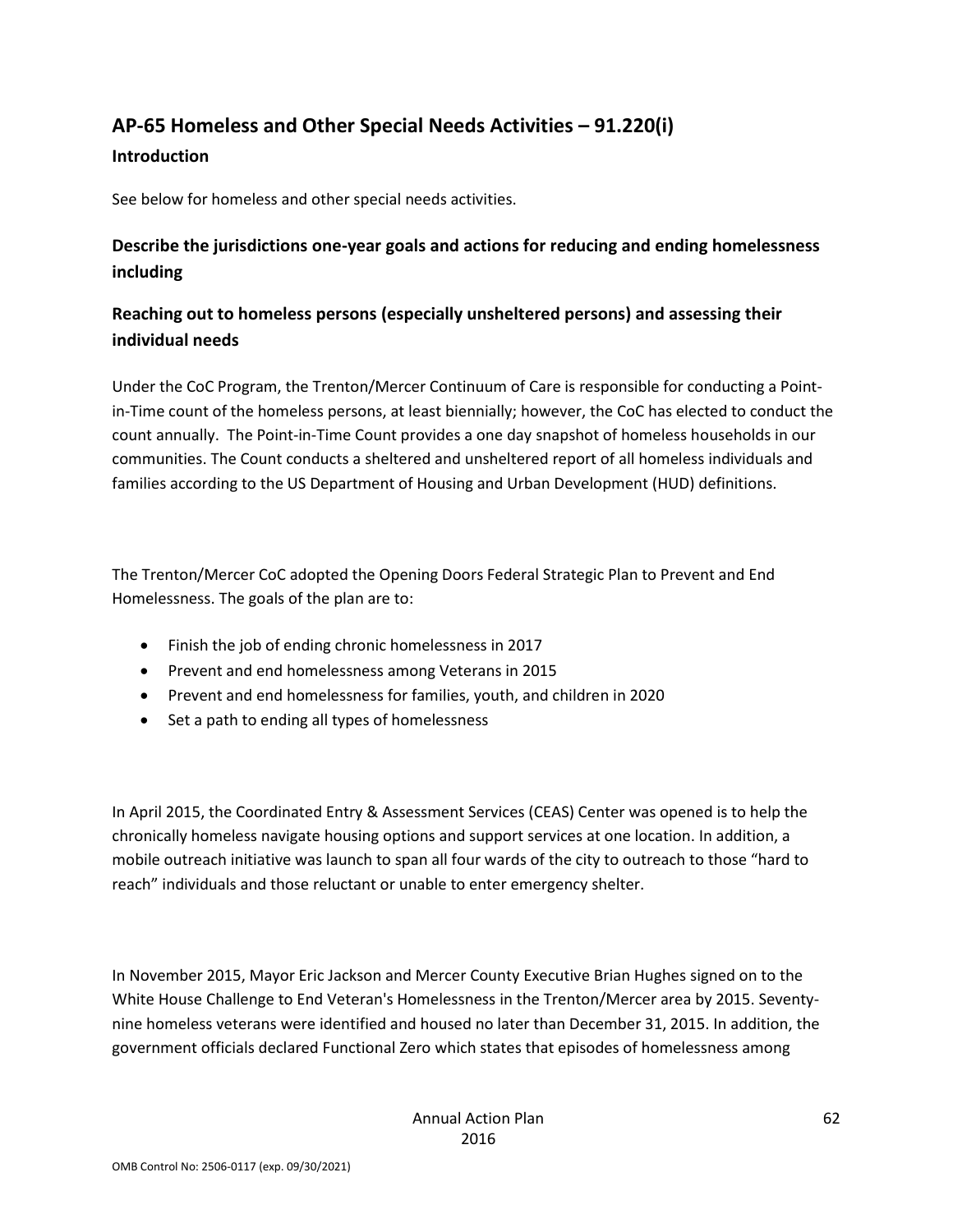veterans will be brief, rare, and prioritized.

The City of Trenton, Department of Health and Human Services is the lead agency for planning and the grant application for the CoC Program. The CoC is comprised of over 30 social service providers; both governmental and non-profit organizations.

The Trenton/Mercer CoC coordinates a broad array of services that includes, but is not limited to:

• Outreach AssessmentsPrevention of HomelessnessEmergency Shelter/ServicesRapid RehousingTransitional HousingCase management/Support ServicesPermanent HousingEducation Resources

#### **Addressing the emergency shelter and transitional housing needs of homeless persons**

The City is supporting emergency shelters with support for both operations and capital improvements from the Emergency Solutions Grant. The Rescue Mission will receive \$15,000 toward operation support. Anchor House (\$18,000) and Womanspace (\$20,000) are being awarded funds to make improvements to their emergency shelters.

**Helping homeless persons (especially chronically homeless individuals and families, families with children, veterans and their families, and unaccompanied youth) make the transition to permanent housing and independent living, including shortening the period of time that individuals and families experience homelessness, facilitating access for homeless individuals and families to affordable housing units, and preventing individuals and families who were recently homeless from becoming homeless again**

The City of Trenton and the CoC have a valuable partner in the Mercer Alliance to End Homelessness. In 2009, the Alliance spearheaded efforts to shift the CoC's efforts to combat homelessness in Trenton from a sheltering model to a rehousing model. The Alliance works with the County of Mercer, the Mercer County Board of Social Services and the City of Trenton's Department of Health and Human Services to leverage significant resources.

Families receiving rapid re-housing have been very successful at remaining stably housed. Since the CoC transitioned to a rehousing service model 94% of families that were rehoused did not become homeless again. Pilot projects targeting the singles population, during the same period of time, show similar success with 98.5% of participants not returning to homelessness.

### **Helping low-income individuals and families avoid becoming homeless, especially extremely low-income individuals and families and those who are: being discharged from publicly**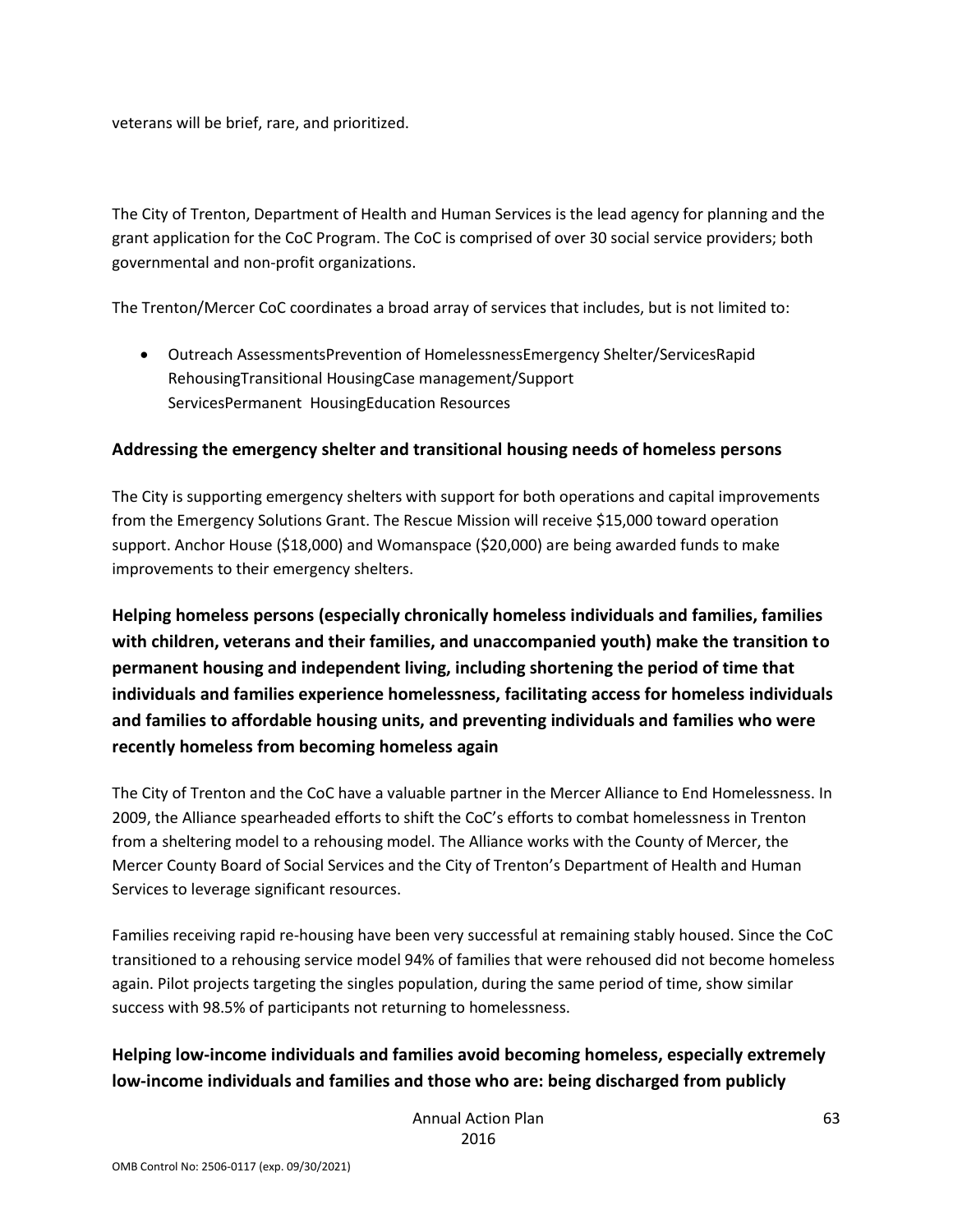**funded institutions and systems of care (such as health care facilities, mental health facilities, foster care and other youth facilities, and corrections programs and institutions); or, receiving assistance from public or private agencies that address housing, health, social services, employment, education, or youth needs.**

The Trenton/Mercer CoC worked with the New Jersey Policy academy to develop the States discharge plan. The vision for this plan is one that plans for greater coordination of services and programs required to address homelessness in New Jersey including the promotion of prevention strategies and services to prevent homelessness and reduce the risk of homelessness for families and individuals.

The New Jersey Department of Human Services Division of Mental Health Services, New Jersey Department of Children and Families, Division of Youth and Family Services, Division of Developmental Disabilities, and the New Jersey Department of Corrections in conjunction with the Department of Health and Senior Services Division of AIDS, prevents discharges from facilities without the immediate provision of shelter. Thus, the State's plan guarantees no persons being discharged from and institutional setting into homelessness.

Thus, because Foster Care in New Jersey is a statewide system it is part of this statewide discharge policy. Specially, the case worker works with the youth to identify available Trenton and Mercer County City and County resources and appropriate housing. Under current New Jersey child welfare reform legislation, several new programs have been implemented that allow for a more seamless transition from youth to adulthood. Many of these programs include permanent housing.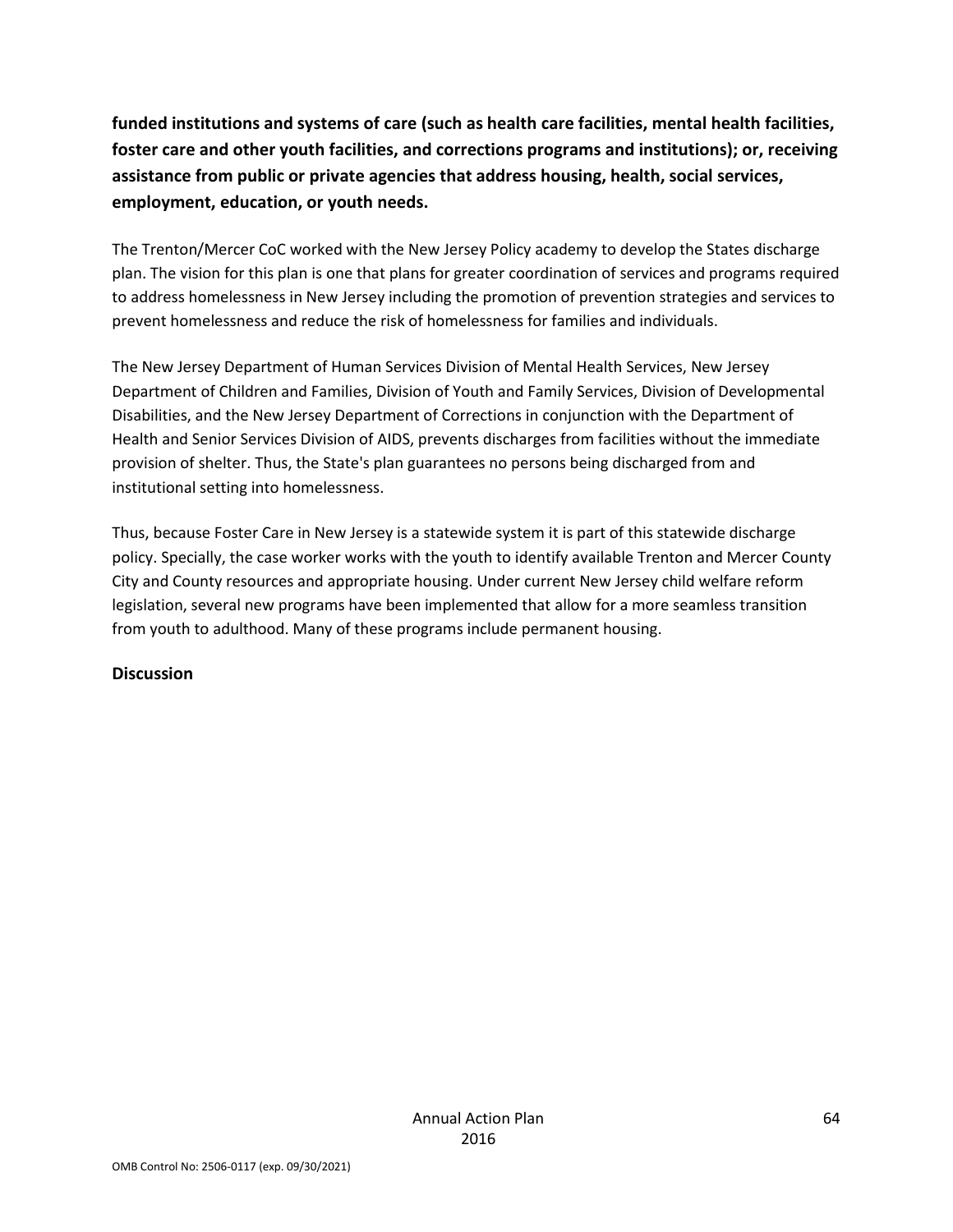## **AP-75 Barriers to affordable housing – 91.220(j)**

#### **Introduction:**

See below for the actions planned to address barriers to affordable housing.

**Actions it planned to remove or ameliorate the negative effects of public policies that serve as barriers to affordable housing such as land use controls, tax policies affecting land, zoning ordinances, building codes, fees and charges, growth limitations, and policies affecting the return on residential investment**

As described in the Consolidated Plan, there are two key issues that are currently limiting the ability of would-be purchasers of government-subsidized homes to obtain mortgages. The first is the requirement of many government agencies that there be a second mortgage recorded on properties for the amount of the subsidy that has gone into the home, to help protect the public investment. This frequently raises the loan to value ratio to well beyond both the sales price and the appraised value of the home, creating a situation lenders perceive as high risk, despite the fact that these liens are subordinated to the lender's first mortgage. This practice is being required not only by the state, but also by many county and municipal governments in NJ, and is being applied to homes funded by HOME, the Neighborhood Stabilization Program, Balanced Housing and other programs.

The second issue is that many housing subsidy programs require affordability controls in the form of deed restrictions that do not extinguish in the case of foreclosure. It has become a problem over the last few years because lenders are relying increasingly on FHA to insure their mortgages, rather than private mortgage insurance companies, and FHA rules prohibit them from insuring mortgages that have deed restrictions that survive foreclosure. While this rule has been on the books at FHA for years, it apparently wasn't aggressively enforced until recently.

These issues combine in a way that is severely limiting the availability of home purchase financing for subsidized homes in Trenton.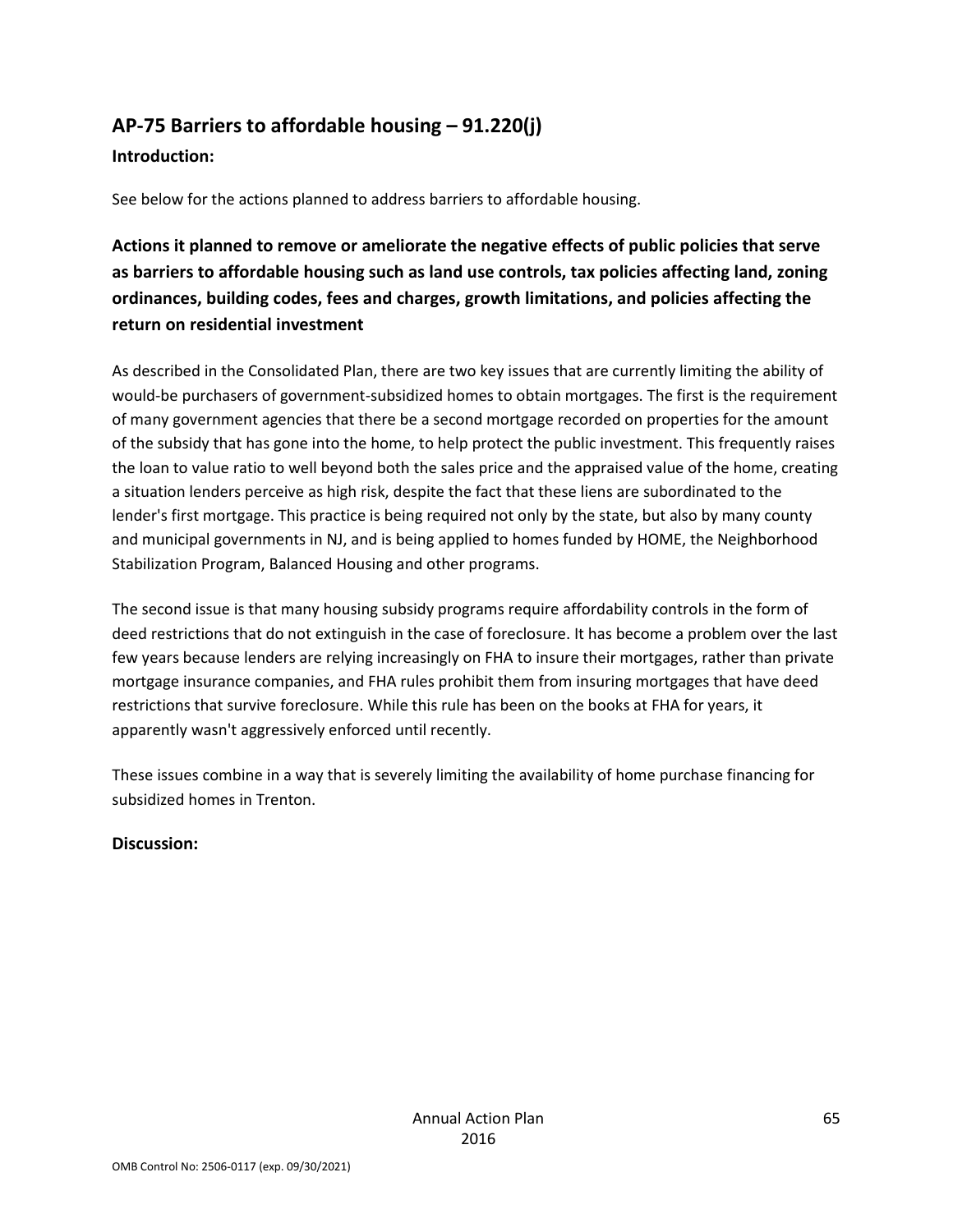## **AP-85 Other Actions – 91.220(k)**

#### **Introduction:**

In FY 2016, the City of Trenton plans the following actions to help address the housing and community development needs of City residents, especially low/moderate income residents.

#### **Actions planned to address obstacles to meeting underserved needs**

The chief obstacle to meeting underserved needs is a lack of, or inadequate, resources -- both financial and human (staffing). The City of Trenton will continue to collaborate with human and social service agencies and the Continuum of Care to identify potential resources for meeting the service needs of City residents. The City will support the efforts of service agencies to maximize the use of available resources and to obtain additional resources whenever possible.

### **Actions planned to foster and maintain affordable housing**

The City of Trenton will continue to allocate funds to create and maintain affordable housing. The City will continue to support its goals of maintaining and expanding affordable housing by utilizing its FY 2016 CDBG and HOME allocations to create new opportunities for affordable rental and homeownership and rehabilitate existing affordable units. The City applied for nearly \$2M in assistance from HUD in April of 2016 to reduce the hazards of lead-based paint in Trenton's homes. The City's housing rehabililtation program is slated to double its production in 2016 as it enters year 2 of a streamlined program that utilizes the resources and capacity of a professional consulting firm.

#### **Actions planned to reduce lead-based paint hazards**

Lead-based paint abatement is an eligible rehabilitation program, and participation in the City's housing rehabilitation programs will reduce the number of homes with lead-based paint hazards. In April 2016, the City will applied for a Lead Hazard Reduction Demonstration Grant for approximatel \$2M. CDBG funds will be used as match toward that grant.

### **Actions planned to reduce the number of poverty-level families**

The resources that the City of Trenton has to reduce the number of persons with incomes below the poverty level are limited. The City will continue to pursue and support various economic development and housing activities in an effort to provide an environment that will attract or retain businesses or facilitate the expansion of existing businesses thereby securing employment and increased incomes for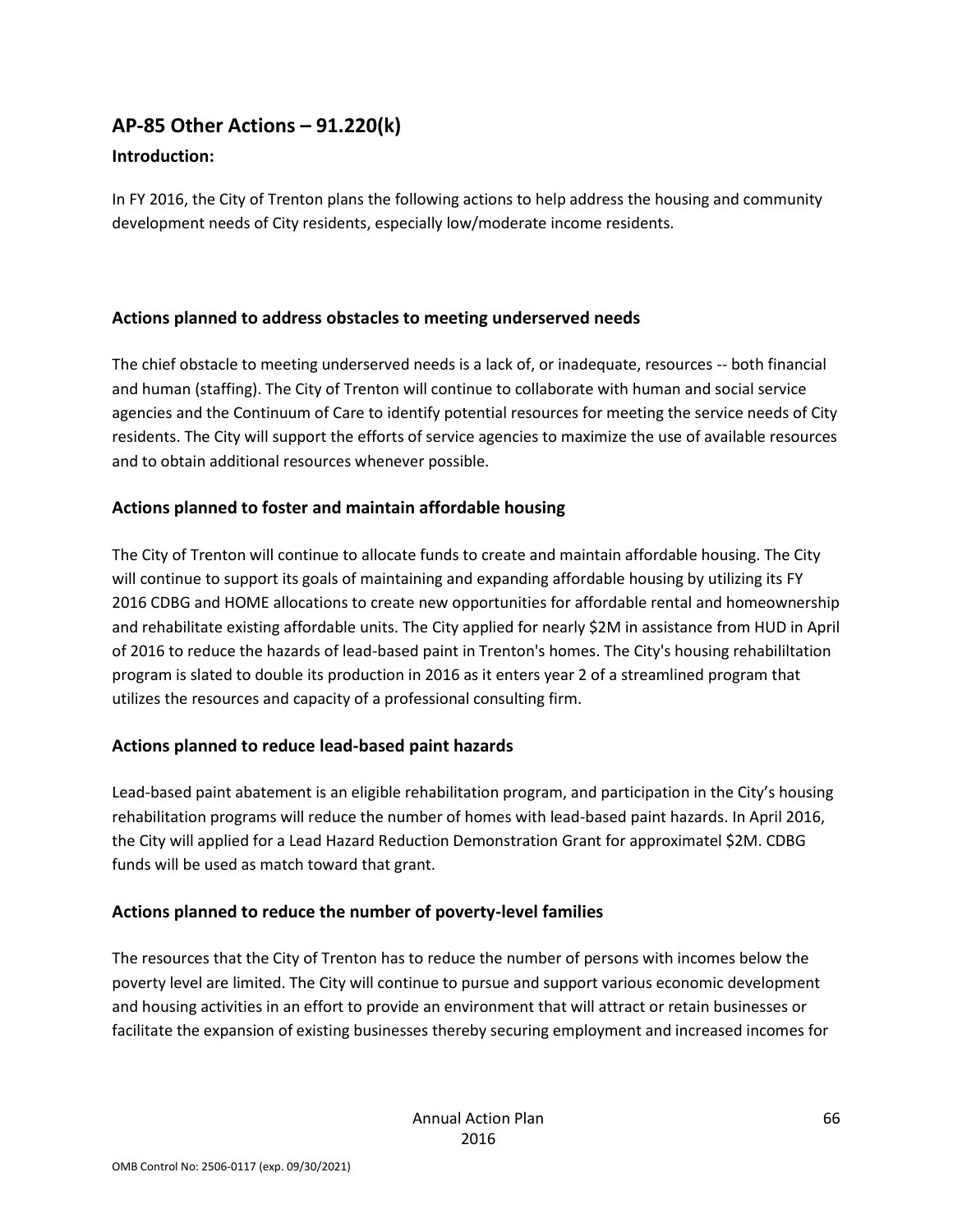City residents.

#### **Actions planned to develop institutional structure**

<div>The City of Trenton relies on a network of public sector, private sector, and non-profit organizations to deliver needed housing and community development services to City residents, particularly the homeless and special needs populations. Many of the organizations in the network operate on a county or regional level.</div><div><div><div>The demand for services greatly exceeds the available resources. The City of Trenton will continue to collaborate with human and social service agencies and the Trenton/Mercer County Continuum of Care (CoC) to identify potential resources for meeting the service needs of City residents. The City will support the efforts of service agencies to obtain any available or future resources.</div>

### **Actions planned to enhance coordination between public and private housing and social service agencies**

The Department of Housing and Economic Development (HE&D) is the lead agency responsible for administering the City's CDBG and HOME programs. HE&D works with the Department of Health and Human Services, the Department of Public Works and the Department of Inspections to coordinate activities undertaken in the Action Plan. The Department of Health and Human Services administers the City's ESG program.

The Trenton/ Mercer CoC is a planning committee that reviews, evaluates , maintains and develops ongoing strategies to address quality of life issues for the residents of Mercer County who may be homeless or in jeopardy of homelessness. The CoC has developed a system-wide approach for implementation of the HEARTH Act which is to consolidate homeless assistance programs, codify the CoC planning process, and establish a goal of ensuring that families who become homeless return to permanent housing with 30 days.

The Mercer Alliance to End Homelessness, the Mercer County CoC, and County of Mercer County have all been partners in the development of this Action Plan.

Each sub-recipient will match its allocation of ESG funds dollar for dollar in one of the following ways as outlined in 24 CFR 576.51(a)(b): cash; the value or fair rental value of any donated material or building; value of any lease on a building; any salary paid to staff to carry out the program activities; and the value of the time and services contributed by volunteers to carry out program activities. The Sub-recipient

Annual Action Plan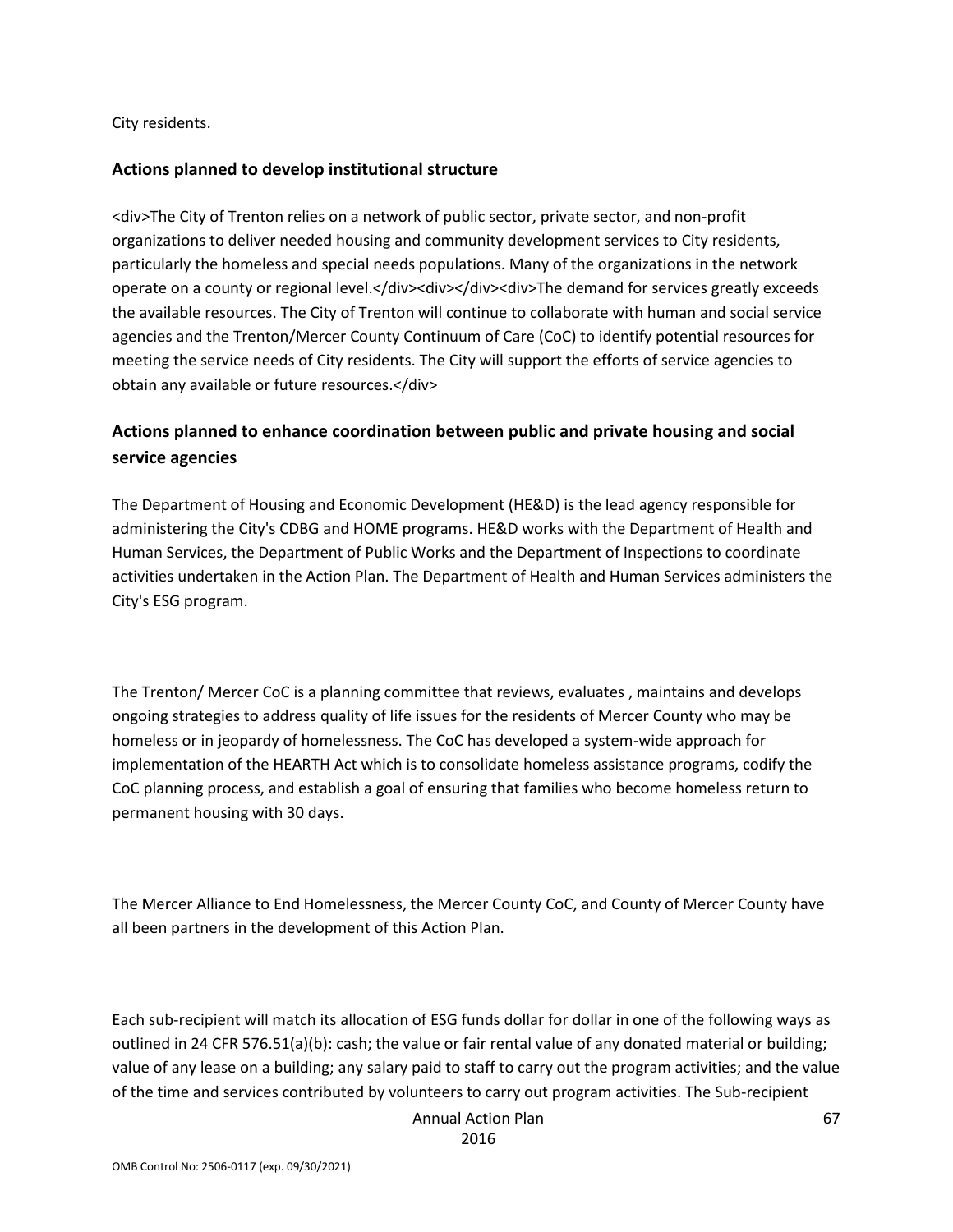may use any reasonable method to establish a fair market value when calculating or determining the value of any donated material or building, or any lease.

In addition, the City of Trenton, Office of Adult and Family Services provides a number of services which address the needs of persons who are not homeless, disabled, mentally & physically ill and who require supportive housing . These services include: (a) rental assistance to families and individuals in order to prevent homelessness (b) intensive and comprehensive case management services (c) referrals to other social services agencies which include substance abuse, mental health counseling, medical and dental services and educational and occupational training (e) referrals for emergency food, clothing and furniture (f) provide information for budget management, cleaning up personal credit, buying a home and preventing foreclosures.

The City continues to work with a host of social service providers including:

- Enable, Inc- makes housing accessible to persons with disabilities
- Mercer Arc provides services for the developmentally disabled

• Family Guidance Center- operates a Consumer Credit Counseling component and representative payee services for recipients of Social Security Income (SSI) and Social Security Disability Income (SSDI)

- Greater Trenton Behavioral Healthcare provides supportive services focus on mental health issues
- Mercer County Office on Aging provides supportive services, meals and other services to the elderly
- Trenton Treatment Center provides substance abuse counseling and treatment to drug and alcohol addicts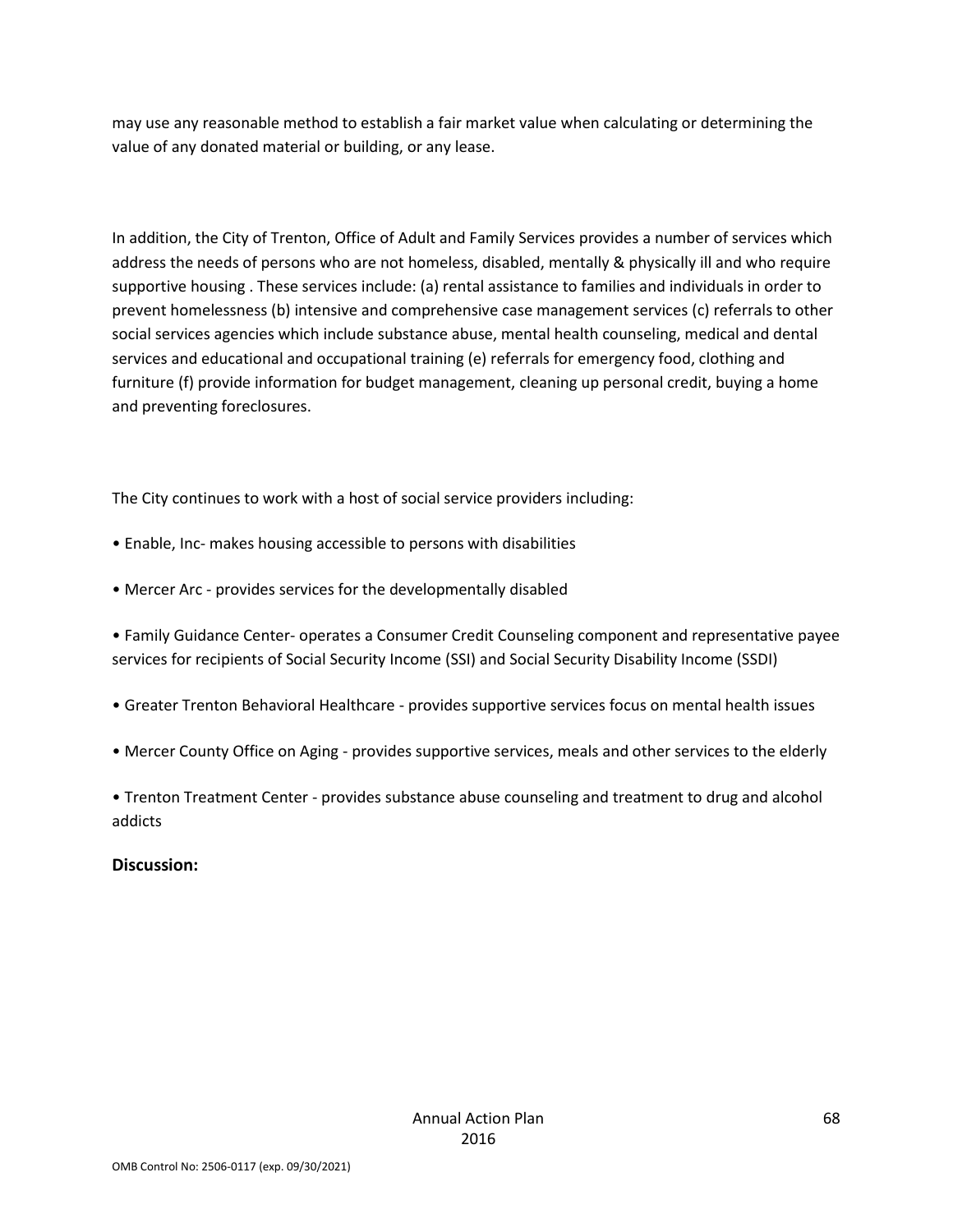# **Program Specific Requirements**

## **AP-90 Program Specific Requirements – 91.220(l)(1,2,4)**

#### **Introduction:**

The following provides program specific information for the CDBG, HOME, and ESG programs.

### **Community Development Block Grant Program (CDBG) Reference 24 CFR 91.220(l)(1)**

Projects planned with all CDBG funds expected to be available during the year are identified in the Projects Table. The following identifies program income that is available for use that is included in projects to be carried out.

| 1. The total amount of program income that will have been received before the start of the next   |          |
|---------------------------------------------------------------------------------------------------|----------|
| program year and that has not yet been reprogrammed                                               | 0        |
| 2. The amount of proceeds from section 108 loan guarantees that will be used during the year to   |          |
| address the priority needs and specific objectives identified in the grantee's strategic plan.    | 0        |
| 3. The amount of surplus funds from urban renewal settlements                                     | $\Omega$ |
| 4. The amount of any grant funds returned to the line of credit for which the planned use has not |          |
| been included in a prior statement or plan                                                        | 0        |
| 5. The amount of income from float-funded activities                                              | 0        |
| <b>Total Program Income:</b>                                                                      | 0        |
|                                                                                                   |          |

#### **Other CDBG Requirements**

1. The amount of urgent need activities 0

2. The estimated percentage of CDBG funds that will be used for activities that benefit persons of low and moderate income.Overall Benefit - A consecutive period of one, two or three years may be used to determine that a minimum overall benefit of 70% of CDBG funds is used to benefit persons of low and moderate income. Specify the years covered that include this Annual Action Plan. 70.00%

#### **HOME Investment Partnership Program (HOME) Reference 24 CFR 91.220(l)(2)**

1. A description of other forms of investment being used beyond those identified in Section 92.205 is as follows:

All HOME funds will be invested in a manner consistent with 24 CFR 92.205(b)(l). Specifically, HOME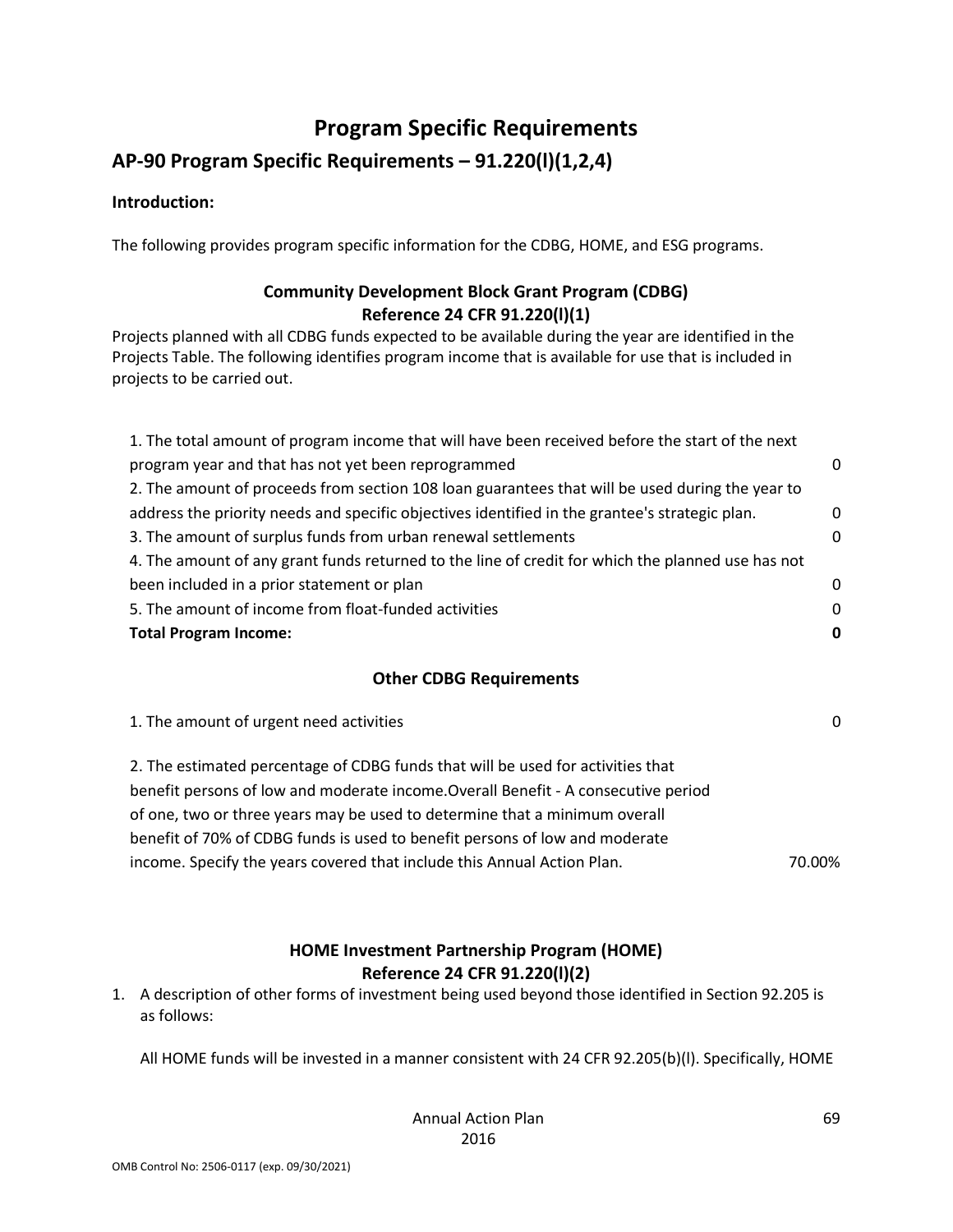funds are invested as construction financing for new construction and gut rehabilitation projects.

The City of Trenton HOME Program provides incentives to develop and support affordable rental housing and homeownership. New construction, reconstruction, or rehabilitation of non-luxury housing with suitable amenities, including real property acquisition, site improvements, conversion, demolition, and other expenses , including financing costs, are all considered eligible uses of HOME program funds. All HOME funded housing must be permanent or transitional housing.

2. A description of the guidelines that will be used for resale or recapture of HOME funds when used for homebuyer activities as required in 92.254, is as follows:

To promote affordable housing, the City of Trenton provides funds to construct or rehabilitate housing to reduce the purchase price of ownership units throughout the city. This allows households of low- or moderate- income to purchase homes at a reduced price. Each buyer enters into an Affordable Housing Agreement with the City which requires that the buyer occupy the unit as their principal residence, and that they sell their unit only to another income-eligible buyer. The future resale price will be based on the original purchase price, plus an annual return on equity utilizing the regional income limits established by the NJ Council on Affordable Housing (COAH) per N.J.A.C. 5:97- 9.3 as well as allowances for eligible capital improvements which may include any additions, exterior improvements such as windows, doors, solar panels, HVAC, or other energy-efficiency improvement to the housing unit. Per COAH guidelines, the price of owner-occupied low- and moderate-income units may increase annually based on the percentage increase in the regional median income limit for each housing region. In no event shall the maximum resale price be lower than the last recorded purchase price.

3. A description of the guidelines for resale or recapture that ensures the affordability of units acquired with HOME funds? See 24 CFR 92.254(a)(4) are as follows:

See above.

4. Plans for using HOME funds to refinance existing debt secured by multifamily housing that is rehabilitated with HOME funds along with a description of the refinancing guidelines required that will be used under 24 CFR 92.206(b), are as follows:

The City of Trenton does not use HOME funds to refinance existing debt. The City has several certified Community Housing Development Organizations (CHDOS). The City of Trenton will commit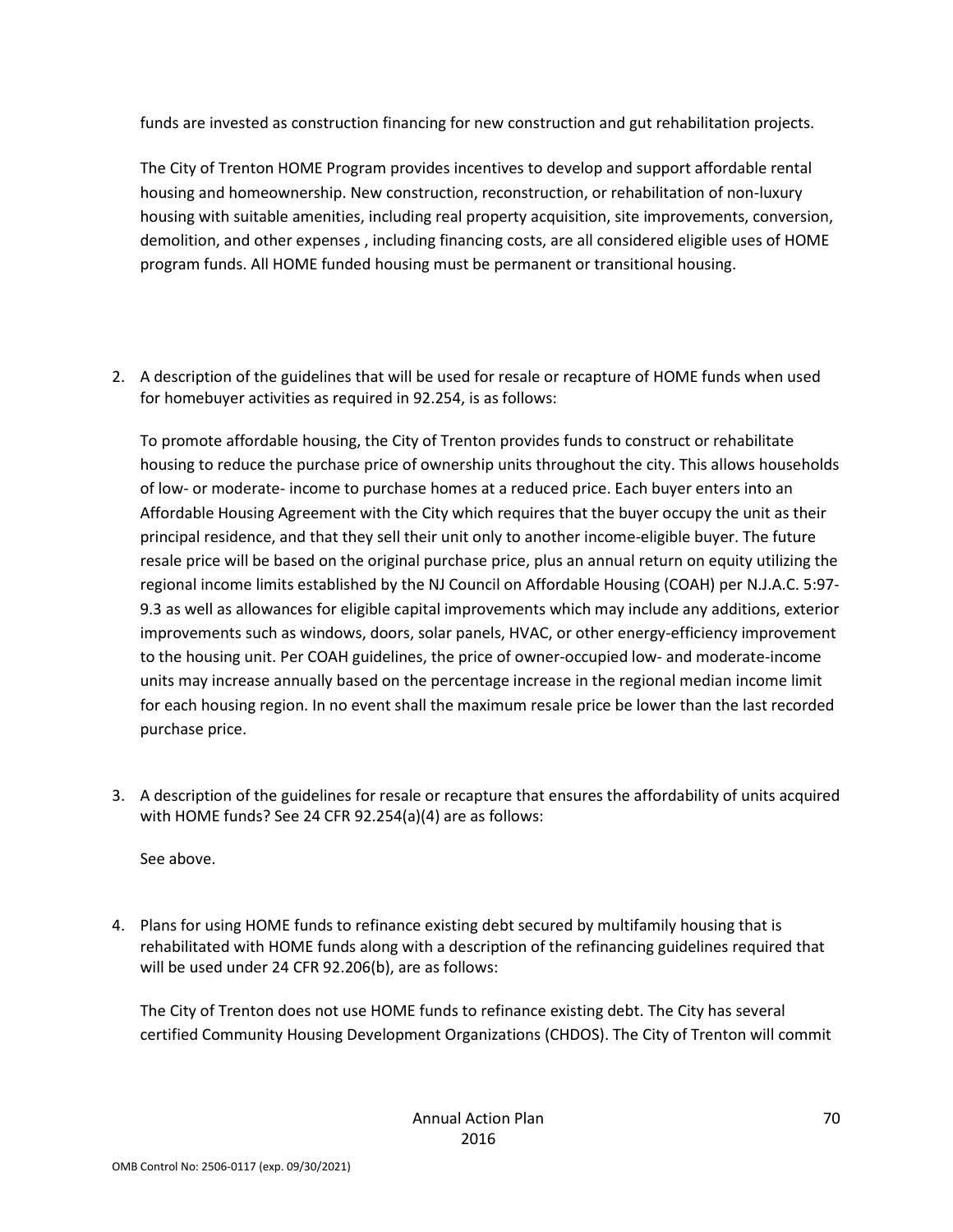the statutory 15% CHDO set aside for several projects .

#### **Emergency Solutions Grant (ESG) Reference 91.220(l)(4)**

1. Include written standards for providing ESG assistance (may include as attachment)

<div>The Department of Health and Human Services implements ESG-funded activities and supports subrecipients of ESG funds targeted to deal with health and human services issues. The Department of Health and Human Services hosts an annual capacity building workshop to provide tools for applying for funding and highlighting performance and financial management expectations.</div><div></div><div>The City will continue to help sub-recipients reach their goals through the use of performance-based contracts and conducting reviews of monthly programmatic reports. The contracts will continue to outline specific target timeframes for achieving specific goals and plans for addressing non-performance issues. Discussions and meetings will continue to be held to discuss performance issues and recommended solutions. A review of the recommendations within a reasonable timeframe will determine if issues were resolved. Severe performance issues that are not reasonably addressed may jeopardize the sub-recipients future funding opportunities.</div>

2. If the Continuum of Care has established centralized or coordinated assessment system that meets HUD requirements, describe that centralized or coordinated assessment system.

The Trenton/Mercer Continuum of Care, through a comprehensive Coordinated Assessment Process, targets and prioritizes the most vulnerable persons experiencing homelessness in the community. The CoC follows a two-part coordinated assessment process for families and individuals.

a. For homeless households with children, a centralized intake is in place at the Mercer County Board of Social Services that seeks to mediate/prevent homelessness whenever possible and reduce the length of time families are homeless through a rapid rehousing - a model that places a priority on moving a family experiencing homelessness into permanent housing as quickly as possible, ideally within 30 days of a family becoming homeless. A Universal screening Tool is used to identify and prioritize families for services with a primary goal of returning the family to permanent housing.

b. For individuals unaccompanied by children, CoC has developed a Coordinated Entry and Assessment System (CEASe) for individuals experiencing homelessness. This system operates as the point of entry to access housing and community services for homeless individuals. Through a coordinated assessment process, the needs of the homeless are identified and prioritized and a plan to move from homelessness to housing is developed. The goal of this system is to prioritize chronically homeless individuals and families with the longest history of homelessness and with the most severe service needs.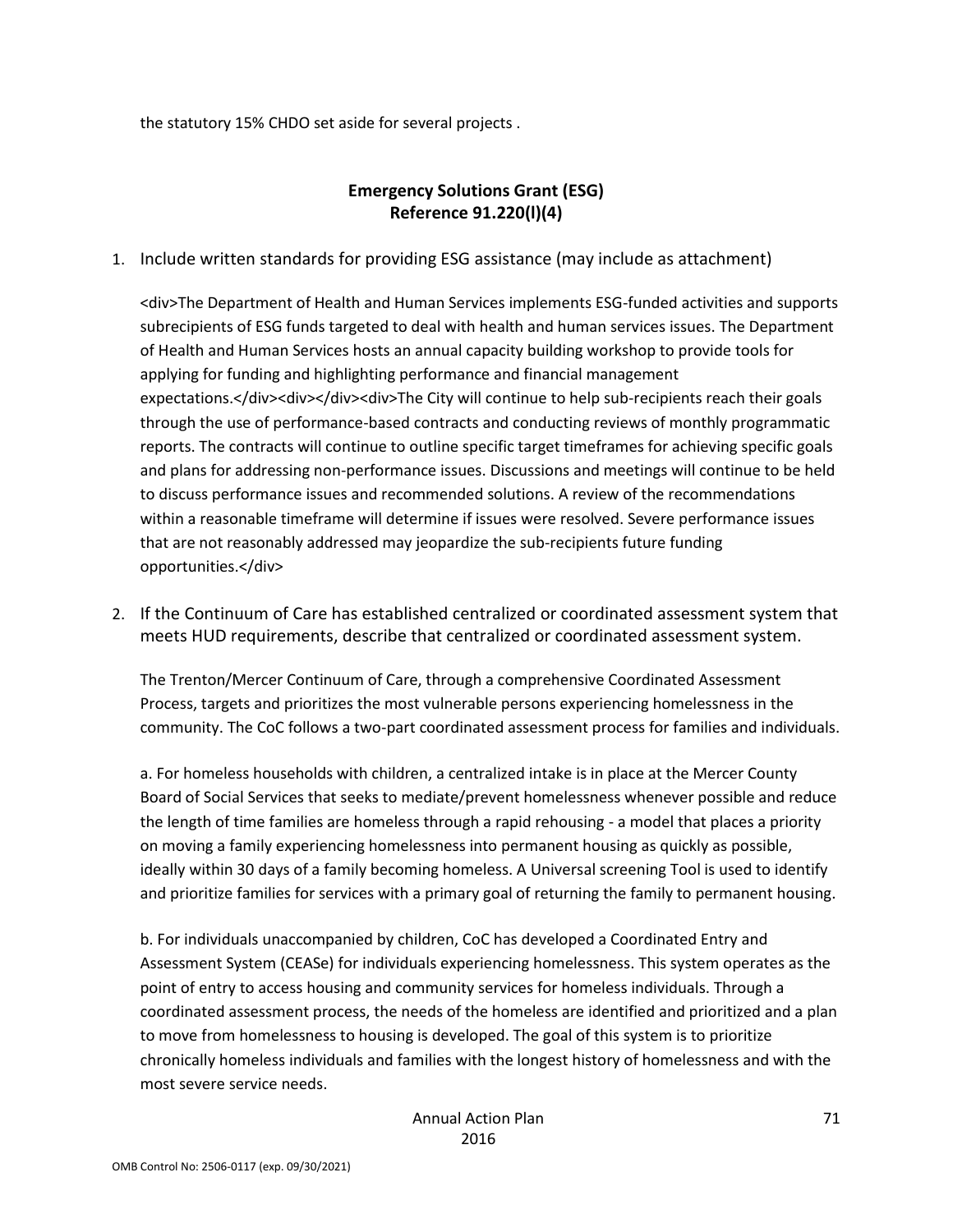• During day time business hours, homeless individuals are directed to the Mercer County Board of Social Services. Screening and assessments are conducted to determine housing needs and eligibility to benefits (emergency assistance). For those persons who cannot be diverted from the system, emergency shelter referrals are provided.

• After business hours, homeless individuals are directed to the Rescue Mission Emergency Shelter where screening for housing need and shelter services are provided.

• Additional System Access Points will be added as the system develops.

• A screening tool is used to assess individuals for vulnerability risk factors and chronic homelessness.

See AP-25 Unique Appendices for the full desciption of the CoC Coordinated Assessment Process.

3. Identify the process for making sub-awards and describe how the ESG allocation available to private nonprofit organizations (including community and faith-based organizations).

Under Title I of the Housing and Community Development Act of 1974, as amended, cities such as Trenton receive formula-based entitlement grants from the US Department of Housing and Urban Development (HUD) each year. Among them is the Emergency Solutions Grant (ESG).

Nonprofit corporations and faith-based organizations are eligible to apply for ESG funds. Organization need not be located within the City limits of Trenton. However, the beneficiaries or participants of the program must be Trenton residents.

Eligible activities for ESG funds will be divided into two categories: 1) Rapid Re-Housing for Individuals; and 2) Renovations, Operations, and Essential Services for Emergency Shelters. The City intends to award the Rapid Re-Housing for Individuals Program (including Street Outreach) to one (1) agency. Multiple awards may be made for Emergency Shelter projects.

The City utilizes an online grant application system called ZoomGrants (http://www.zoomgrants.com) to facilitate the application process.

Applications to the Emergency Solutions Grant will be scored by a committee of at least three (3) individuals. Three members of the Trenton/Mercer Continuum of Care Executive Board reviewed and scored the applications.

4. If the jurisdiction is unable to meet the homeless participation requirement in 24 CFR 576.405(a), the jurisdiction must specify its plan for reaching out to and consulting with homeless or formerly homeless individuals in considering policies and funding decisions regarding facilities and services funded under ESG.

N/A.